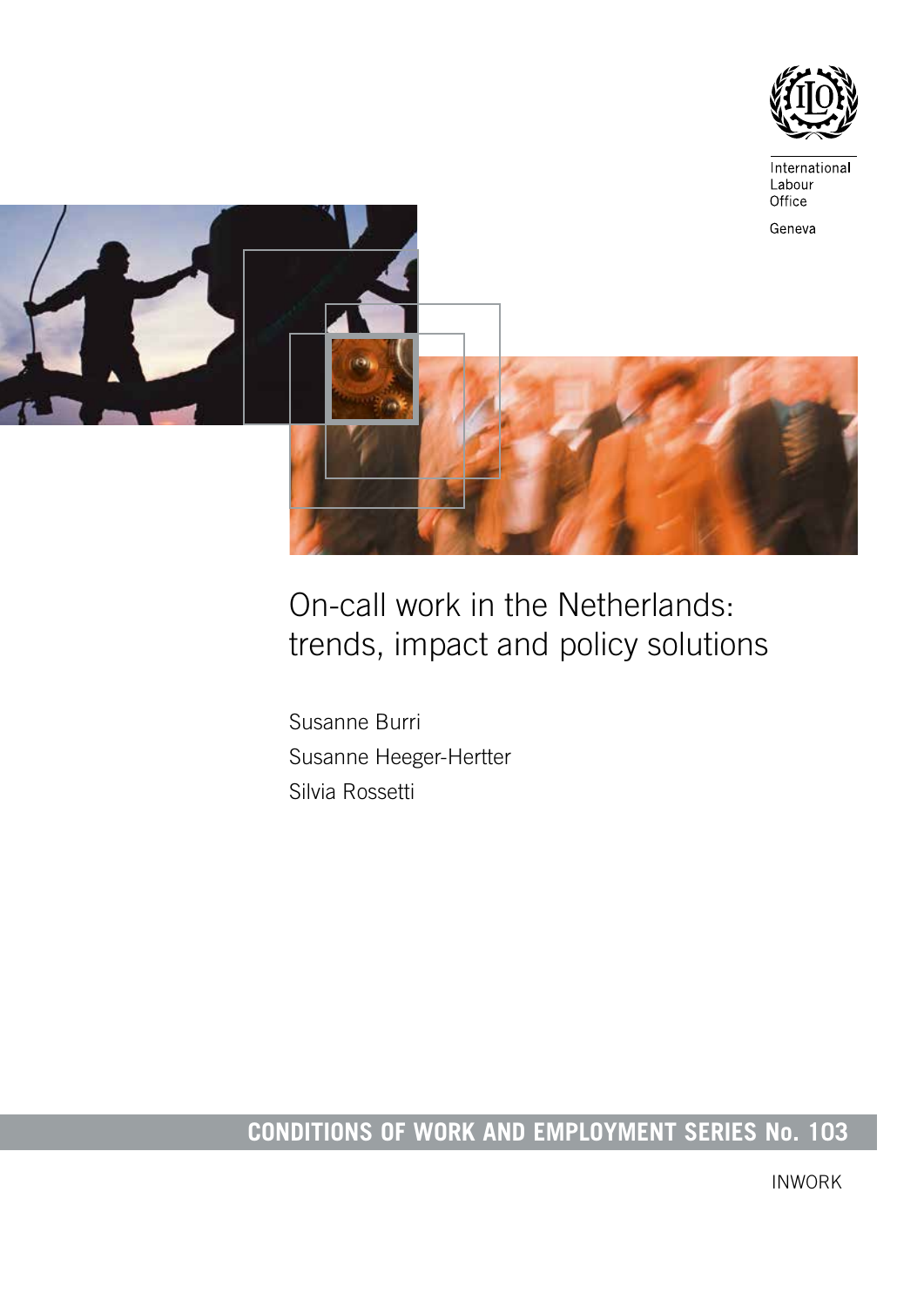Conditions of Work and Employment Series No. 103

Inclusive Labour Markets, Labour Relations and Working Conditions Branch

## *On-call work in the Netherlands: trends, impact, and policy solutions*

**Susanne Burri \* Susanne Heeger-Hertter \* Silvia Rossetti \*\*** 

\*School of Law, Faculty of Law, Economics and Governance, Utrecht University (The Netherlands) \*\*Utrecht University School of Governance, Faculty of Law, Economics and Governance (The Netherlands)

INTERNATIONAL LABOUR OFFICE - GENEVA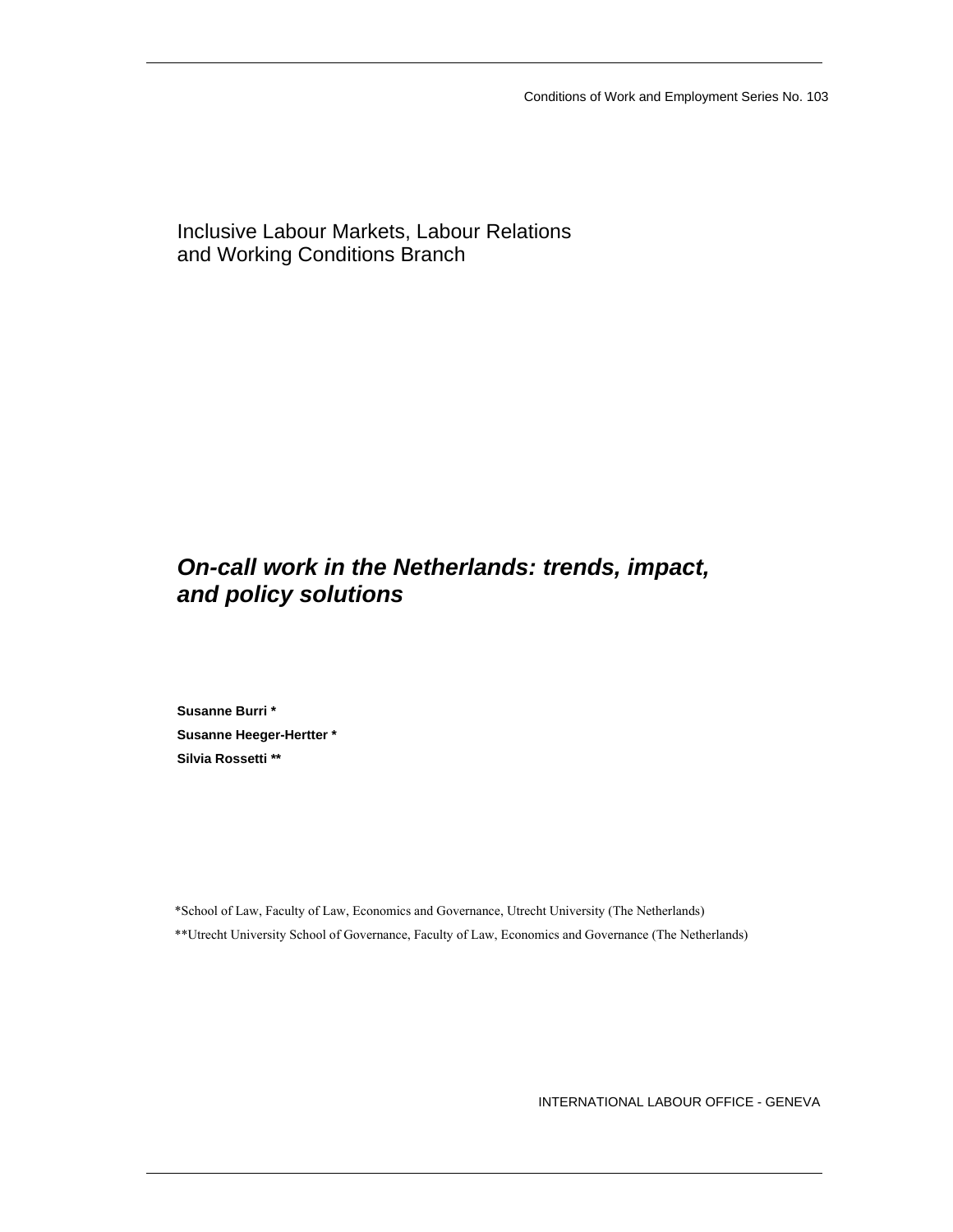#### Copyright © International Labour Organization 2018

Publications of the International Labour Office enjoy copyright under Protocol 2 of the Universal Copyright Convention. Nevertheless, short excerpts from them may be reproduced without authorization, on condition that the source is indicated. For rights of reproduction or translation, application should be made to ILO Publications (Rights and Licensing), International Labour Office, CH-1211 Geneva 22, Switzerland, or by email: rights@ilo.org. The International Labour Office welcomes such applications.

Libraries, institutions and other users registered with a reproduction rights organization may make copies in accordance with the licences issued to them for this purpose. Visit www.ifrro.org to find the reproduction rights organization in your country.

*Conditions of work and employment series ; no. 103, ISSN: 2226-8944 (print); 2226-8952 (web pdf)* 

First published 2018

Cover: DTP/Design Unit, ILO

The designations employed in ILO publications, which are in conformity with United Nations practice, and the presentation of material therein do not imply the expression of any opinion whatsoever on the part of the International Labour Office concerning the legal status of any country, area or territory or of its authorities, or concerning the delimitation of its frontiers.

The responsibility for opinions expressed in signed articles, studies and other contributions rests solely with their authors, and publication does not constitute an endorsement by the International Labour Office of the opinions expressed in them.

Reference to names of firms and commercial products and processes does not imply their endorsement by the International Labour Office, and any failure to mention a particular firm, commercial product or process is not a sign of disapproval.

Information on ILO publications and digital products can be found at: www.ilo.org/publns.

Printed in Switzerland.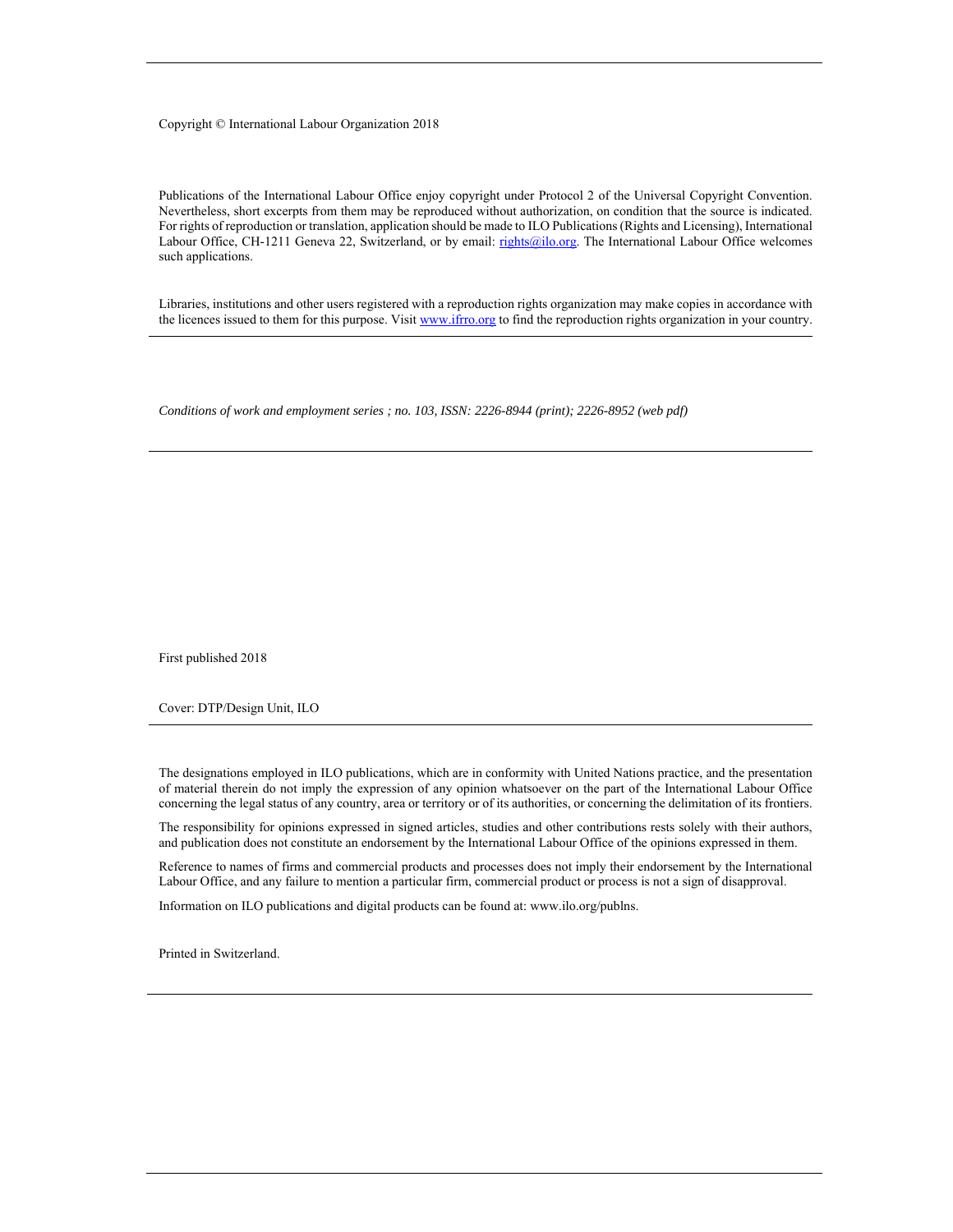# **Table of contents**

| $\mathbf{1}$ . |        |  |
|----------------|--------|--|
| 2.             |        |  |
| 3 <sub>1</sub> |        |  |
| 3.1            |        |  |
|                | 3.1.1  |  |
|                | 3.1.2  |  |
| 3.2            |        |  |
| 4.             |        |  |
| 5.             |        |  |
| 5.1            |        |  |
| 5.2            |        |  |
| 6.             |        |  |
| 7.             |        |  |
| 7.1            |        |  |
| 7.2            |        |  |
| 7.3            |        |  |
| 7.4            |        |  |
| 7.5            |        |  |
| 7.6            |        |  |
| 7.7            |        |  |
| 7.8            |        |  |
| 7.9            |        |  |
| 7.10           |        |  |
| 7.11           |        |  |
| 7.12           |        |  |
|                | 7.12.1 |  |
| 8.             |        |  |
| 9.             |        |  |
| 10.            |        |  |
| 10.1           |        |  |
| 10.2           |        |  |
| 11.            |        |  |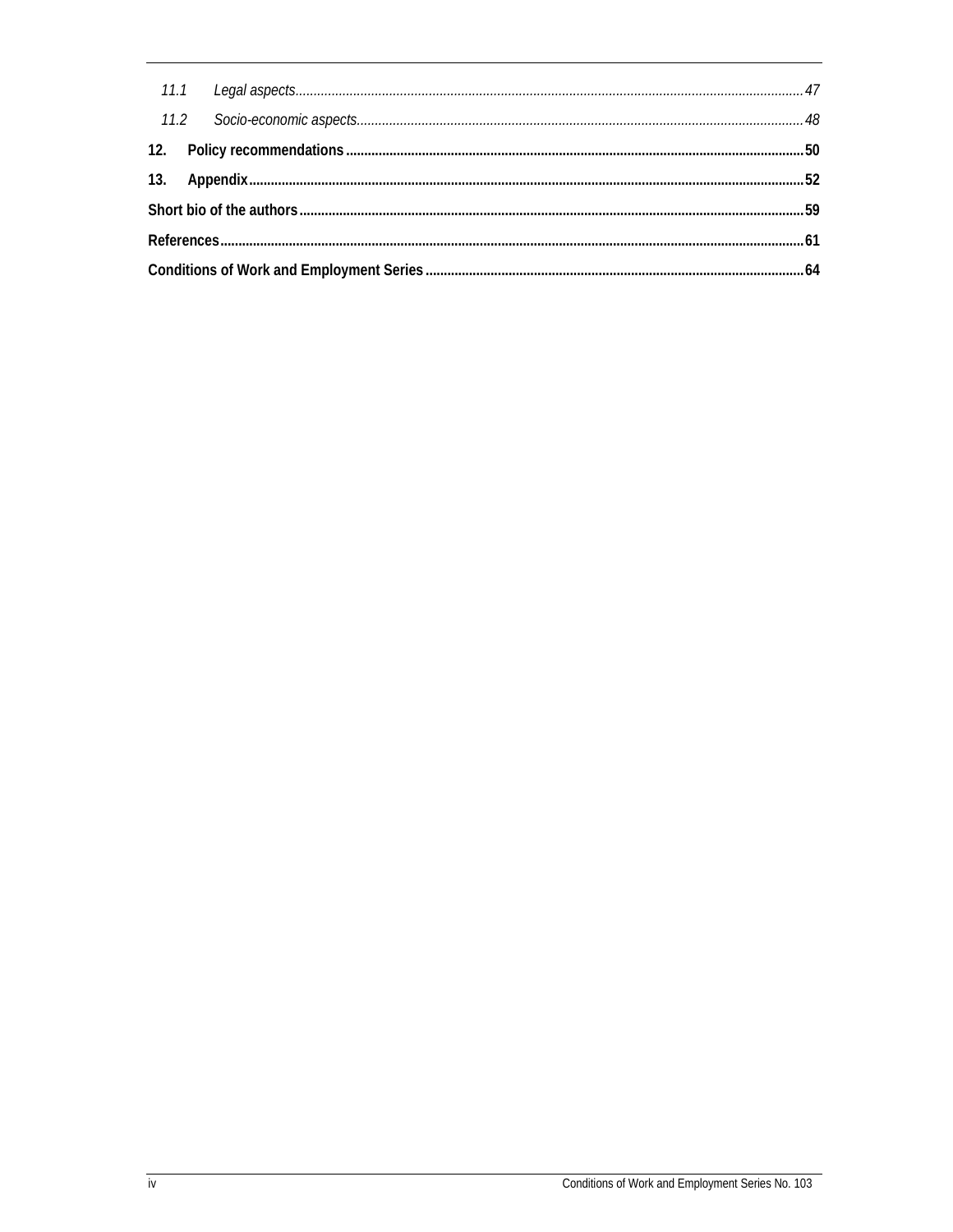## 1. **Introduction**

Flexible work (in Dutch *Flexibele arbeidsrelaties*) has steadily increased in the Dutch labour market and on-call employment represents the fastest growing group. Although on-call work is both the largest and the least institutionally regulated form of flexible employment, little is known on its developments and impacts. The main objective of this study, commissioned by the ILO, is to compensate this gap and provide an insight of the most relevant legal and socio-economic issues concerning the forms of on-call work that are used in the Netherlands. The paper relies both on available data and own research.

First on-call work is defined. However, an unequivocal correspondence between the statistical and legal definition of on-call employment is missing. Great attention is thus paid on the different forms through which on-call jobs<sup>1</sup> are contractually arranged and statistically measured. This preliminary step enhances a correct understanding of the phenomenon: its characteristics, its legal regulations, and its impact for workers, organizations and the society at large.

The scope of on-call work is addressed looking at the historical trends, the incidence and the socioeconomic characteristics of on-call work in the light of the main relevant legal developments. The most common characteristics of on-call work are depicted by: gender, age, and educational level, participation in education, origin, sectors, size of the organisations where it is used, and working hours. The goal is here to identify in what respect on-call employees are distinct from permanent employees and, if stricking differences arise, from the rest of flexible employees. If the incidence shows the size of on-call work, the composition gives a hint of the precariousness risks that on-call employees may face when not supported by adequate labour and social protections.

The increased global competition and economic turbulence promote the spread of on-call work. However it is the institutional context that, allowing employers with large freedom in organizing the work relations, is the main responsible of its large diffusion. On-call work is highly beneficial for employers, as it allows to deal with personnel leaves and demand fluctuations (sick and peaks, *ziek en piek*) with the least organisational risks. At the same time, it is disfunctional to maintain a highly skilled and motivated personnel. For employees, on-call work provides more flexibility to reconcile work with private life domains (as education, or household). Nevertheless, it enhances the risk of precariousness if the flexibility is involuntary.

The potential risk for both employers and employees promoted recent statutory measures to regulate oncall work in 1999 and 2015. The social partners have the possibility to derogate from some statutory provisions by collective labour agreements, even to the detriment of employees. This might weaken the protection provided by statutory legislation.

The impact of these measures and derogations on the legal position of on-call workers is first discussed <sup>2</sup> The impact addresses the following aspects: probationary period, presumption of contracted working hours, right to be effectively given work, wages, working time, holiday, entitlement to (care) leaves, protection against discrimination, income protection during sickness, end of on-call contract and transition pay, non-competition clause, and statutory social security (in case of unemployment, work disability, insufficient income, and old age).

The impact of on-call work on workers, organisations and society at large is discussed. Workers' dimensions concern job quality, health, work accidents and income position. Some impact for organisations and society at large is mentioned as far as existing research is available. The risk of precariousness faced by on-call employees in the existing institutional context is used as a base to formulate conclusions and policy recommendations to relevant stakeholders.

This study is limited to the two main forms of on-call work in use in the Netherlands: preliminary agreements (*voorovereenkomsten),* which often generate zero hours fixed-term contracts and employment contracts with a future work obligation (*arbeidsovereenkomst met uitgestelde prestatieplicht*) which can

<sup>1</sup> So-called *oproepkrachten/afroepkrachten or invalkrachten*. We use in the paper both terms and do not differentiate between on-call and on demand jobs, as such distinction is made neither in Dutch statistics nor in law.

<sup>2</sup> Min-max contracts, zero hour contracts, including so-called *voorovereenkomst/overeenkomst met uitgestelde prestatieplicht*, see http://www.dutchcivillaw.com/legislation/dcctitle771010.htm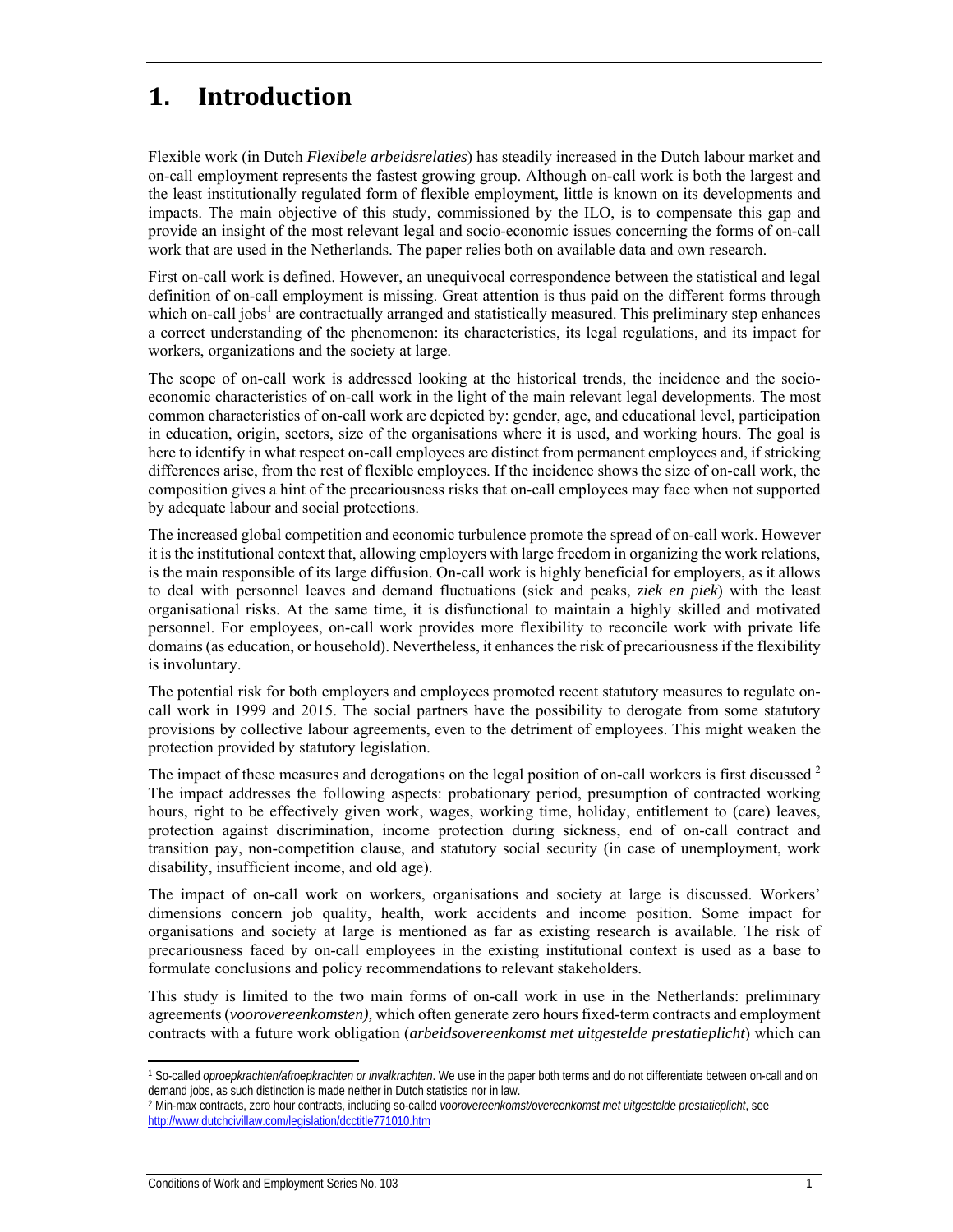be either zero-hours or min/max; fixed-term or open-ended. Flexible work relations and on-call work are addressed according to the definitions used in Dutch legislation and by the Dutch national statistical office.

Another limitation concerns the most relevant period concerning the legal developments and the diffusion of on-call work between 1999-2016. Empirical data are provided for the period 2003-2016, unless other time frames are specified. This is because only data since 2003 have been updated to the CBS new definition of working population.

This study is based on existing data from the Dutch national statistical office (CBS- *Centraal Bureau voor de Statistiek*) 3 and existing literature on causes, characteristics and impacts of on-call work in the Netherlands. The main data sources are: the Netherlands Working Conditions Survey (*Nationale Enquête Arbeidsomstandigheden*), the EBB Dutch labour force survey (*Enquête Beroepsbevolking*), and the Income statistics (*Inkomenstatistiek*). For the legal research the sources used are statutory legislation, especially the Dutch Civil Code (CC), the Work and Care Act (WCA) and the Unemployment benefit Act (WW), collective labour agreements, jurisprudence, and literature, including textbooks, articles and reports.

The paper is organized as follows. In section 2 the main developments in the Dutch labour market are introduced. Section 3 is devoted to the legal and statistical definitions of flexible and on-call work. Section 4 deals with trends and distribution of on-call work. In section 5 attention is paid to the causes of on-call work from both the employers and employees' perspective. Section 6 discusses the legislative developments in relation to on-call work, section 7 addresses the legal position of on-call workers, and section 8 gives an insight in some derogations and best practices in collective labour agreements (CLAs). In section 9, the enforcement of existing on-call workers is discussed. Section 10 deals with the impact of on-call work on workers, organizations and society. Conclusions and policy recommendations are presented in sections 11 and 12.

ł 3 https://www.cbs.nl/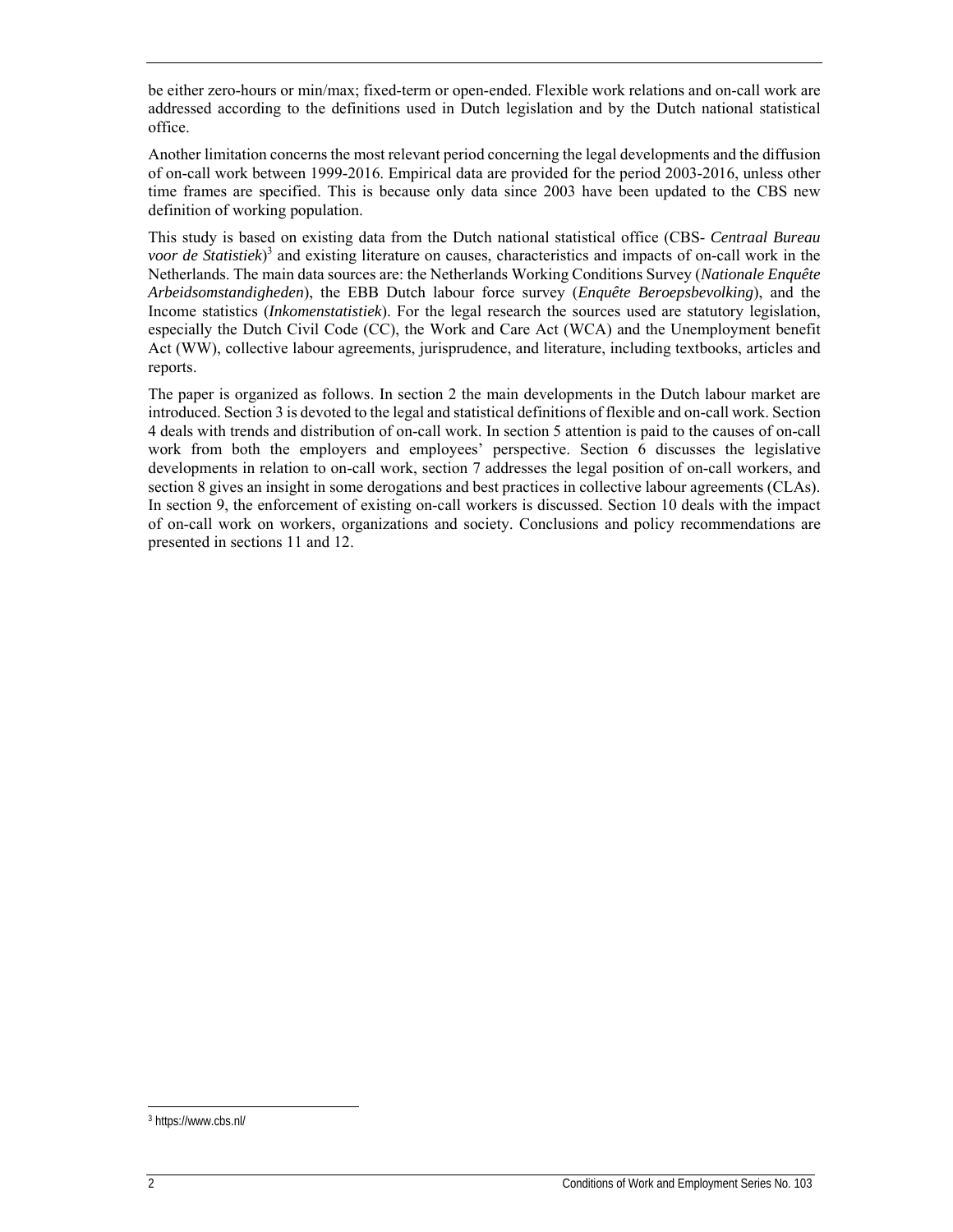## **2. Main labour market developments**

Social and labour market institutions in the Netherlands promote full social participation through work according to the individual capacities and preferences. Especially in the last two decades, social and labour policies are strongly focused on activation to achieve the individual economic independence and social inclusion (Hemerijk and Marx 2010).

The strong growth of the so-called *flexibele schil* (flexible group of workers formed by flexible employment and self-employment) has been feeding a heated political and public debate in the Netherlands. This debate involves the causes of this trend, its effects, and the policy solutions to balance organisations' and workers' needs (Beer 2016, Kremer, Went et al. 2017).

As the number of fulltime and open-ended jobs has been steadily declining, flexible forms of employment represent the greatest share of the post-crisis employment growth in the Netherlands. The government and social partners adapted the institutional framework to allow for some forms of flexibility and avoid an uncontrolled drift toward precariousness that resulted in the adoption of two main legislative measures: the *Wet flexibiliteit en zekerheid* (Act on Flexibility and Security) and *Wet werk en zekerheid* (Work and Security Act).

In the Netherlands, already in the early 1980´s a mix of external and internal forces led to an early emergence of part-time work and diverse flexible forms of employment. Along the years, regulations have equalized the position of part-time and full-time workers; fixed-term and permanent workers and since 2000 allowed working time adjustments (Burri 2015). This is not the case for other growing forms of flexible employment, especially temporary agency work (which has however been regulated in some respects) and on-call work, which has not been equalized with other forms of (flexible) employment.

Highly relevant is also the strong rise of self-employed without personnel (*zelfstandig zonder personeel*). As entrepreneurs, they are excluded from all the social and labour protections and face high precariousness if they are not able to handle the business risk.

According to Broughton, Green et al., although all work relations are at some risk of precariousness in the post financial crisis, for flexible work relations (especially if involuntary) this risk is higher. This is because flexible work is associated to lower social and labour rights, which may hinder job and life quality (Broughton, Green et al. 2016).

As shown by the development of the area underneath standard employment in figure 1, the share of flexible workers has strongly increased in the last 14 years. The most significant growth concerned the self-employed without personnel, as well as on-call employees (among others (Chkalova, Goudswaard et al. 2015, Beer 2016, Bolhaar, Brouwers et al. 2016).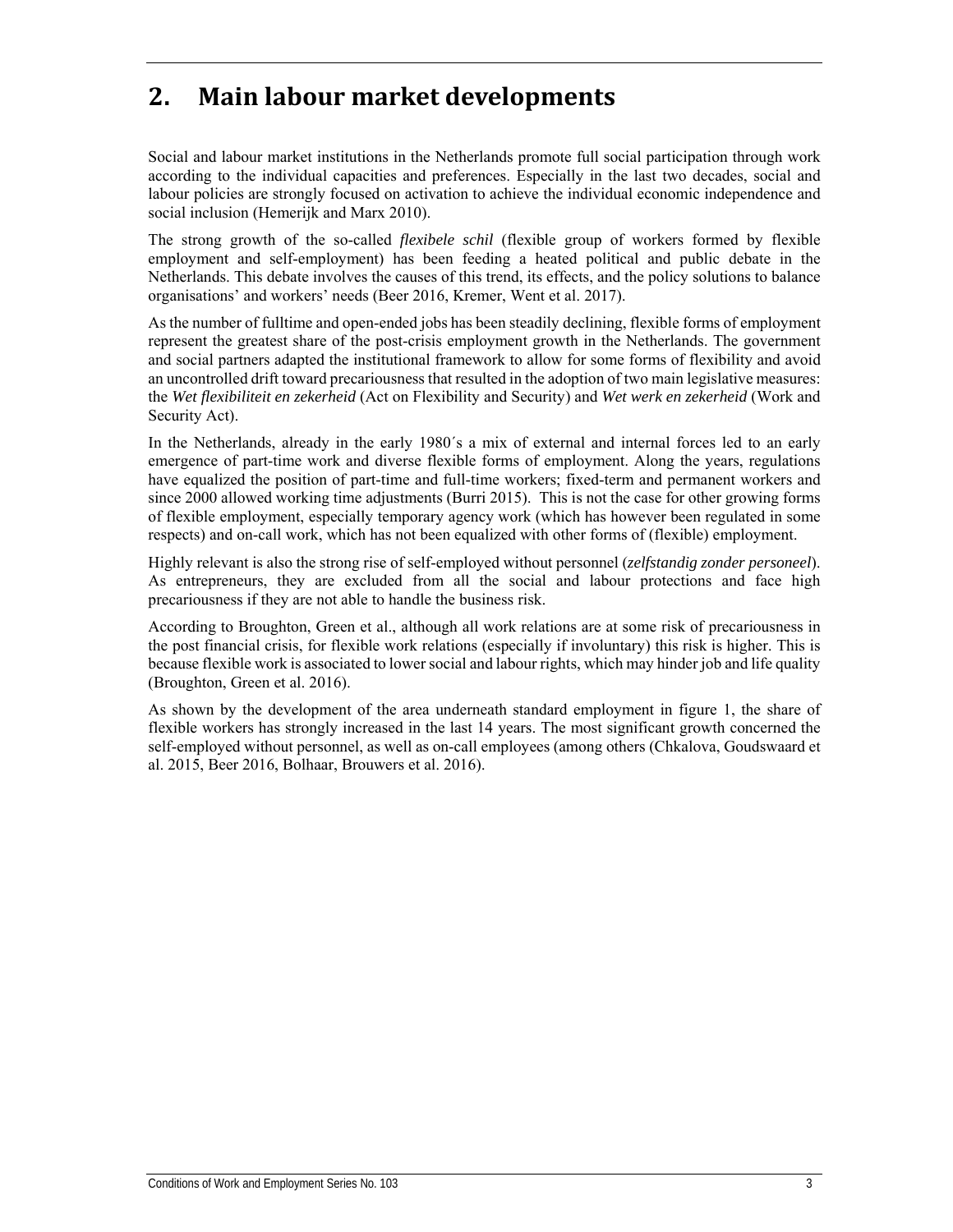

**Figure 1. Percentage of the workforce in standard and flexible employment relations between 2003 and 2016** 

Although the majority of Dutch workers is still employed with a permanent contract, the incidence and the number of flexible work relations is steadily growing. Those relations takes different names that do not often corresponds to the names of the contracts regulated in law.

Source: EBB (2003-2016), own elaboration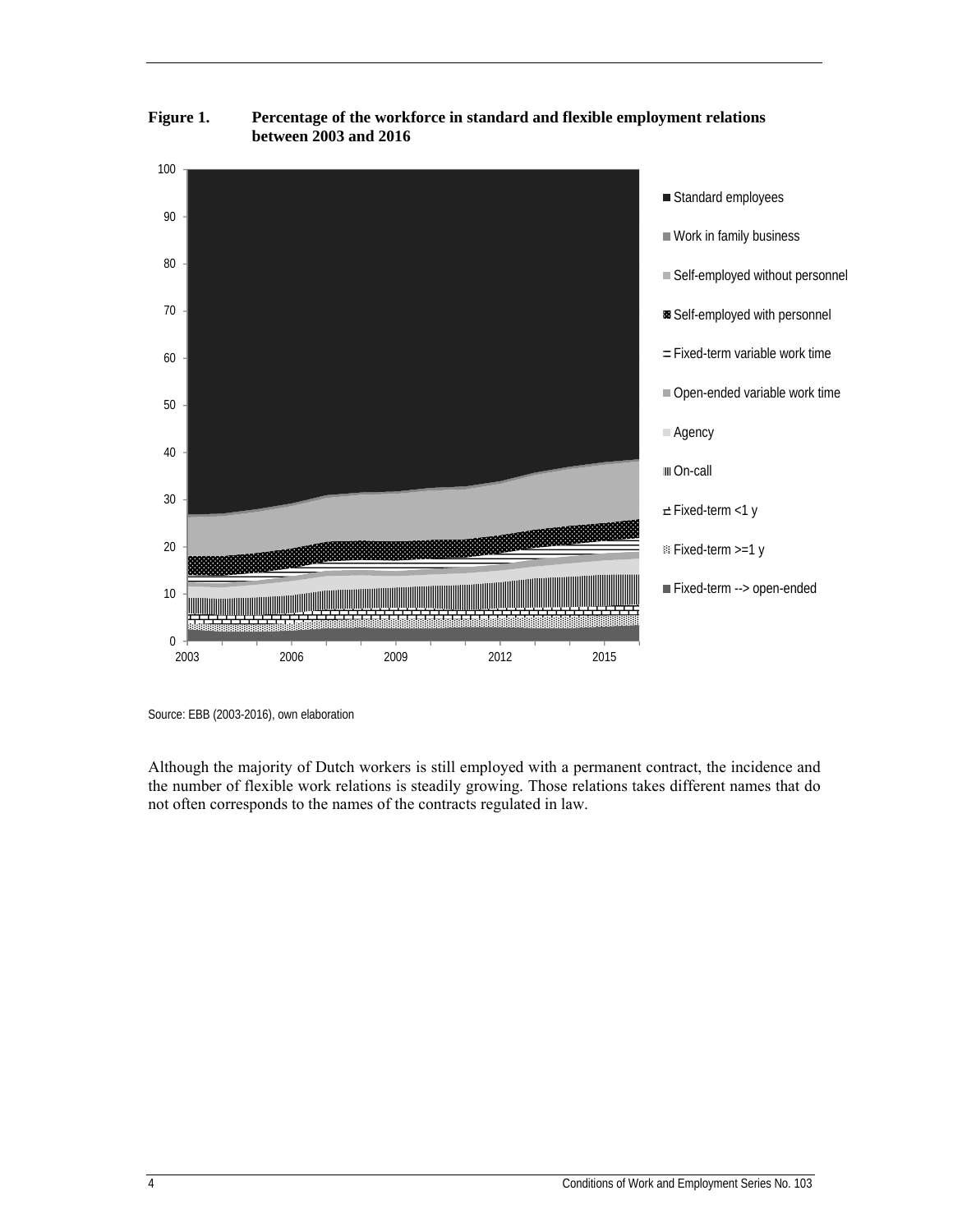## **3. Flexible work relations and on‐call work**

In this section the concepts concerning flexible and on-call work are discussed according to the current legal definitions. Statistical definitions address the operationalization and thus the way in which trends and outcomes of on-call work are measured.

Both in legal and statistical terms, the most widely accepted definition of flexible work (or *flexibele schil*) is negative. Flexible work is defined as the absence of, in legal terms, a permanent labour contract at a fixed number of working hours (Chkalova, Goudswaard et al. 2015, Beer and Verhulp 2017).

## **3.1 Legal concepts: definition**

### **3.1.1 Work relations**

In Dutch law, there are different types of contract under which a person can perform work. The most important is the employment contract. Employment contracts are, legally spoken, concluded between two parties: the employer and the employee (Article 7:610 Civil Code, hereafter: CC). Employment contracts can be concluded for an indefinite period of time: open-ended as well as for a certain period: fixed-term or temporary. Dutch law provides for equal treatment of workers on fixed-term and open-ended contracts, except in cases in which unequal treatment is objectively justified (Article 7:649 CC).

Employment contracts can be fulltime or part-time. The contents of part-time contracts must, by law, be equal with full-time contracts (Article 7:648 CC). In case of part-time employment contracts, the number of working hours can be fixed or flexible. Work relations without an exact number of working hours (flexible hours) are the so-called 'on-call contracts' (*oproep-/ afroepcontract*). On-call contracts may stipulate both a minimum and a maximum number of hours a week (min-max contract) or leave this element entirely open (zero-hours contract). On-call contracts can, according to legal literature and case law, be shaped in two forms: the first is a preliminary agreement (*voorovereenkomst*) which is no employment contract. It (only) regulates the conditions in case the parties decide to enter into an employment contract (a fixed-term contract). The second form is an employment contract with a future work obligation (*arbeidsovereenkomst met uitgestelde prestatieplicht*). This contract can be both openended as well as fixed-term.

Temporary agency work is a triangular employment relationship which appeared in the Netherlands in the 1960s. The relationship between the temporary agency firm and the user firm is that of a contract of services (*overeenkomst van opdracht*). The contractual relationship between the worker with the agency firm is classified as an employment contract (Article 7:690 CC). The relationship between the worker (temporary agency employee) and the user firm (third party) is a relationship *sui generis.* It is considered as a factual relationship and not an employment contract (Countouris 2016).<sup>4</sup> A special form of temporary agency work is pay-rolling. In this formula employees are factually engaged by the real employer. Formally they work on an employment contract with a payrolling-enterprise which performs all administrative duties.<sup>5</sup>

Finally workers who perform work without being an employee are the so-called *zzp-ers* (*zelfstandigen zonder personeel*). These free professionals and freelance workers are normally assumed to work on a 'contract for services' which is regulated in article 7:400 *et seq.* CC. Under this type of contract the work is not done in subordination to another person.

ł 4 P. 35.

<sup>5</sup> In December 2016 the Supreme Court decided that payrolling is subject to statutory rules for temporary agencies (Article 7:690 CC). ECLI:NL:HR:2016:2356 (*Care4Care/StiPP*).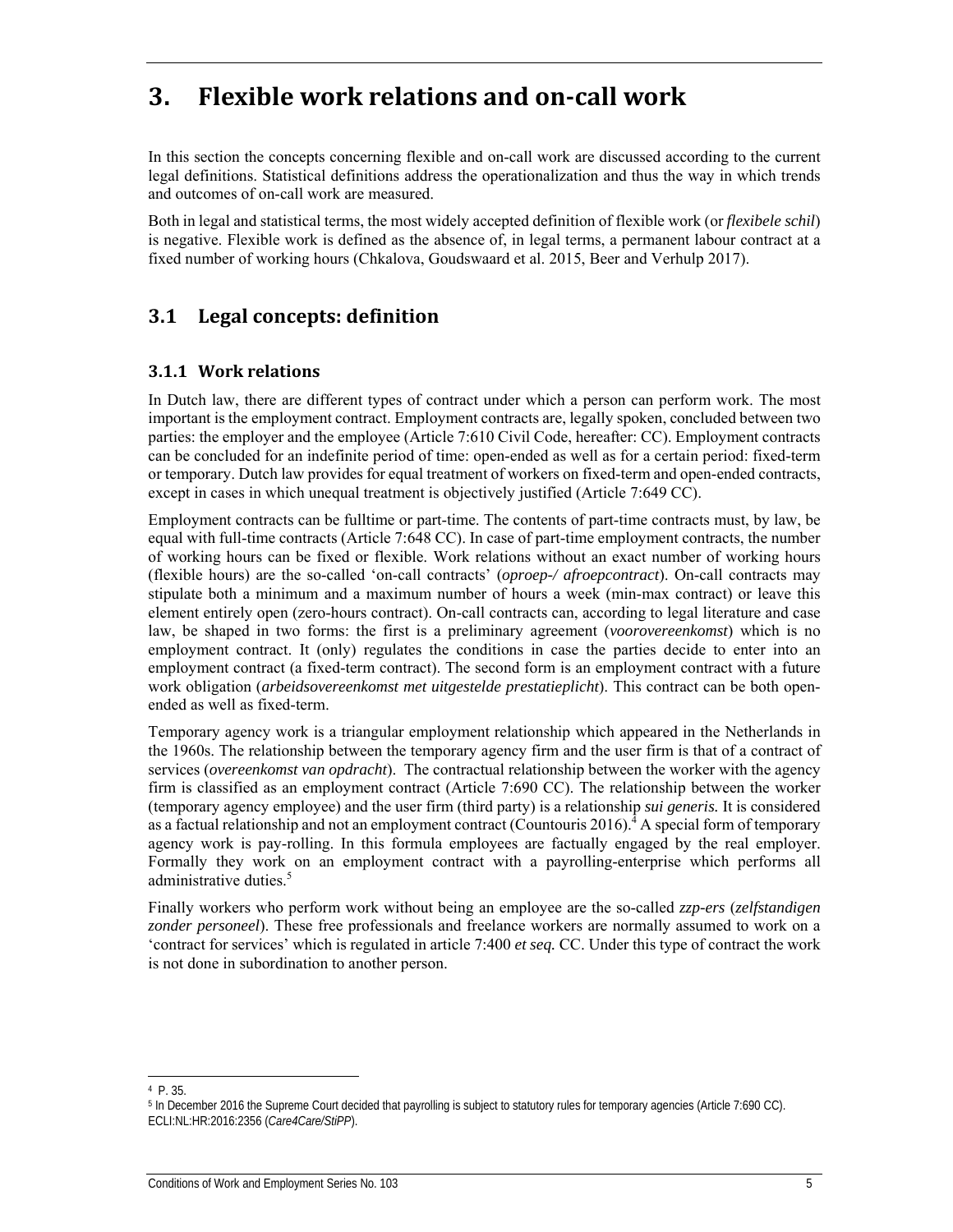### **3.1.2 On‐call work**

As many forms of flexible work, also the concept of 'on-call contract' is not a legal concept. The basis for the on-call relationship is an agreement under which the employer call the employee when work is available, thus for a flexible number of working hours. As mentioned in the previous section, two forms of on-call work are distinguished: preliminary agreement and the so-called employment contract with with a future work obligation, hereafter FWO.

The preliminary agreement regulates the conditions under which work is performed each time the employee is called. The conditions can for instance deal with the way of calling (by telephone or in writing), and the duration of the employment contract. In most cases from this agreement one or more fixed-term employment contracts may result in which the number of working hours can be fixed or variable. If the preliminary agreements do not objectively define the duration of the call, the on-call contract is assumed to be open-ended (Houweling, Voet et al. 2015).<sup>6</sup>

The use of on-call work with preliminary agreements face the same limitations concerning the chain regulation for fixed-term employment contracts (*ketenregeling*, Article 7:668a CC). The contract following either three consecutive fixed-term contracts or a fixed-term contract of 24 months becomes permanent, unless interruptions longer than 6 months break this chain. The chain rule is a rule of semimandatory law, which allows for deviations by collective labour agreements (CLAs). Since preliminary agreements are not employment contracts until the work is actually performed, employers and employees face no obligations to respectively offer work or to answer the call.

### **Figure 2. Scheme related to preliminary agreements**



Employers and employees face more obligations if on-call work is performed through FWO contracts. This is because FWO are employment contracts that commit, within reasonable limits, employers to offer available work and employees to accept it. The employment protection depends on whether the FWO contract is fixed-term or open-ended, and only the amount of work performed is actually paid.

#### **Figure 3. Scheme related to employment contract with a future work obligation (contract FWO)**



ł p. 181.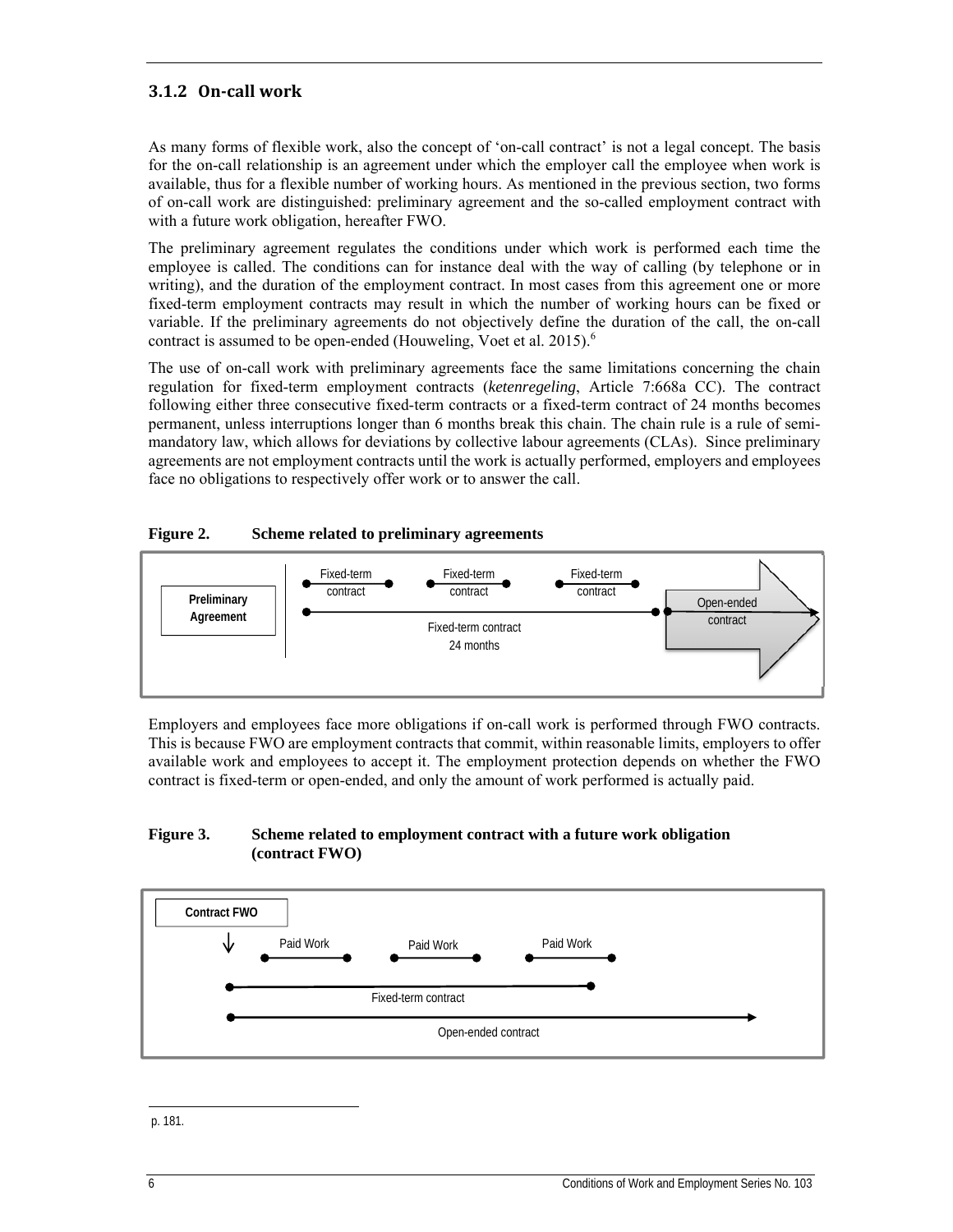Preliminary and FWO contracts can guarantee a working hours range, as in the case of min-max contracts. In these min-max contracts, the pay is guaranteed up to the minimum agreed number of hours independently from the actual calls. Application of overwork supplements on top the normal remuneration is rarely the case since  $-$  by CLAs<sup>7</sup>  $-$  they apply mainly to full-time contracts. If conversely the working hours and thus the pay fully depend on employers' demand, on-call work is based on zerohours contracts. In both cases, employees are entitled to a minimum of three hours' pay for each call (Article 7:628a CC).

In short, from a legal perspective two aspects define the on-call work in the Netherlands. They are: the direct relationship between employer and employee and the variability of the working hours.

### **3.2 Statistical concepts: operationalization**

Our empirical knowledge about on-call work depends strongly on the match between legal and statistical concepts. The statistics on Dutch labour market are based on a definition of working population that include individuals in working age for whom paid work is a relevant form of social participation. The boundary for relevant social participation used to be 12 hours per week (Hilbers et al., 2010). However, from 2015, CBS adjusted this concept to the recent labour market developments. First, it widened the working age range from 15-64 to 15-74 years. Second, it aligned the working time to the ILO boundary of 1 hour per week (Chkalova, Goudswaard et al. 2015).

On the bases of this general concept a distinction is made between permanent employment, flexible employment, and self-employment (see table 1). Self-employment further distinguishes between: selfemployed with and without personnel, and workers in family business.

### **Table 1. Definition of working population according to different employment relations**



Source: (Hilbers, Houwing et al. 2011, Chkalova, Goudswaard et al. 2015, Kösters and van den Brakel 2015); own elaboration

The distribution of the working population across these work relations in 2016 shows a significant incidence of flexibility (see graph 2). In 2016 permanent employees represents less than 2/3 of the working population (61,39%), while non-standard workers amount up to almost 1/4 for what concern flexible employment (21,91%), and to about 1/6 for self-employment (16,7%).

<sup>7</sup> See for instance Article 5.16 (7) *CAO Verpleeg- Verzorgingshuizen en Thuiszorg* 2016-2018.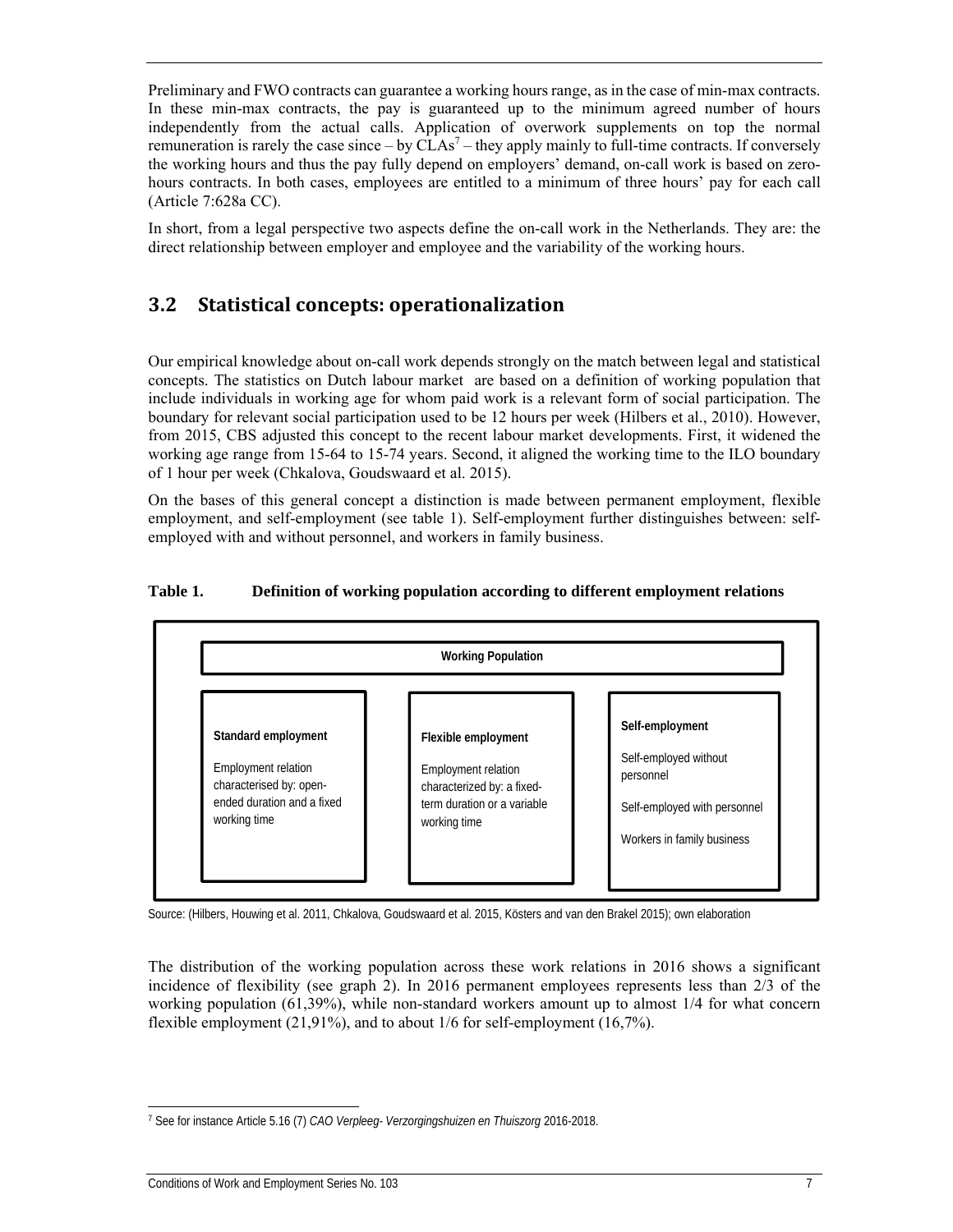### **Figure 4. Distribution of working population across employment relations in 2016**



Source: EBB (2016), own elaboration

The distinction between permanent and flexible employment relations is based on two dimensions. The first is whether the employment contract is permanent or fixed-term. The second is whether the number of working hours are fixed or variable. An employment contract is defined as flexible if either its duration is fixed-term or the working hours variable.

Unlike other definitions, employment is not flexible if hours are fixed but part-time. This is because legal advancements equalized the treatment between part-time and full-time employees and reduced the incidence of involuntary part-time. Nonetheless, excluding part-time from flexible employment remains questionable, especially in cases where shorter hours do not guarantee the individual financial independence and limited access to (statutory) social security.

From these two dimensions seven forms of flexible employment are distinguished (see figure 5). Forms with limited contract duration and fixed hours include fixed-term contracts: expected to become permanent; with a duration equal to 1 year or longer; or shorter than 1 year. Forms with possibly variable hours include: on-call employment, temporary agency employment, open-ended contracts with variable working hours, and fixed-term contracts with variable working hours.

### **Figure 5. CBS definition of standard (white) and flexible (green) employment**



Source: (Van den Brakel and Kösters 2016); own elaboration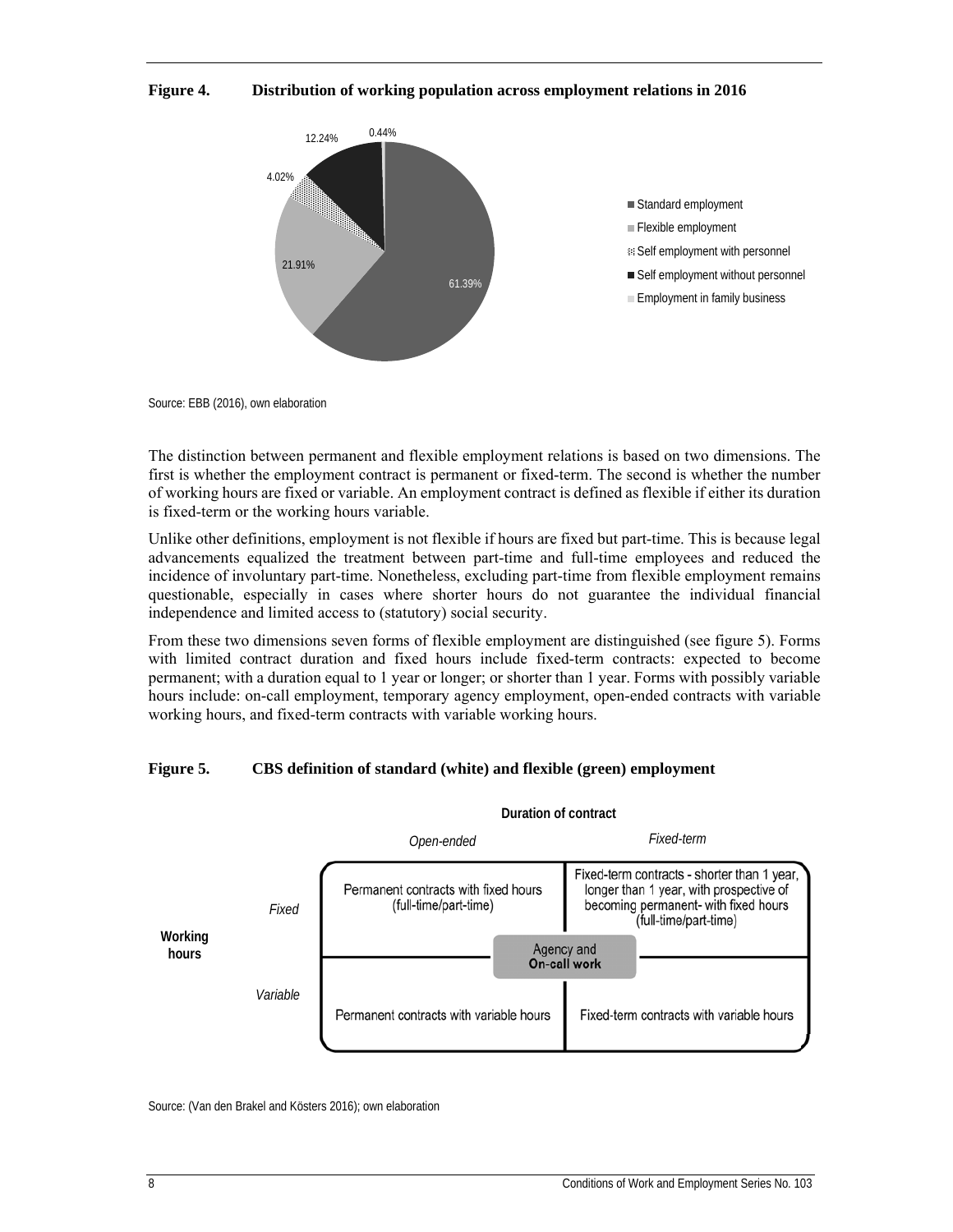The CBS definition of on-call work (figure 5) includes workers who are available on-call or on-demand for the performance of work and with whom no fixed working hours are agreed.<sup>8</sup> It combines two subjective measurements: the employment relation (permanent, fixed-tem, agency, on-call) and if respondent work for variable or fixed hours. Combining these two subjective measurements makes errors more likely and it risks to severely underestimate the phenomenon of on-call work (Algemene Bond Uitzendondernemingen 2016).<sup>9</sup> Therefore, the operationalization here includes three forms of on work with variable working hours: the on-call group, the permanent group, and the fixed-term group.

Given its significant growth, it is of great social relevance to investigate the latest legal and socioeconomic aspects concerning on-call work. This study addresses: the main features of on-call work in the Dutch labour market, the extent to which Dutch institutions have compensated the risk of precariousness linked to on-call work, and the impact that on-call work have on workers, companies, and society at large.

-

<sup>8</sup> Full Dutch definition: *"Werknemer die op oproep of afroep beschikbaar is voor het verrichten van werkzaamheden en met wie geen vaste arbeidsduur is overeengekomen. Oproepkrachten worden ook wel aangeduid als afroep- of invalkrachten"*, available at https://www.cbs.nl/nl-nl/onze-diensten/methoden/begrippen?tab=o#id=oproepkracht

In English: "Workers who are available on-call or on-demand for the performance of work and with whom no fixed working hours is agreed On-call workers are referred as on-call (*oproepkracht*) on-demand (*afroepkracht*) on-demand or temporary workers (*invalkrach*t) This definition reflects to some extent the use that of this employment form is made. While on-call and on-demand work (*op- af-roep*) address workers called to deal with demand peaks, temporary work (*invalkracht*) identify workers substituting personnel on leave. However, the term *oproep-*, *afroep-*, and *invalkracht* are often used interchangeably. 9 Pp. 11-24

Conditions of Work and Employment Series No. 103 9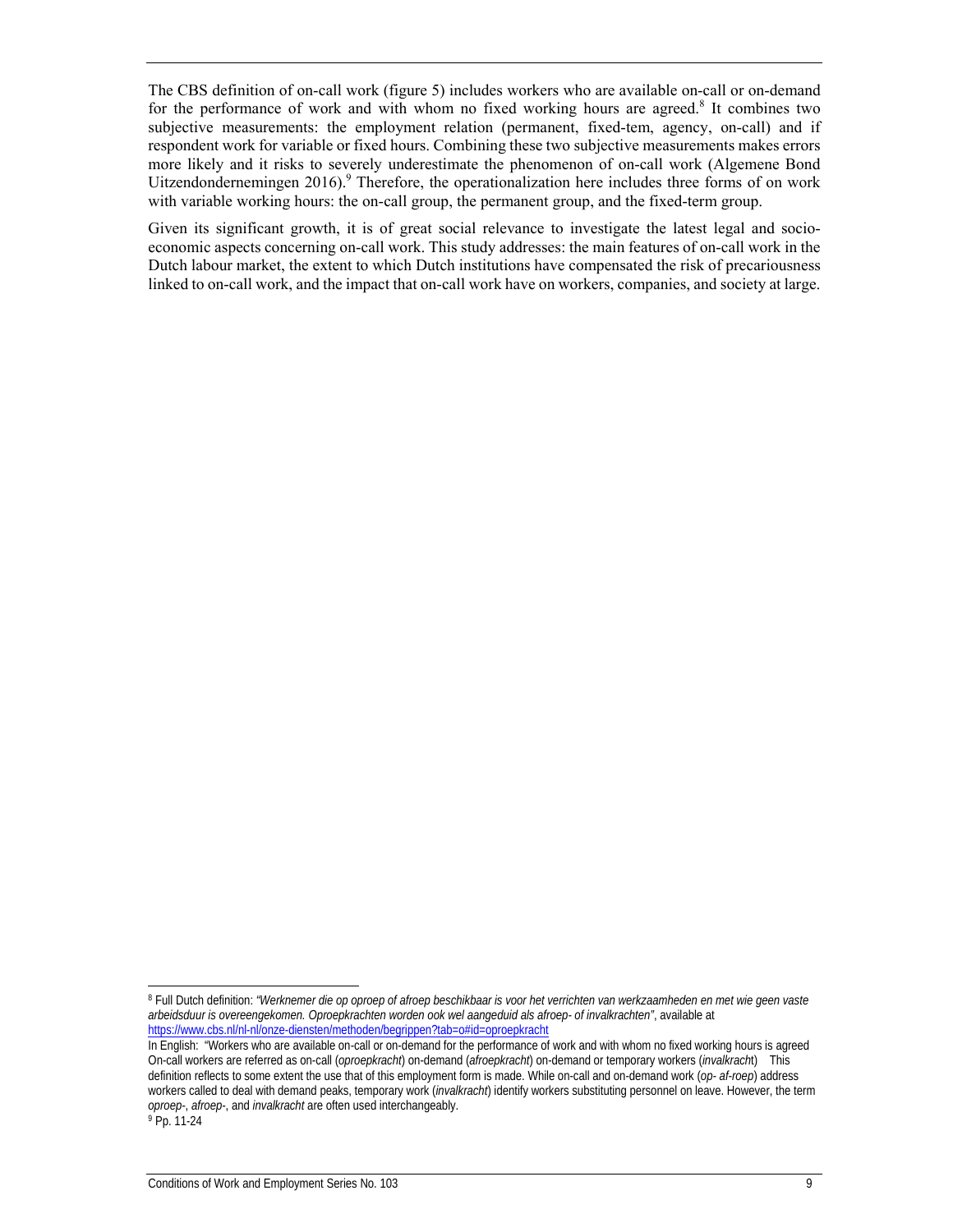## **4. Trends and distribution of on‐call work**

The great flexibility with which on-call work can be used by employers is at the bases of its rapid development (Euwals, de Graaf-Zijl et al. 2016). As shown in graph 3, on-call workers represent the biggest and the most rapidly growing group among the seven categories of flexible employees in the Netherlands. As depicted by the purple area of graph 3, the share of on-call employment relations increased by about ¼ between 2003 and 2016 from 23,63% to 29,06% of flexible relations. Also growing is the share of fixed-term and open-ended contracts with variable working hours, which reach respectively 12 and 8%. Together those three groups amount to almost 50% of the flexible employees.



**Figure 6. Distribution of employees across flexible employment relations between 2003 and 2016** 

The socio-economic characteristics of on-call and permament employees are compared focusing on gender, age, origin, educational level, participation in education, and working time. Graph 4 shows that the gender balance switches between permanent and on-call work. As more men are permanent, more women work with variable working hours. Furthermore, this gender gap is higher in on-call contracts in which they are less employers' and employees' obligations and viceversa. The gap is nul in permanent contract with variable hours, higher in the less guaranteed fixed-term contracts and on-call groups. This data are consistent with other research finding women more often in flexible employment, especially in least regulated forms (Bolhaar, Brouwers et al. 2016).

Source: EBB (2003-2016), own elaboration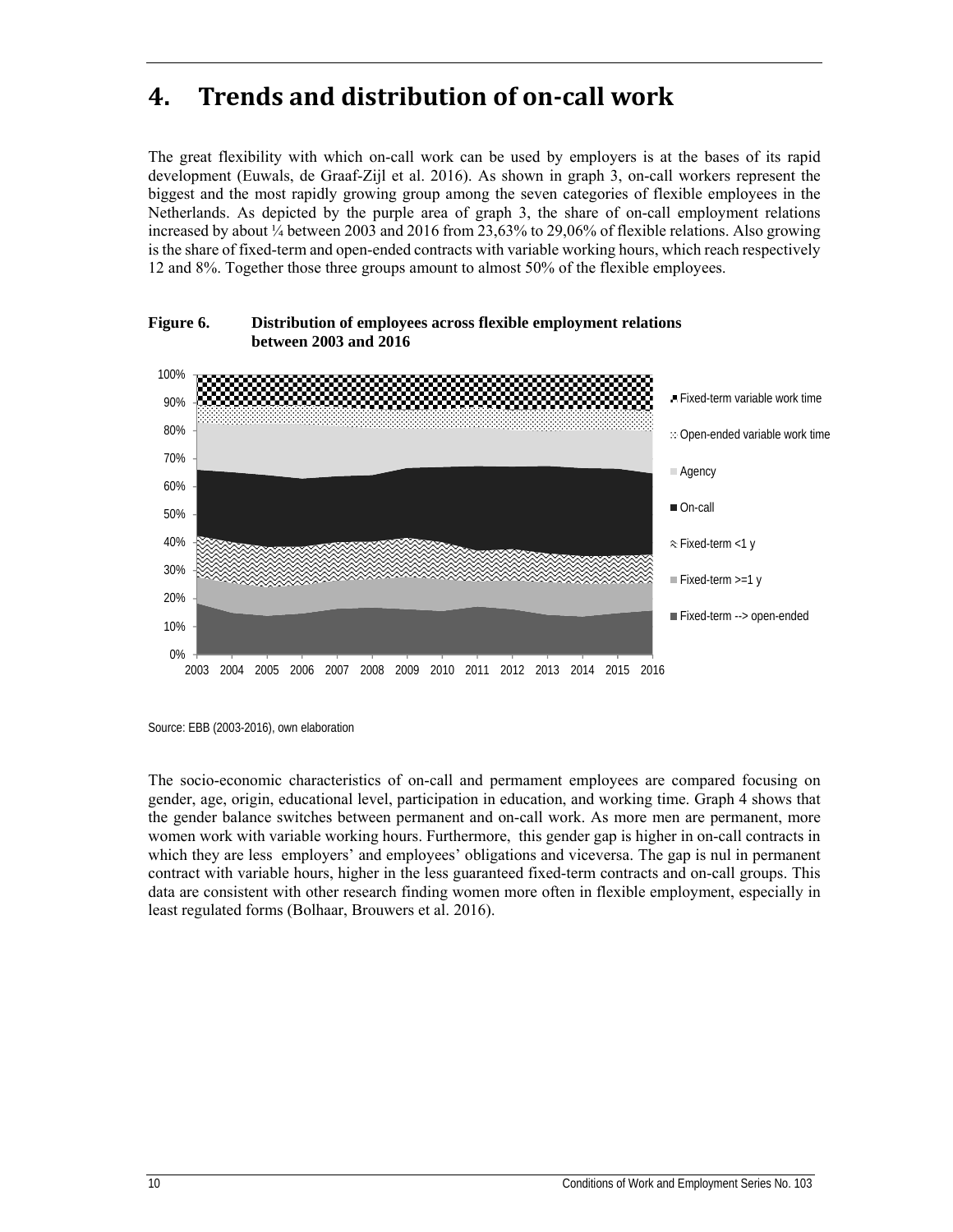



Source: Beroepsbevolking, CBS 2016

The age distibution shows differences between on-call and permanent work (figure 8). Half of the permanent workers are young and middle adult (35-55 years) and only a marginal percentage is younger than 25 years old. The opposite is true for on-call work, where young people (15-35 years) represent between 3/4 and 2/3 of the sample. The high incidence of young age is not due to workers in a early stage of their career (25-35 years), as they are underrepresented in on-call with respect to permanent work. It is fully due to the extreme overreprentation of the youngest age stage (15-25 years), where a significant share of indivuals is still in education (Figure 7).

As for women but more strongly, younger people are overrepresented in less regulated forms of on-call work. In older age workers are more often employed in permanent jobs with variable hours. The age gap in on-call work is lower in contracts providing the highest guarantees and obligations, where about 1/4 of workers is aged between 35-55 years old and 10% are in the late career. Consistently to what said above, this positive association between age and more regulated forms of on-call work can be also observed for education as well.

#### 66.92 46.92 61.09 11.96 14.62 12.97 5.05 10.00 7.53 6.36 13.08 7.95 On-call Permanent variable hours Fixed-term variable hours

#### **Figure 8. Age distribution of employees working working with on-call and permanent contracts (%)**

6.75 21.40 23.69 28.05 19.29 5.61 10.77 5.86 4.60 0.79 3.93 4.62 0 10 20 30 40 50 60 70 80 90 100 Permanent  $15-25$  years 25-35 years  $\approx 35-45$  years  $45-55$  years 55-65 years  $\approx 65-75$  years

Source: Beroepsbevolking, CBS 2016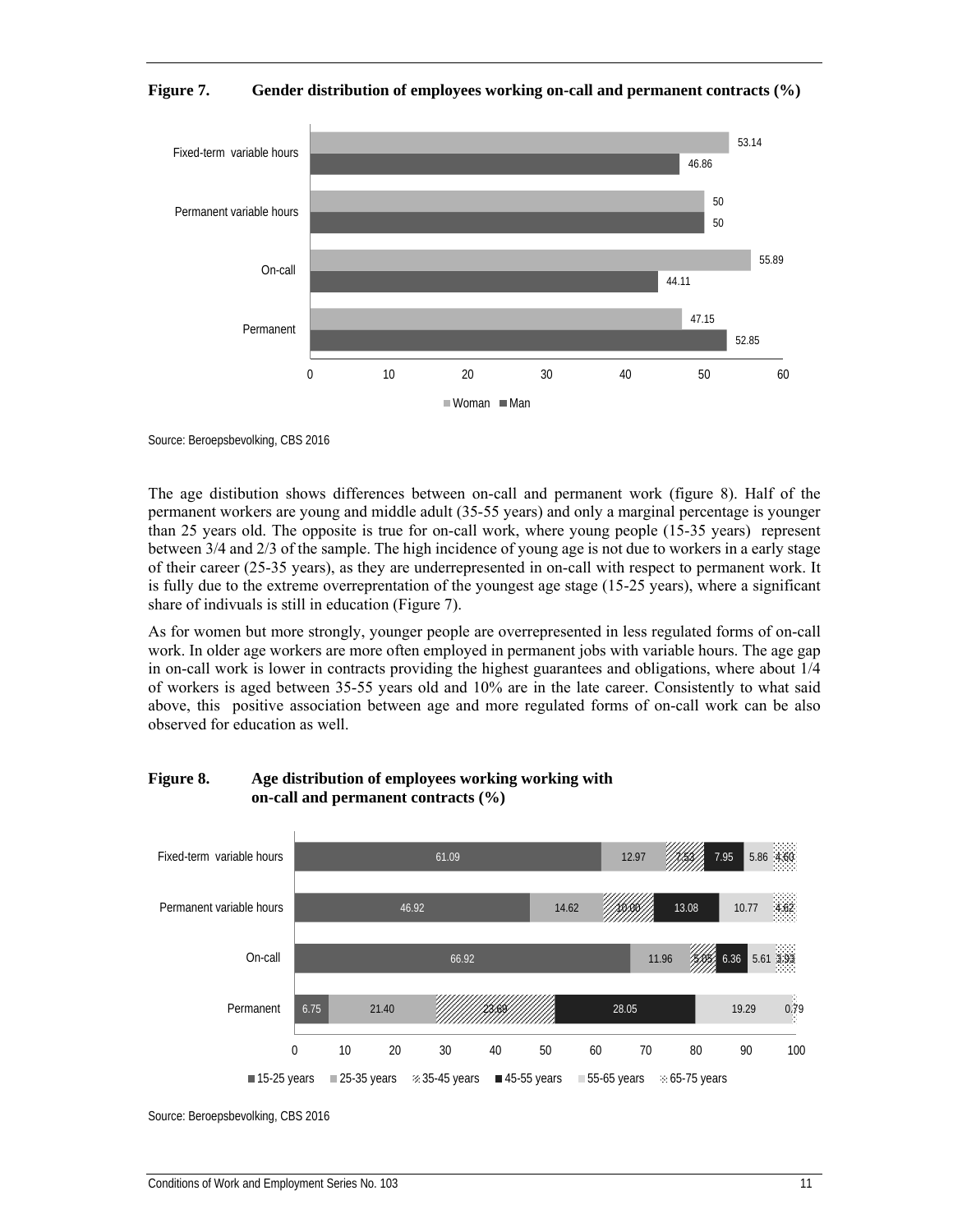As shown by figure 9, more educated workers are more often employed in permanent jobs and less educated workers are more frequent in fixed-term and on-call groups. In comparison with permanent workers with fixed working hours, the gaps concerns the low and highy educated, while the shares of the middle educated are similar for the different categories.





Source: Beroepsbevolking, CBS 2016

The combination of age and educational characteristics may reflect the fact that on-call workers are still in education. In fact, as shown in figure 10 between 47 and 60% of the groups working with flexible working hours are still attending education. The fact that this share is only 10% among permanent workers with fixed working hours, hints that students perform on-call work, especially in on-call and fixed-term jobs. One of the reasons might be the need of flexibility to combine paid work with their main study activity.





Attend regular education

Source: CBS 2015 in (Van den Brakel and Kösters 2016)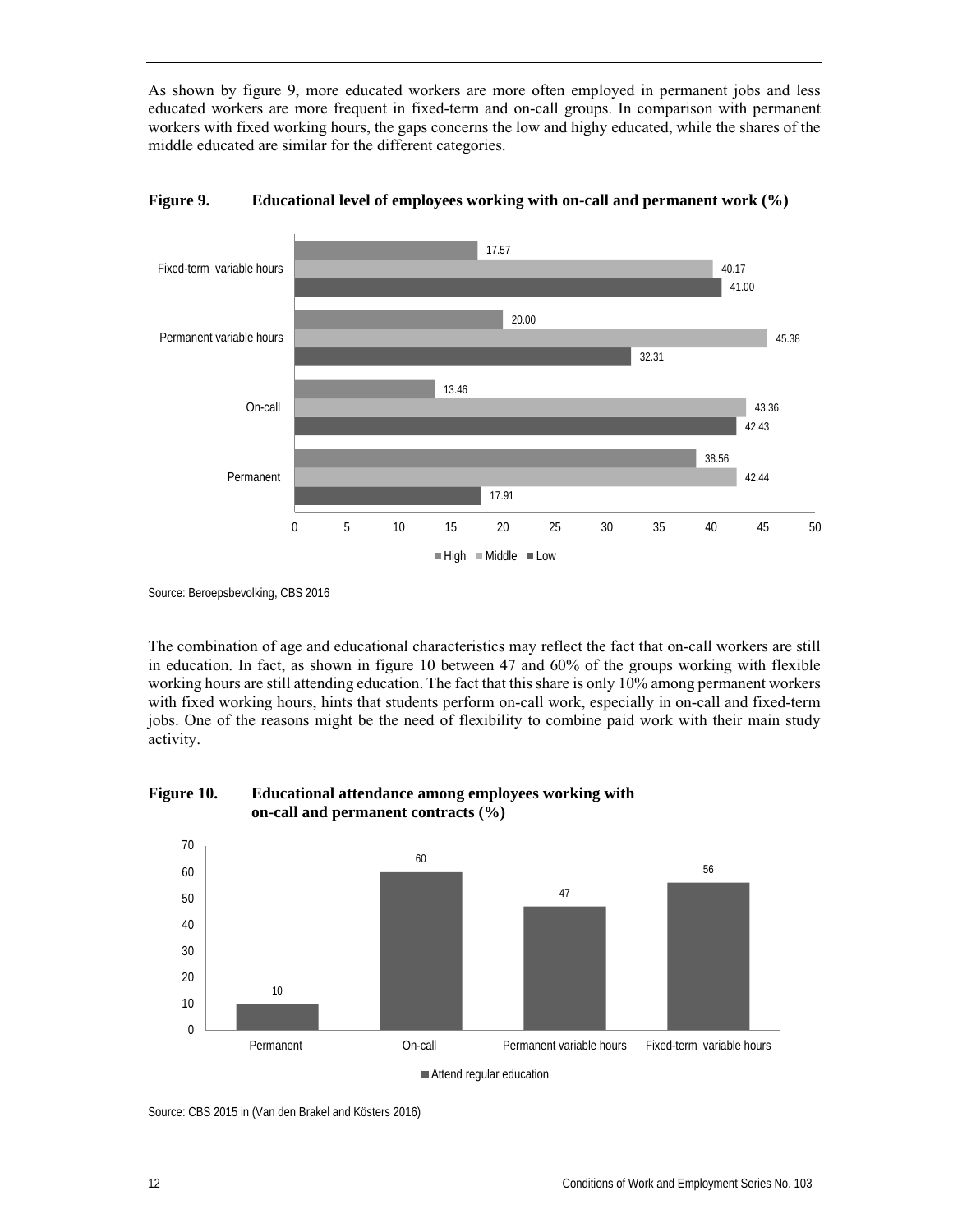The origin of on-call workers are not significantly different with respect to permanent workers with fixed working time (figure 11). This gap is very low between permanent jobs with fixed and variable working time. In the other two on-call forms, the share of Dutch native lowers due to the rise in the share of nonwestern immigrants. This may be linked to these latter weak labour market position.



#### **Figure 11. Origin of employees working working with on-call and permanent contracts (2015) (%)**

■ Dutch native Western Immigrant Non-Western Immigrant

The distribution by industry (figure 12) shows that work with variable working hours is found more frequently in industries where the production is less steady. The production may vary seasonally, as in catering industries or agriculture, or be subjected to a more fluctuating clients' demand, as in healthcare and business service. Among workers with variable working hours, the permanent groups are more often employed in industries where the production is seasonal, while on-call and fixed-term groups in industries where the demand is fluctuating more unpredictedly.

Source: CBS 2015 in (Van den Brakel and Kösters 2016)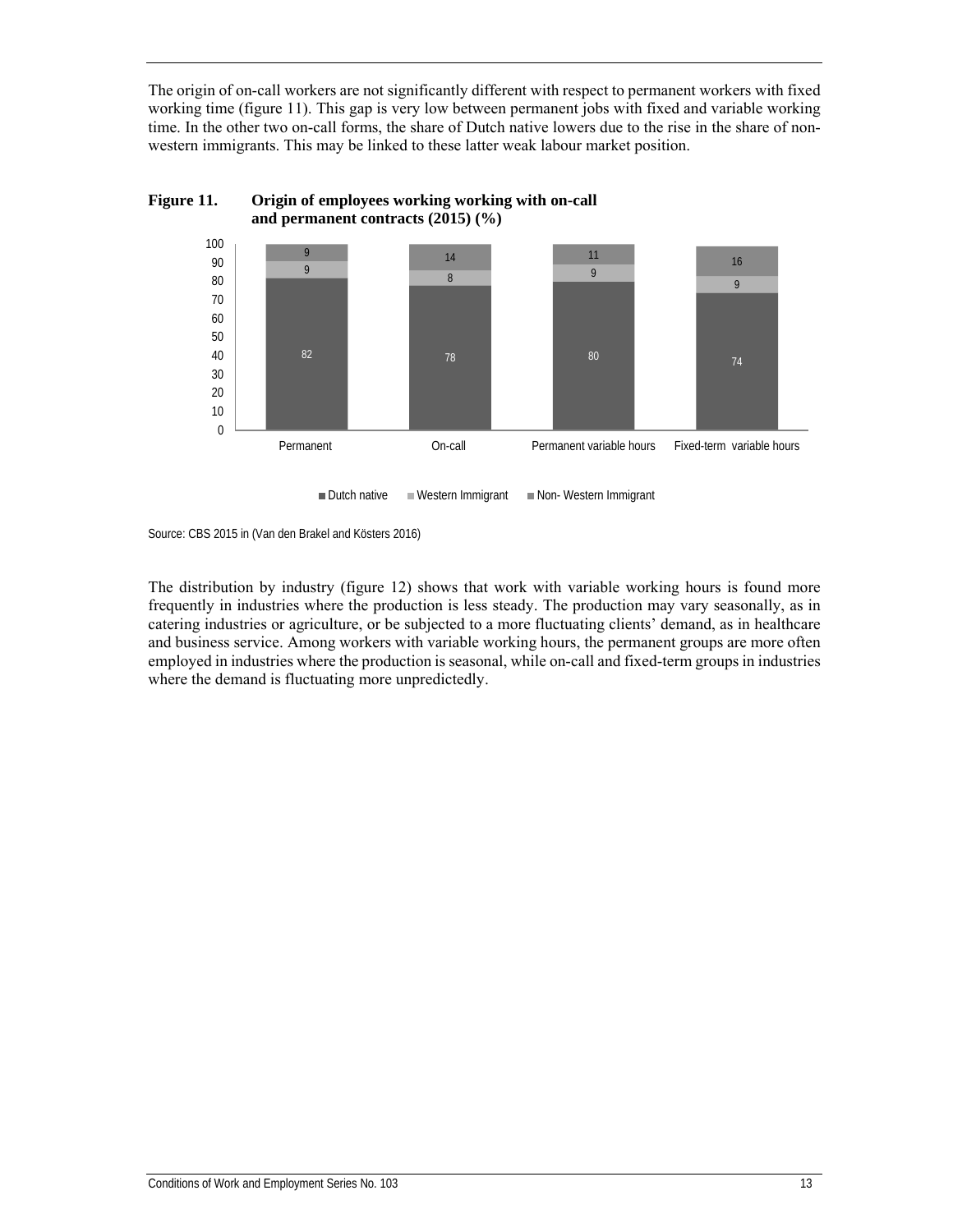

**Figure 12. Distribution of on-call workers by industry** 

The average number of working hours per week shows a difference between on-call and permanent workers. While very short working hours are highly uncommon among permanent workers with fixed hours (4,2%), they characterize a large share of on-call workers. Among workers with variable working hours, very short hours are the least frequent in the permanent group (37,69%), more frequent the fixedterm group (45,61%) and the most frequent in the on-call group (56,26%).

These data are consistent with the fact that on-call work is often performed by women and students as a side job next to their main activity in the family or in education. However, the prevalence of short working hours is of more concern in situation where on-call work is involuntary and cannot guarantee the economic independence of individuals.

Source: Beroepsbevolking, CBS 2016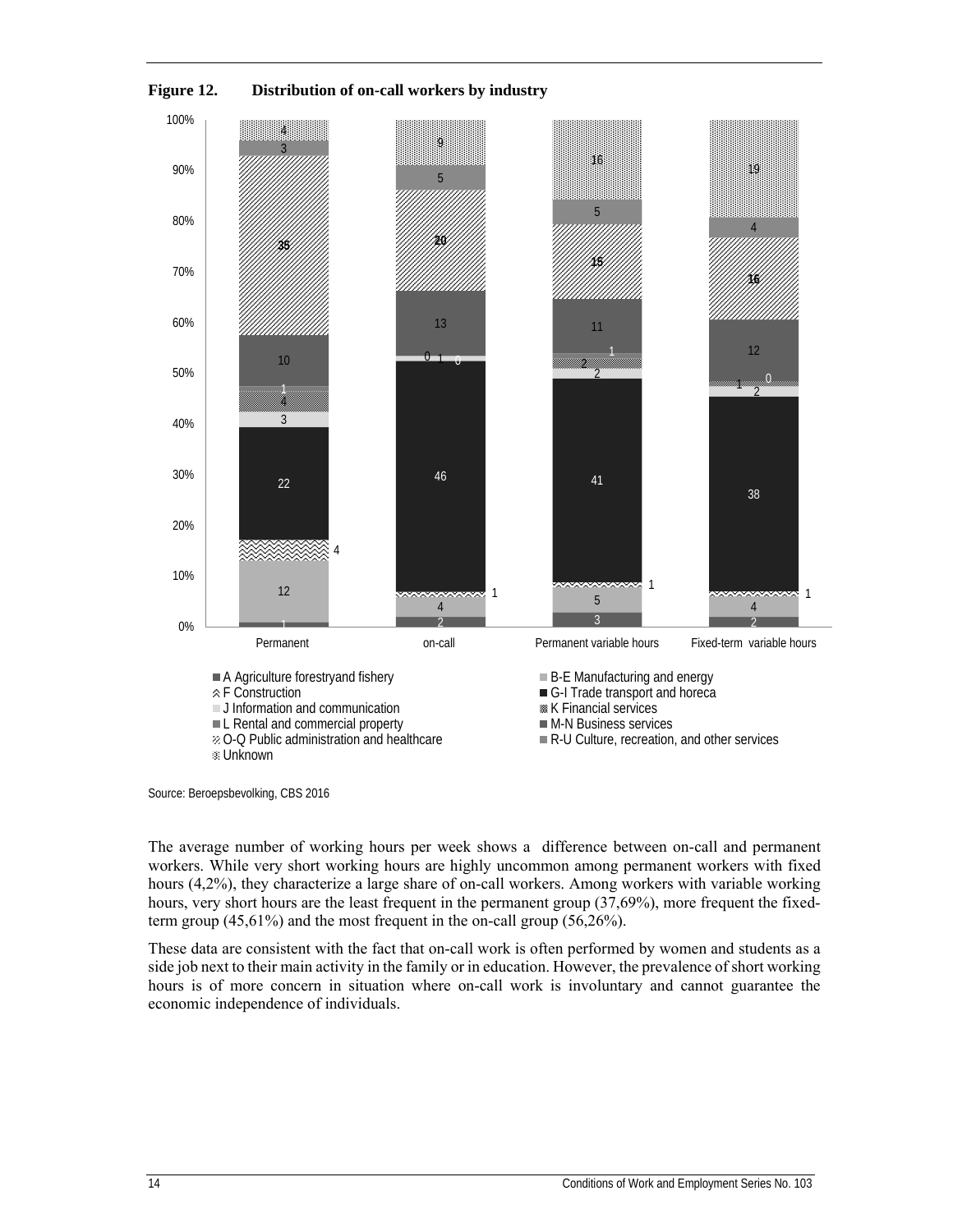

**Figure 13. Weekly working hours of employees working working with on-call and permanent contracts (%)** 

Source: Beroepsbevolking, CBS 2016

Finally figure 14 show that on-call workers are more often than permanent workers employed in smaller companies and have shorter tenure. This is because, if the production have to be adjusted, smaller companies have a higher need than bigger companies to make use of contingent workers on-call. Moreover, the shorter tenure is a result of the nature of on-call work, where the work performance is, maybe repeated, but limited in the duration.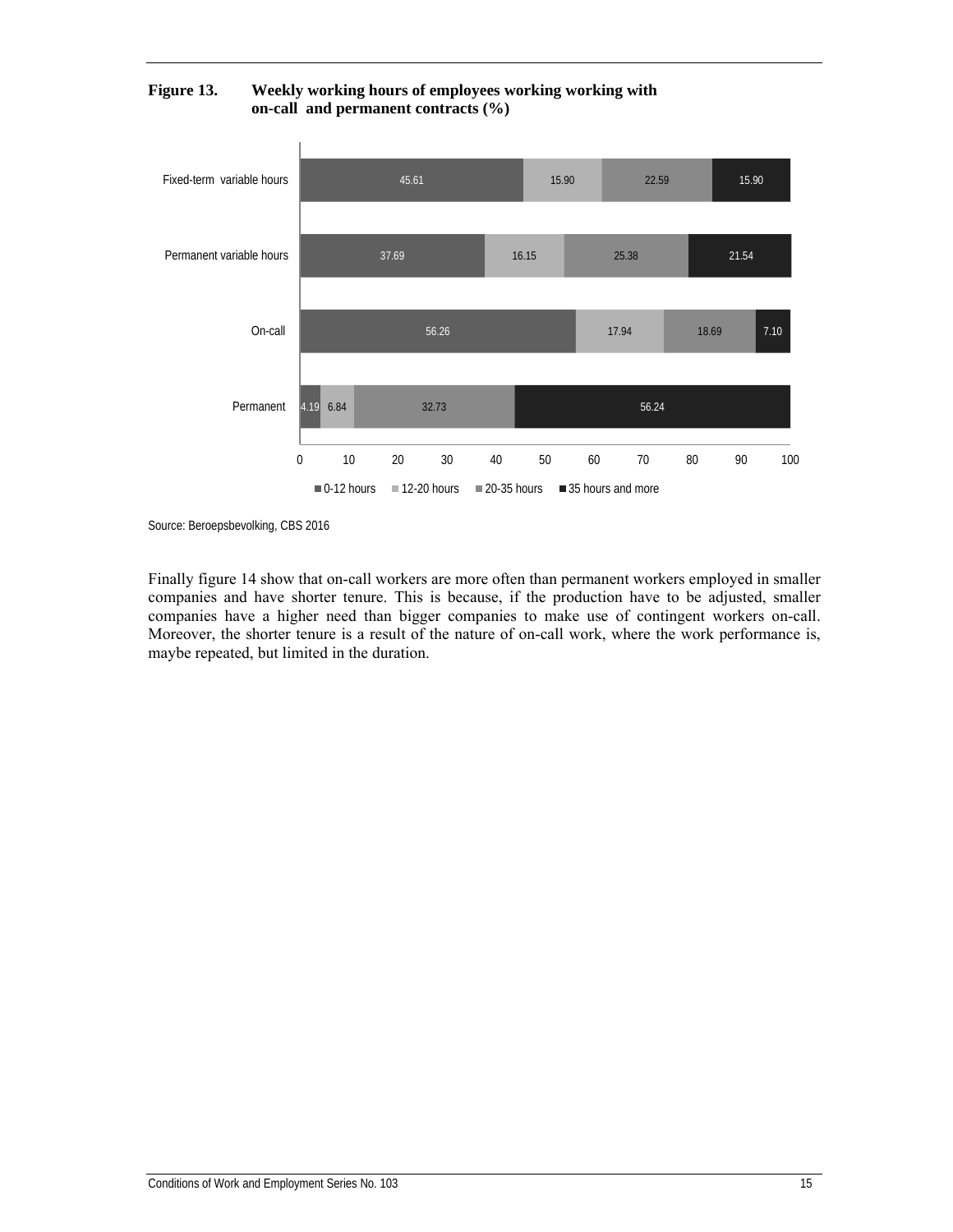| <b>Share (2015)</b>   | Permanent | On-call | Permanent<br>variable hours | Fixed-term<br>variable hours |
|-----------------------|-----------|---------|-----------------------------|------------------------------|
| Tenure                |           |         |                             |                              |
| 0-6 months            | 3         | 27      | 11                          | 33                           |
| 6-12 months           | 3         | 18      | 10                          | 17                           |
| 1-2 years             | 6         | 18      | 16                          | 17                           |
| 2-5 years             | 16        | 22      | 25                          | 18                           |
| 5-10 years            | 24        | 9       | 17                          | 8                            |
| 10 years or longer    | 47        | 6       | 18                          | 5                            |
| Unknown               | 1         | 1       | 3                           | $\overline{2}$               |
| Company size          |           |         |                             |                              |
| 1-10 employees        | 8         | 15      | 20                          | 21                           |
| 10-100 employees      | 20        | 27      | 23                          | 22                           |
| 100 or more employees | 69        | 46      | 44                          | 39                           |
| Unknown               | 3         | 12      | 13                          | 17                           |

**Figure 14. Tenure and company size of employees working working with on-call and permanent contracts (%)** 

Source: Beroepsbevolking, CBS 2016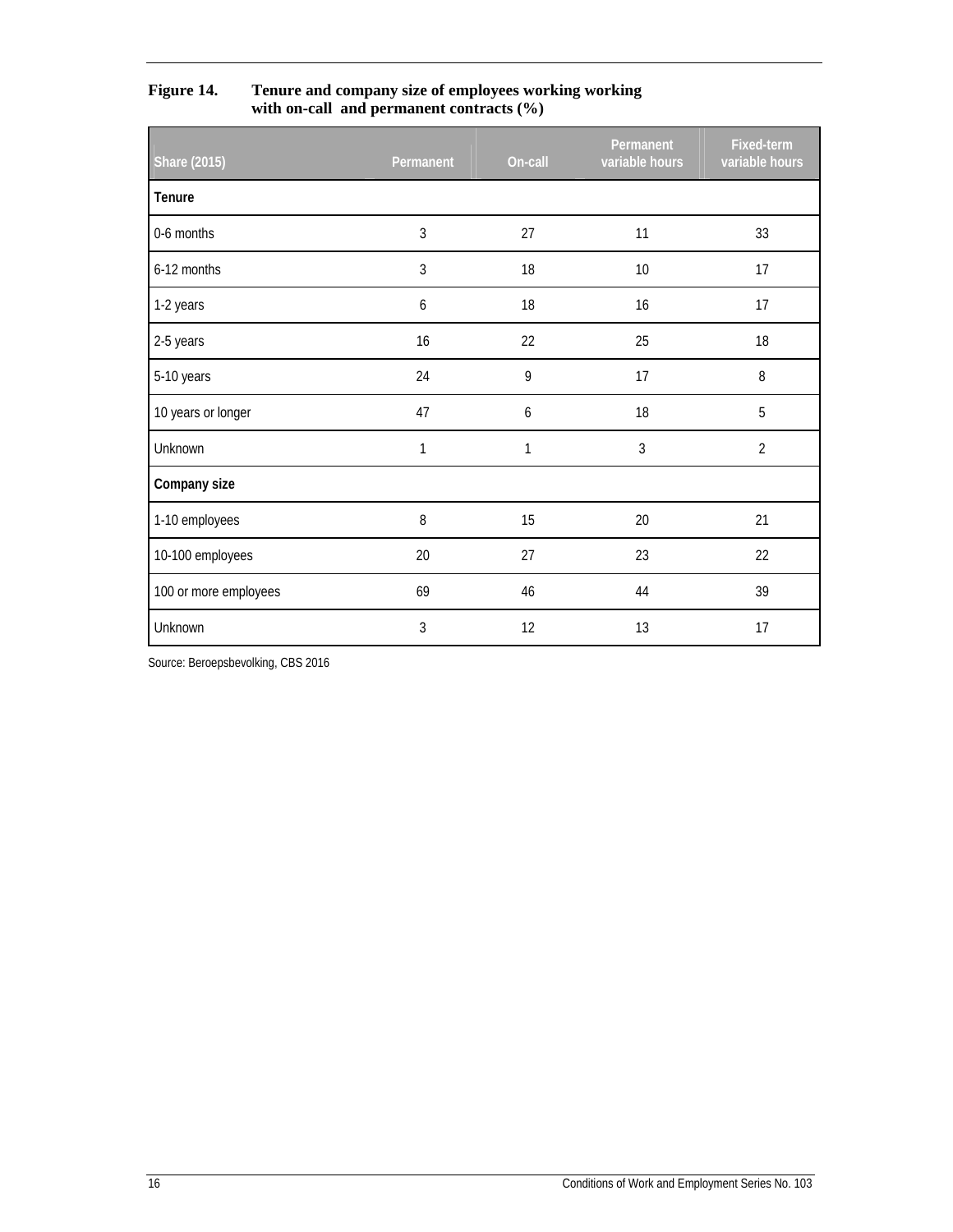## **5. Causes of on‐call work development**

As with respect to the other forms of flexible employment, the contextual factors that in the last two decades accelerated the diffusion of on call work are economic and technological. On the one hand globalization and the economic crisis increased the market turbulence as well as the demand fluctuation. On the other hand, the technological progress varied continuously the skills demanded in the labour market and made the organization of work more flexible, that is the conditions (place and time) in which work is offered and demanded (Beer 2016).

However, different studies (Bolhaar, Brouwers et al. 2016) (Beer 2016) agree that, while the economic conjuncture is not the cause of the rise in flexible employment, it influenced the rise pace as well as the composition of flexible workers' group. More viable economic conditions translates in more fixed-term and temporary agency contracts and in a slower rise of on-call contracts (Bolhaar, Brouwers et al. 2016).

As claimed by de Beer about the development of flexible work in general, the main cause is institutional. The poor institutional regulation of on-call work reduces the organizational cost and risk of using this form of employment in turbulent and fluctuating markets (Euwals, de Graaf-Zijl et al. 2016).

On-call work has no defined status with respect either the contract duration or the working hours. As explained before, the main characteristic of on-call work lies in the possibility for employers to flexibly make use of on-call employees when their work is needed. Although their remunerated work is temporary and their effective working hours variable, on-call workers have an open- or a fixed-term employment, which can contain a range of (weekly) working hours or not (Beer and Verhulp 2017). The high flexibility allowed for on-call work is at the bases of its widespread use.

## **5.1 Employers' side**

Van der Aa et al. explore the reasons given by employers to make use of flexible forms of flexible employment<sup>10</sup> (AA, van Buren et al. 2015). They are: nature of the work (specialist vs tedious/boring work), work volume (demand volume- if there is no work anymore the contract can be ended directly), volatility (absorb demand fluctuations in production or seasonal work), insufficient availability of own personnel (internal flexibility is not enough and take care of the temporary personnel leaves for sickness, maternity, holiday), lower costs (supposed cheaper work and lower administrative costs), lower risk related to labour law protection, recruitment advantage (temporary and longer trial period). The most relevant reason among employers is the volatility (*ziek and piek*) and it is also the most connected to the use of on-call work.

Employers´ reasons of structural use of flexible employment, intended here as situations that are always dealt with flexible employees and not own personnel, are related to the nature of: heavy, elementary, or boring work (AA, van Buren et al. 2015).

More specific reasons provided by employers to use contract forms with variable numbers of working hours: the adjustment to strong demand fluctuations with limited financial risks, to replace personnel in case of sickness, pregnancy, and holiday, to deal with unexpected and seasonal peaks (sick and peaks, *ziek en piek*, and to recruit suitable employees to employ with longer flexible contracts (Donker van Heel, de Wit et al. 2013, Dekker and de Beer 2014, Goudswaard, van Wijk et al. 2014, Euwals, de Graaf-Zijl et al. 2016).

<sup>10</sup> Flexible contracts considered are: agency, payrolling, posting, and self-employed without personnel. However, indirectly it can say something about the employers´ motives for on-call work.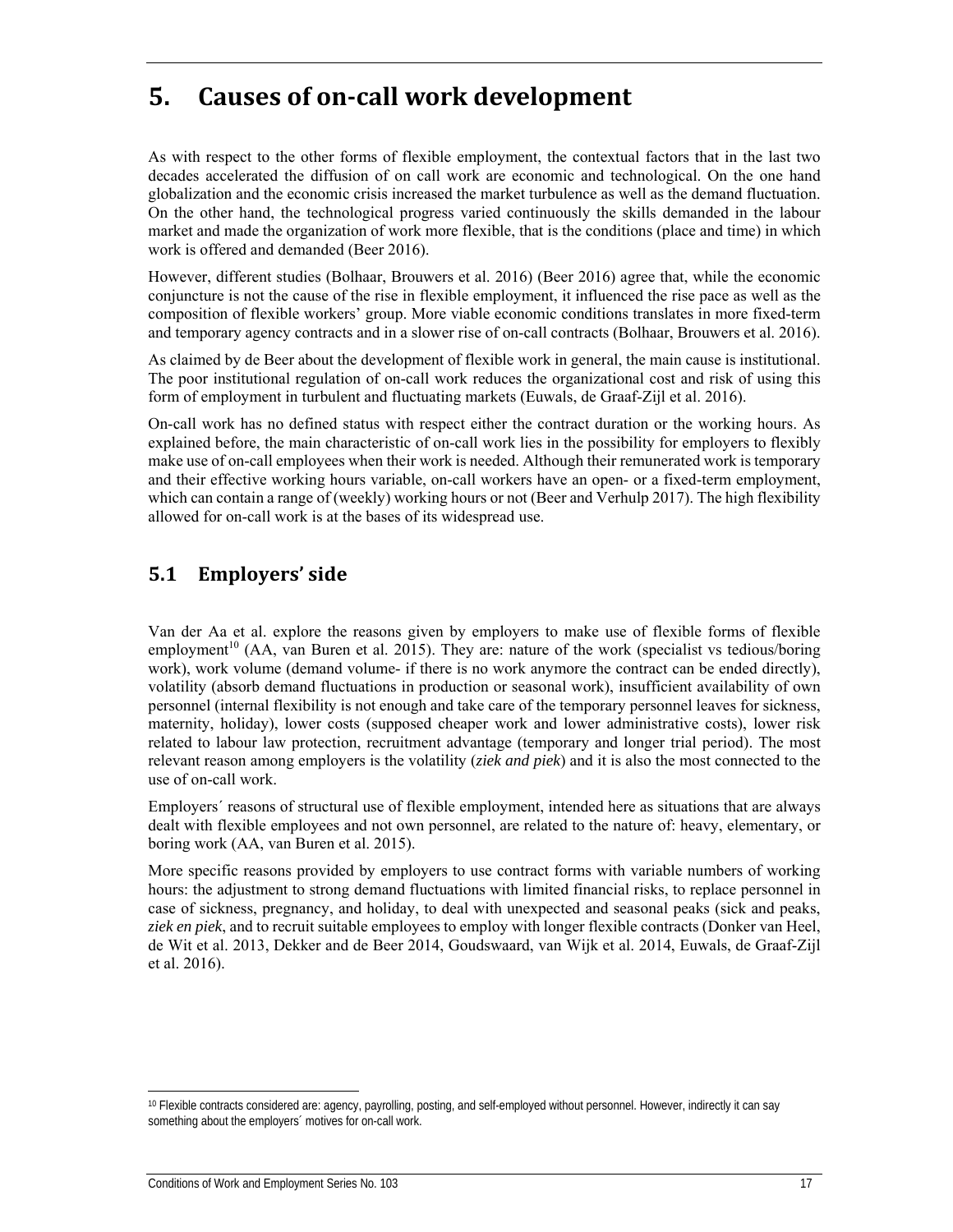## **5.2 Employees' side**

Previous research shows that the majority of employees prefer a permanent contract (CWI, 2003; (AA, van Buren et al. 2015). The main reason given by employees to work in flexible employment is an involuntary (*noodgedwongen*) choice, due to the lack of available alternatives. Others are related to the employees´ labour market availability and personal motivation, financial reasons, content of the work (AA, van Buren et al. 2015).

However, data show that the most important reason to work in a flexible job is far from being involuntary for most employees working on-call or with fixed-term contract and variable time. As shown in figure 15, more than 60% of on-call employees declare that they either need flexibility or do not need security. The same is true for just less than 60% of employees with a fixed-term and variable hours' contract.

The strong underrepresentation of involuntary choices with respect to the rest of the flexible workforce may deal with the fact that on-call and variable hours contracts are prevalent among young students still in education. It is consistent with the picture that the majority of on-call employees are young students that choose for variable hours contract to fit their main activity in education or do not need security, because they still live with their parents or receive an interest free loan from the state.

However, at the opposite side of this picture the remaining share of employees work with variable hours because they are either new on the job or they cannot find a permanent job. This is an indication that still a significant share of on-call work had these working conditions imposed.

#### **Figure 15. Most important reason to work in a flexible job for employees aged between 15 and 75 years with a flexible employment relation**



\* Employees with permanent employment and variable hours not included.

Source: CBS/TNO 2015 in (Van den Brakel and Kösters 2016).

More precise information can be drawn looking at the main reason to work on-call by age in figure 16. The "involuntary" share of on-call work by age shows an inverted u shape. It is the lowest between the age of 15 and 25 years (about 30%), it rises until the age of 55 years (up to about 60%) and drop after the age of 65 years (to less than 10%).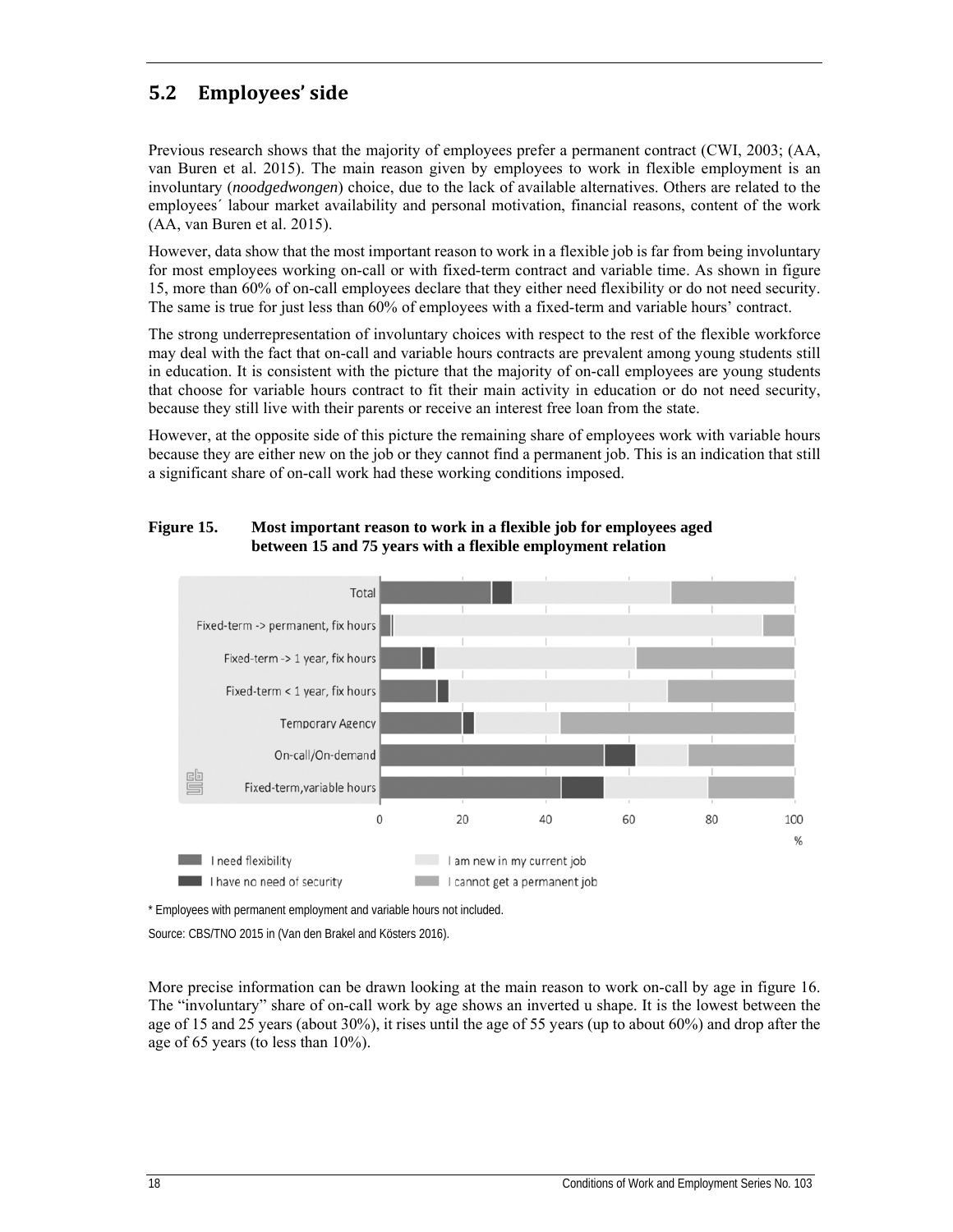

Figure 16. Most important reason to work on-call by age<sup>11</sup>

Source: CBS/TNO 2015.

The data show that on-call is more often voluntary in ages where it more commonly complements other activities (study and retirement) and other sources of income (parents' support/study loan or pension benefit). In the middle-ages, when commonly the main activity is paid work, on-call work become increasingly involuntary and thus a "trap".

<sup>11</sup> Graph available at https://www.cbs.nl/nl-nl/nieuws/2016/39/aantal-oproepbanen-groeit-in-5-jaar-met-ruim-een-derde.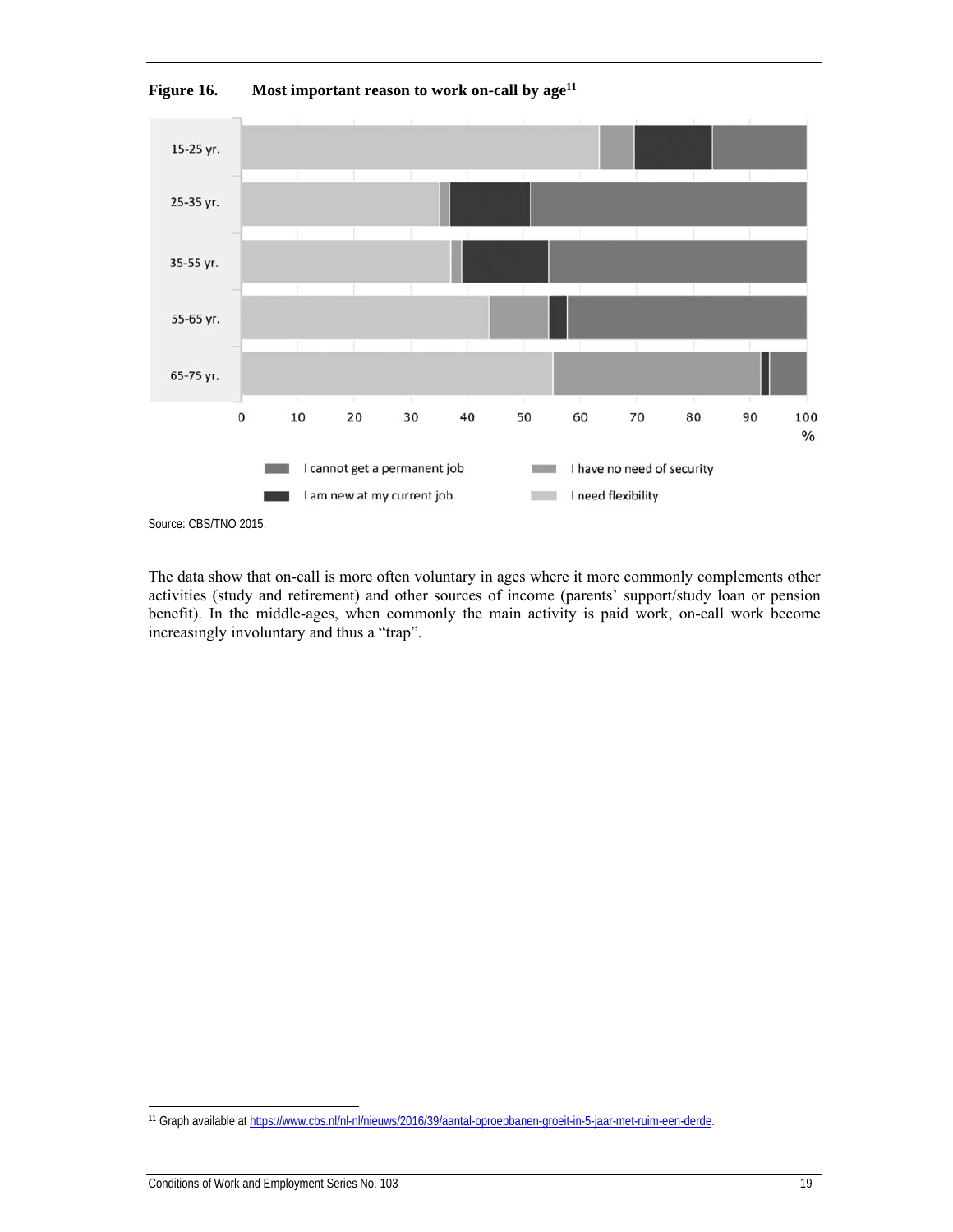## **6. Legislative developments in relation to on‐call work**

The Dutch legislator introduced legal measures to regulate the use of on-call work, with possibilities of derogations in collective labour agreements. The legislative developments in relation to on-call workers can be divided into three periods.

The first period precedes 1999. The legal status of on-call workers was then unclear and their legal protection weak. The minimal income protection was partly guaranteed by the principle of good employment practices (*goed werkgeverschap)* (Article 7:611 CC), of reasonableness and fairness (Article 6:248 (2) CC and via the obligation to honour legitimate expectations (Article 3:35 CC). Employers could avoid the obligation to pay wage by written agreement or collective labour agreements and thus the rule 'no work, no pay' (Article 7:627 CC) applied almost without limitations. Regarding the termination of the employment contract it was stipulated that a second fixed-term contract with the same employer within a period of 30 days gave the right to a permanent contract and could only be terminated by notice of termination (Cuypers and Verhulp 2008).<sup>12</sup>

The second period starts in 1999, when the Dutch Act on Flexibility and Security (hereafter: *Flexwet*) is introduced. The *Flexwet* aimed at balancing flexibility and security. The idea was to allow for more flexibility to promote the entry into employment and to gradually enhance the security afterwards.<sup>13</sup> Some of these measures improved the protection as well as the legal position of on-call workers and discouraged employers from using on-call work (Jacobs 2017).

Among others, the regulation on two rebuttable legal presumptions improved the legal position of on-call workers with respect to both the existence of an employment contract (Article 7:610a CC), and the number of working hours (Article 7:610b CC). In the second evaluation of the *Flexwet* carried out in 2007, it was stated that these presumptions might have a preventive effect as they possibly refrain the use of unclearly drafted labour conditions, which might weaken the position of the employee (Knegt, Klein Hesselink et al. 2007).<sup>14</sup> Furthermore, the *Flexwet* introduced a regulation of minimum entitlement to wages for on-call employees (Article 7:628a CC). The employer must pay a minimum of three hours' wages each time (s)he calls up an on-call employee, even if work is performed in less. This made it harder for the employer to put the risk of 'no work' on the employee (Asscher-Vonk 2010). The second evaluation of the *Flexwet* showed that the introduction of the right to a minimum of three working hours pay for each call (art. 7:628a CC) had induced employers to offer part-time or fixed-term contracts instead of on-call contracts. In the same evaluation of 2007 only 18% of the on-call workers entitled to a minimum number of hours indicated that they actually received this minimum paid (Knegt et al. 2007).

Finally, the Act introduced the so-called chain rule, which as described in section 3.1, is also applicable to both preliminary and FWO contracts. It considers contracts open-ended if they are stipulated either after three consecutive fixed-term contracts or after a maximum duration of 36 months (also defined 3x3 rule). This rule, however, was a deterioration compared to the past for two reasons. First, the minimum interval between two consecutive contracts was increased from 30 days to three months (also defined 3x3x3 rule). Second, the total duration of a series of fixed-term contracts was extended to 36 months. The *Flexwet* also fostered social dialogue on on-call work by making the law semi-mandatory. The social partners could reach agreements that lowered the minimum standards on on-call protections explained above (Schils and Houwing 2010).

Although more regulated, flexible and on-call work has hardly diminished since 1999. Instead, it fostered the practice, where employers fire their fixed-term employees, also on-call, at the end of either the third contract or 36 months. The objectives of the *Flexwet* were not achieved. Fixed-term contracts, also oncall were becoming a dead end rather than a stepping stone towards more secure forms of employment.<sup>15</sup>

The third period begins in 2013. In April the Dutch government negotiated with main unions and employers' organizations the so-called Social Agreement (*Sociaal Akkoord*), which formed the basis of the Work and Security Act (*Wet Werk en Zekerheid,* hereafter: *WWZ*). The *WWZ* aimed at limiting the

ł 12 P. 340.

<sup>&</sup>lt;sup>13</sup> *Kamerstukken II* 1996/97, 25 263, nr. 3, p. 8<br><sup>14</sup> Knegt et al. 2007:viii

<sup>15</sup> *Kamerstukken II* 2013/14, 33 818, nr. 3, p. 10.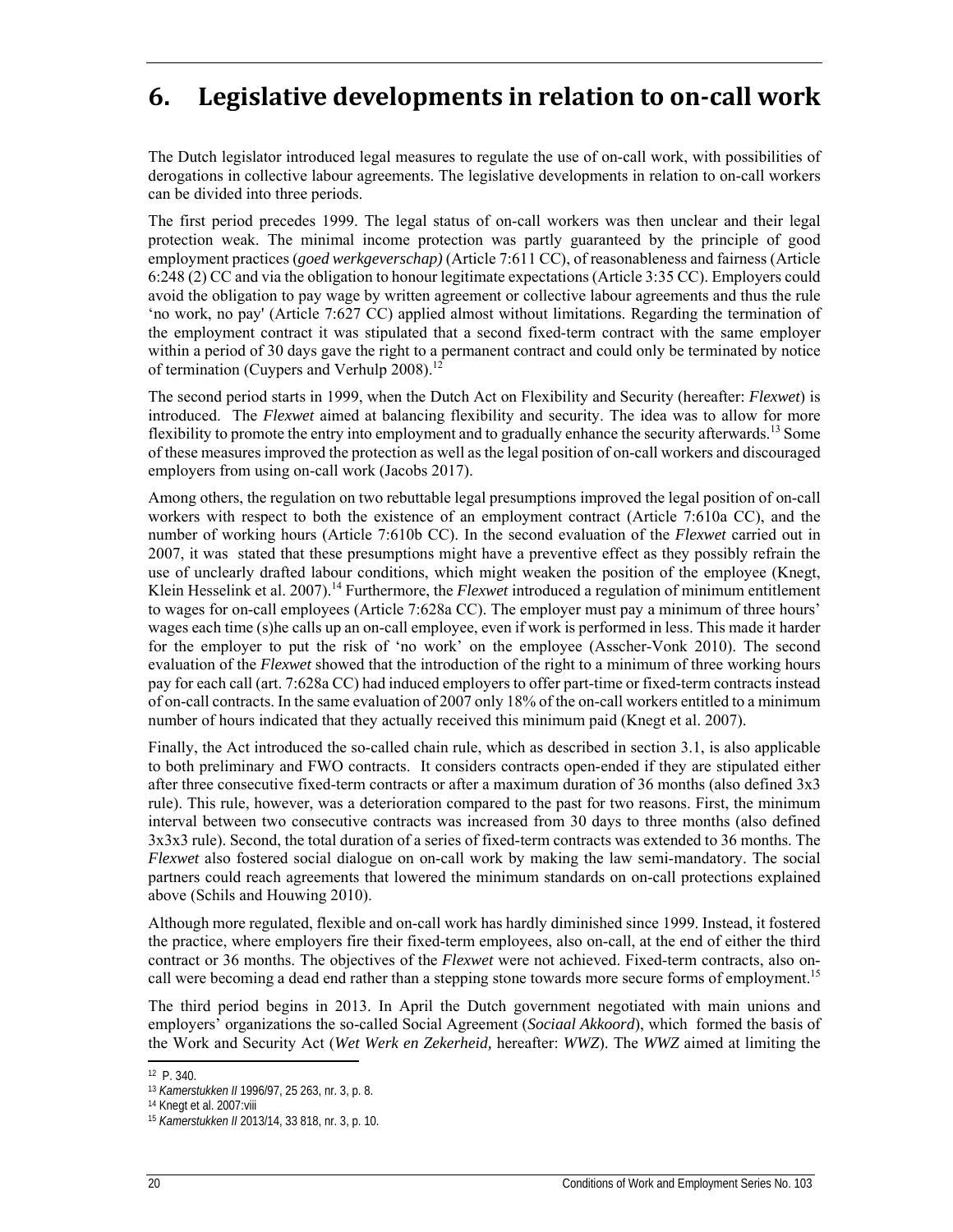possibilities of flexible work, by amending the chain rule, the probationary period and the regulation of the competition clauses.16 Some of the provisions entered into force on 1 January 2015, others on 1 July 2015.

As of July 15, 2015 the rules of the chain system changed to "3x2" or "3x2x6". According to the new rules, the conversion into a permanent contract still occurs after three consecutive fixed-term contracts or after a maximum duration that is reduced from 36 to 24 months. Interruptions between fixed-term contracts breaking the chain are extended from three to six months. Furthermore, by January 1, 2015 the use of probationary periods and non-competition clauses is excluded for fixed-term contracts with a duration of six months or less.

Under the *WWZ* derogations *in peius* are still possible but the possibilities are more limited than before. An example are employment contracts in which for the first six months it is possible to exclude the obligation to continue to pay wages when there is no work. This must be agreed upon in the labour contract. In the collective labour agreement it is possible to extend this term, however not unrestrictedly, for those jobs with an incidental nature and no fixed scope (article 7:628, 7 CC). This applies for example to on-call workers who work incidentally during peak times, rather than to on-call workers who work structurally. Finally, other new regulations benefiting on-call fixed-term employees are: the employers' obligation to inform the employee about the end and non-renewal of the contract (*aanzegverplichting*, Article 7:668 CC) and the statutory transition payment scheme (*transitievergoeding*, Article 7:673 CC). This scheme regulates a compensation due for the termination of employment contracts, including fixedterm contracts lasting two years of longer.

<sup>16</sup> The Work and Security Act radically amended also employment protection and unemployment provisions.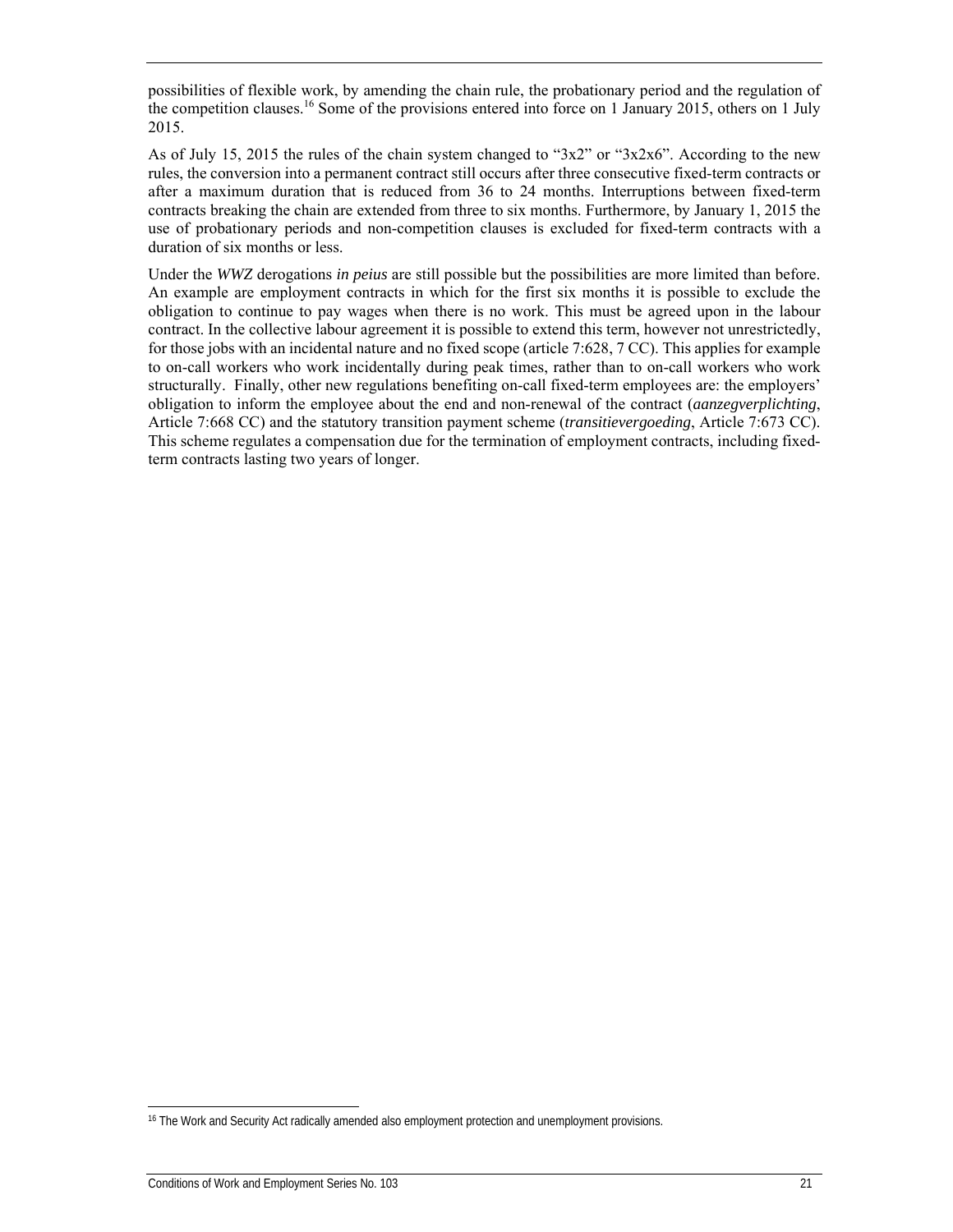## **7. The current legal position of on‐call workers**

Having an employment contract is essential for a worker as only in this case all individual and collective labour and social security laws apply. The employment contract requires the fulfilment of the following requirements: the worker must perform work in exchange for wages, personally, during a certain time, in subordination of an employer (Article 7:610 CC). Besides these conditions, other relevant circumstances are assessed on a case to case basis (Pennings  $2011$ ).<sup>17</sup>

As for many flexible workers, also for on-call workers it can be uncertain whether they perform work under an employment contract or not. The Dutch Civil Code offsets this uncertainty with a legal presumption: an employment contract is presumed to exist if a person worked at least three months in any week of or at least twenty hours a month for the same employer (Article 7:610a CC). It is to the employer to prove that the contract is not an employment contract. This legal presumption is applicable to both types of on-call work: the employment contract FWO and when at work under the preliminary agreement.

In this section, the current legal position of on-call workers under an employment contract is discussed with special attention to how their legal protection is shaped and where it shows gaps compared to permanent workers. Since the preliminary agreement is no employment contract, both parties have no rights and obligations until the worker accepts the call from the employer. From that moment on an employment contract is established (whether or not based on the legal presumption) and the legal position of on-call workers with preliminary agreements and contracts FWO is comparable. For this reason, the legal position of on-call workers refers to FWO contracts, unless specific relevant issues concerning preliminary contracts deviate from it. It is, moreover, important to keep in mind that if on-call workers fall within the scope of a binding collective labour agreement (CLA) at sectoral level, their employers must comply with the relevant provisions. However, this is not the case for the CLAs provisions where on-call workers are explicitly excluded. Here are some examples. According to the collective labour agreement Gardening Company, the employer is allowed to use 0-hour contracts for administrative functions or functions up to pay scale 1. For all other functions the use of on-call workers is not allowed (art. 9 (4) *CAO voor het Hoveniersbedrijf*18). In the CLA for gas stations and laundry companies, on-call workers<sup>19</sup> are excluded from provisions relating to for instance supplements for working during night shifts, extra holidays, 50% holiday allowance for hours worked between 0.00 and 24 hours, special leave, unpaid leave and maternity leave (however, emergency leave, short- and long-term care leave apply), supplementary wage payment for sickness up to 100% in the first 26 weeks, death benefit, entitlement to a paid-up training day per year, participation in the pension fund (art. 6 *CAO voor Tankstations en wasbedrijven*<sup>20</sup>). It should be noted that statutory binding legal provisions have to be applied anyway. This is for example the case of maternity leave as long as the on-call worker falls under the personal scope of the Act on Work and care (*Wet Arbeid en zorg*). For on-call workers in the funeral industry the CLA Funeral industry applies with the exception of some provisions. On-call workers are excluded for instance from overtime supplements, training entitlements, policy for elderly and the pension arrangement (art. 1.5 *CAO Uitvaartbranche*) 21.

## **7.1 Probationary period**

A probationary period is often agreed when the employment contract starts. During that 'acquaintance period' each of the parties is entitled to end the employment contract at any time, with immediate effect

1

<sup>17</sup> p. 88.<br><sup>18</sup> http://www.yhg.org/media/rtf/Ondernemershelpdesk/2016\_1097\_Cao\_voor\_het\_Hoveniersbedrijf\_2016-2018\_2.pdf

<sup>&</sup>lt;sup>19</sup> On-call workers are defined in Article 6 of this CLA as: a worker who is called incidentally in case of unforeseen circumstances. It concerns loose and unregulated work without a fixed schedule of weekly performed and which is not scheduled in advance. The on-call worker has not obligation to answer a call of the employer. In our view, such on-call worker would probably work on a preliminary contract.<br><sup>20</sup> https://cdn.salaris-informatie.nl/images/stories/CAO/tankstation/CAO-tankstat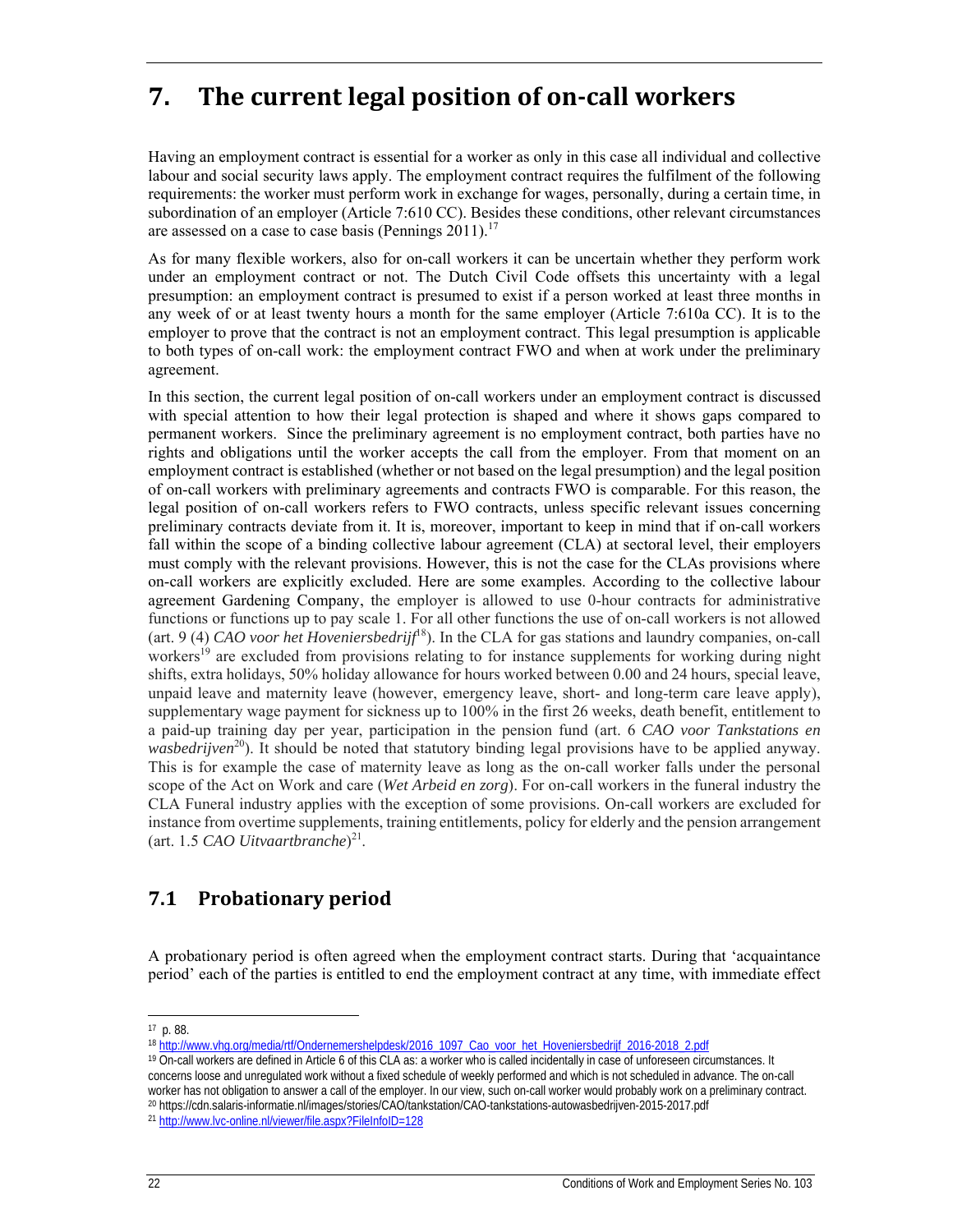and without any notice (Article 7:676 CC). Because of the weak position of employees, a clause on a probationary period must be in writing and equal for both parties (Article 7:652 CC).

On-call workers benefit from a restriction of this period if they are hired with a fixed-term contract. As mentioned in section 6, since 1st of January 2015 probationary periods cannot be included in fixed-term contracts of up to six months irrespective of the number of working hours. For-fixed term contracts shorter than two years a probationary period is restricted to one month and may be extended up to two months by CLAs (Article 7:652 (7) CC). For on-call workers with contracts longer than 2 years or permanent contracts FWO a probationary period can be agreed for two months. This is the maximum duration allowed in the Netherlands and is not extensible by CLAs.

Especially important in case of a preliminary agreement is that in subsequent employment contracts a probationary period cannot be concluded more than once with a trial clause, unless the contracts require different skills or responsibilities (Article 7:652 (8) under d CC). As the law does not specify what 'subsequent' contracts mean, it depends on the individual circumstances whether a trial clause is allowed or not. It is, however, reasonable to link the interpretation of 'subsequent' to "consecutive" as used in the chain rule (see below). If a probationary period is not in accordance with the law it is null and void, meaning that no probationary period is applicable.

### **7.2 Presumption on contracted working hours**

There might be disputes on the number of working hours set in the contract. After all, the presumption that an employment contract exists does not effectively benefit the on-call worker if the employer faces no obligation to give work (Pennings 2011).<sup>22</sup> On-call contracts provide employers with the desired flexibility, however at the expense of on-call workers.

To compensate the weak legal position of on-call workers, the Civil Code regulates a second presumption, the so-called presumption of contracted working hours. The presumption is not applied only if the employer can prove that the reality was different. Article 7:610b CC provides that if the employment contract has lasted for at least three months, the contracted number of working hours is assumed to be the monthly average of the preceding three months.

Very important for on-call workers is that, the presumption does not require three months of effective work, but only that a contract existed in the same period. This entails that after three months the on-call worker is entitled to an employment contract with fixed working hours.

Parliamentary history shows that originally the presumption is intended to provide employees support when the contracted number of working hours are not clear or are structurally higher than the scope of work performed.<sup>23</sup> This is confirmed in case law where a contractual scheme with a fixed number of working hours on an annual basis (e.g. 624 hours) with a bandwidth up to 25% of that agreed number of hours and without any obligation to accept an offer to work more than the fixed number of hours is to be qualified as a so-called min-max contract. After all, the minimum and maximum number of working hours has been agreed unambiguously. The presumption of contracted working hours will only be relevant in case the number of hours worked is structurally higher than the maximum.<sup>24</sup> The presumption of contracted working hours is especially relevant in zero-hours contracts, since a successful appeal to Article 7:610b CC creates a part-time employment contract. Regarding min-max contracts, it is less obvious whether the presumption applies. After all, a scope ranging between a minimum and a maximum of hours is a clear agreement (Knipschild 2009) (Knipschild and Ridde 2015). Case law shows that the bandwidth is not relevant. Ranges between for instance 29 and 38 hours per week or 45 hours and 91 hours per four weeks are regarded as an unequivocal agreement.<sup>25</sup> If, however the on-call worker over a longer period works structurally more than the agreed minimum, good employment practices ex Article

<sup>22</sup> P. 82.

<sup>&</sup>lt;sup>23</sup> *Kamerstukken II* 1996/17, 25 263, nr. 3, p. 22.<br><sup>24</sup> Ktr. Gouda, 19 Feb. 2004, *JAR* 2004/77; ECLI:NL:RBAMS:2014:3488.<br><sup>25</sup> ECLI:NL:RBMNE:2014:7349; ECLI:NL:RBOVE:2017:1417.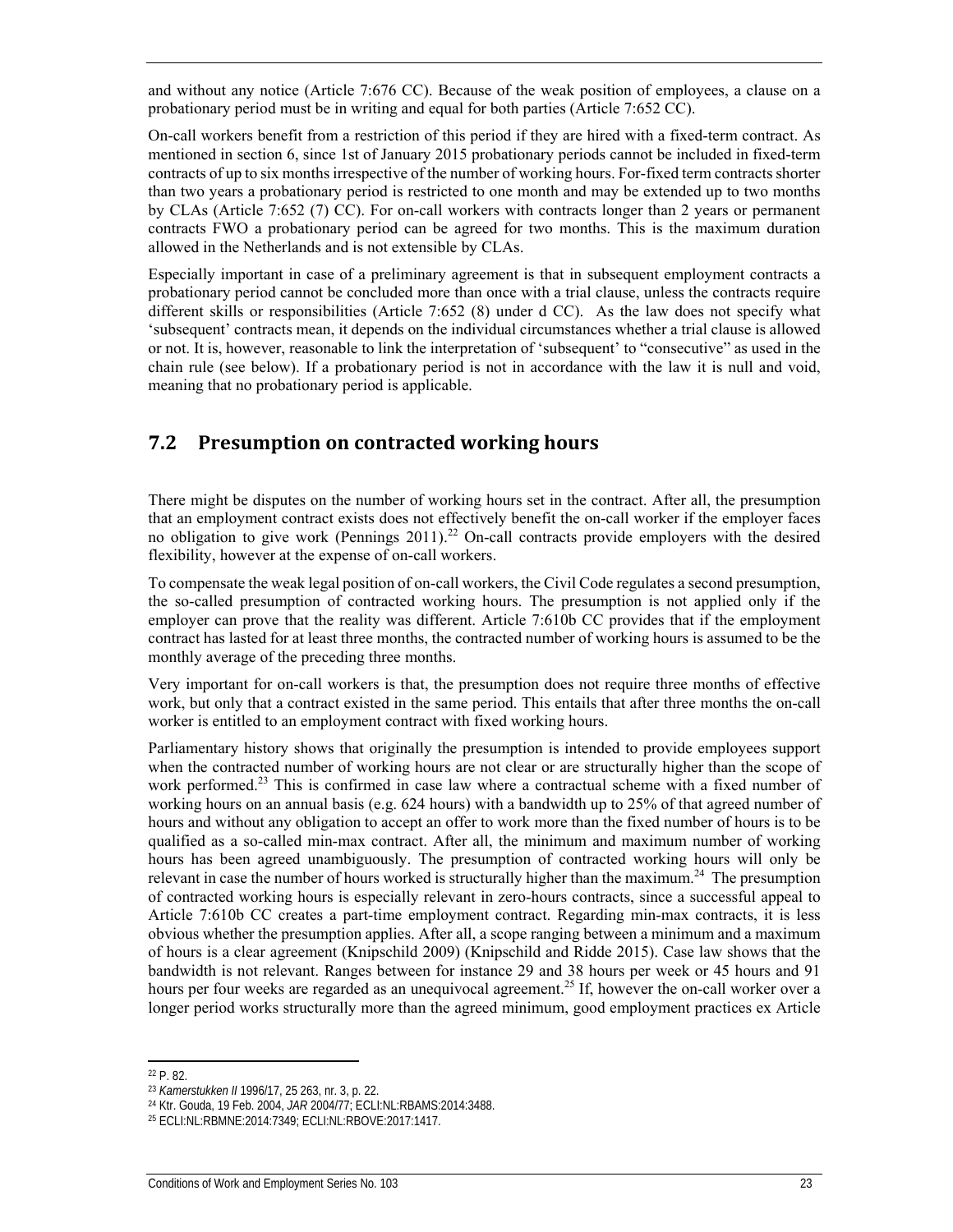7:611 CC in conjunction with the presumption of contracted working hours ex Article 7:610b CC can result in an increased minimum number of hours.<sup>26</sup>

## **7.3 Right to be effectively given work**

The question may arise whether an employer is obliged to offer work to employees working on-call (zero hours contracts and min-max contracts). The Supreme Court rejected the idea that in case of on-call work the employer is under general obligations.<sup>27</sup> Nevertheless, as an interpretation of the principle of good employment practices, an obligation arises if on-call workers have to comply with calls and can prove that work is available for them.

For what concerns the acceptance of calls, the law sets only few limitations favouring workers. One of these limitation is that, even if on-call workers are obliged to respond to a call, in min-max contracts they face no obligation to work above the maximum.

However, no limitations are set concerning: a minimum period between the call and the work performance, or a maximum number of calls per day. The rationale is that on-call work is used in periods of sick and peak (*ziek en piek*) and these limitations could negatively affect on-call arrangement (Roozendaal 2015).

### **7.4 Wage**

The general rule in Dutch labour law is that wages are to be given in exchange for work performed. Therefore, in principle no remuneration is owed for the period when on-call employees are available for work (Article 7:627 CC).

In min-max contracts the employee is at least entitled to wages for the minimum number of agreed hours (guaranteed hours). Above the minimum, wage is due only during the calls. Above the maximum, hours are generally not regarded by CLAs as overtime and thus are paid without an additional allowance. This allowance applies mostly only when overtime exceeds the hours normally included in a fulltime contract.<sup>28</sup>

A relevant aspect of on-call contract is that the wage payment obligation can be excluded in zero-hours contracts. Whereas employers in principle are obliged to pay wages even if there is no work for on-call contracts FWO (Article 7:628, 1  $\text{CC}$ )<sup>29</sup>, these latter almost always contain a clause excluding any payment when workers are waiting for a call. The only limitations favoring the workers is that this exclusion is valid only if written and only in the first six months after the employment contract starts.<sup>30</sup> After that, wages must be paid, unless the on-call worker is accountable for the lack of work. The six-months-period can be extended in a CLA and, from being unlimited, this possibility was restricted by the *WWZ*. Since January 2015 paragraph 7 of Article 7:628 CC determines that the extension is only allowed for functions involving occasional work with variable number of hours. Furthermore, the *WWZ* allows for the minister to ban the wage exclusion and thus the use of zero-hours contracts in parts of or entire business sectors (Article 7:628 (8) CC). The introduction of such a ban in the health care sector was recently highly

-

<sup>26</sup> ECLI:NL:GHDHA:2013:3943.

<sup>&</sup>lt;sup>27</sup> Dutch Supreme Court, 25 January 1980, *NJ* 1980, 264 (*Possemis-Hoogenboom*).<br><sup>28</sup> See for instance Article 5.16 (7) CAO Verpleeg- Verzorgingshuizen en Thuiszorg 2018-2018.<br><sup>29</sup> Article 7:628 CC stipulates in paragrap performed the contracted work, unless the wholly or partly non-performance of the contracted work is due to a cause which, reasonably, should be for the account of the employee.

<sup>30</sup> According to paragraph 5 of Article 7:628 CC only with regard to the first six months of the employment agreement it is possible to derogate to the disadvantage of the employee from paragraph 1 (…), provided this is done by written agreement.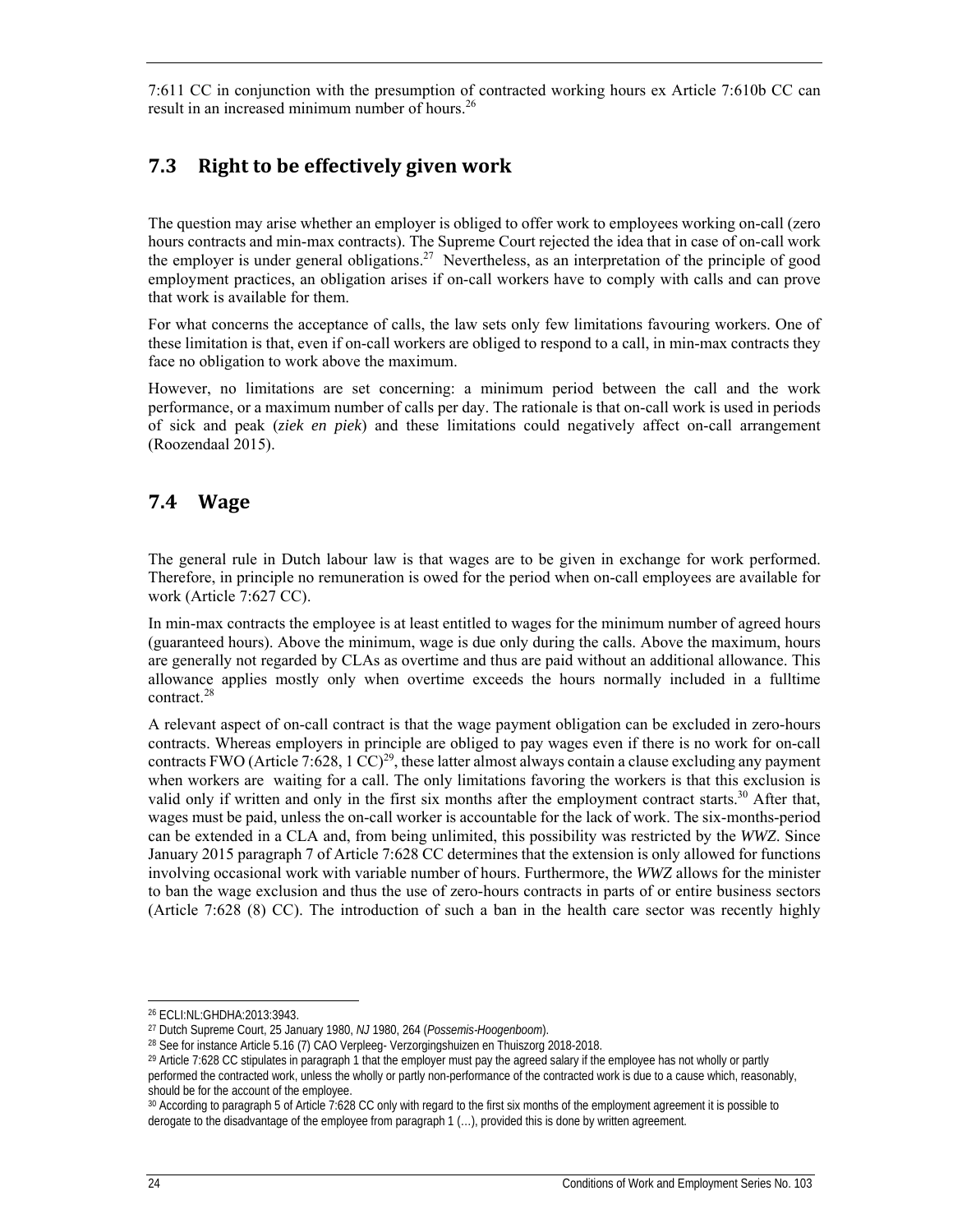debated. However, since CLAs set satisfactorily limitations to wage exclusion<sup>31</sup>, the proposal of this ban is at the moment dropped.

Another measure introduced by the *Flexwet* in 1999 establishes a minimum pay for on-call workers. Zerohours contracts or min-max contracts setting a max of 15 hours per week give the right to a minimum wage of three hours for each call (Article 7:628a CC). This measure enhanced mainly the position of oncall workers with zero-hours contracts, but only in case they are effectively called.<sup>32</sup> Derogations to this minimum pay are not allowed even if several calls in one day results in double pay.

## **7.5 Working Time**

Three topics regarding working time are relevant for on-call workers. First, the scope of the employee's obligation to answer to the calls. Second, the right to pay during the periods of availability. Third, the right to adjust working time according to the Flexible Work Act (*Wet flexibel werken*). These issues regard only on-call employment contracts FWO and not on-call workers with a preliminary contract.

The obligation to answer every call exists as far as it creates reasonable and fair duties to employers and employees, as also in case of on-call work their relationship is governed by the principle of good employment practices (being a good employer *goedwerkgeverschap* and being a good employee *goedwerknemerschap*; Article 7:611 CC). When calling the employer must act as a good employer, and when answering the call the employee must act as a good employee.

The "good employer" does not force employees to organize their private life around the possible calls, as in the so-called 'strangulation contracts' (*wurgcontract*). He strives instead to call employees as soon as possible to give them the opportunity to organize the calls around their private life. The Working Hours Act (*Arbeidstijdenwet*/WHA) also protects on-call employees in this respect (Rayer 2014).33 According to Article 4:1a WHA, the employer has to take into account the private situation (such as care household and caring responsibilities for children or other family members) of employees when determining the working hours, and in this case the calls. The employee has the right to be called at least four days in advance, unless s/he agrees with a shorter period (Article 4:2 WHA).

The right to pay during the period of availability was addressed by the Court of Justice of the Hague in 2017 in a dispute regarding the CLA on Taxi Transport (*CAO Taxivervoer*).34 The Court referred to the European Directive No. 93/104/EG (Working Time Directive). It considered that the term 'working time' is here defined as any period when the worker is working, at the employer's disposal and carrying out his activity or duties, in accordance with national laws and/or practice. On the bases of this principle, the Court of Justice of the EU ruled that the employer is obliged to compensate for the period of availability under certain conditions. For instance, in the *Simap's* case the Court considered that, in so far on-call workers (in this case doctors) must physically be present at work (health center), the time spent waiting for calls must be fully regarded as working time (and, where appropriate, as overtime) within the meaning of Directive 93/104.35 This does not hold if workers (doctors) must merely be contactable for calls. In that case, only time linked to the actual supply of work (health care services) has to be paid. Therefore, the Court of Justice of The Hague declared that the CLA Tax Delivery complies with the European law. This is because it addressed availability as working time, unless taking place at the residential address of the employee.

<sup>-</sup>31 Article 4.2 (2) CAO VVT 2016-2018 (*CAO voor de Verpleeg-, Verzorgingshuizen, Thuiszorg en Jeugdgezondheidszorg*) stipulates that the employer will not use zero-hours contracts unless in exceptional circumstances...;

file:///C://Users/Hertt101/AppData/Local/Google/Chrome/Downloads/CAO%20VVT%202016-2018.pdf.pdf<br><sup>32</sup> ECLI:NL:GHSHE:2017:218 regarding the tax transport sector. Parties concluded an employment contract FWO for six months whi renewed for one year. Because the number of working hours was not or unambiguously defined in the contract, the on-call worker was entitled to additional pay based on Article 7:628a CC.

<sup>33</sup> Pp. 107-108.

<sup>34</sup> ECLI:NL:GHSHE:2017:218.

<sup>35</sup> ECLI:EU:C:2000:528.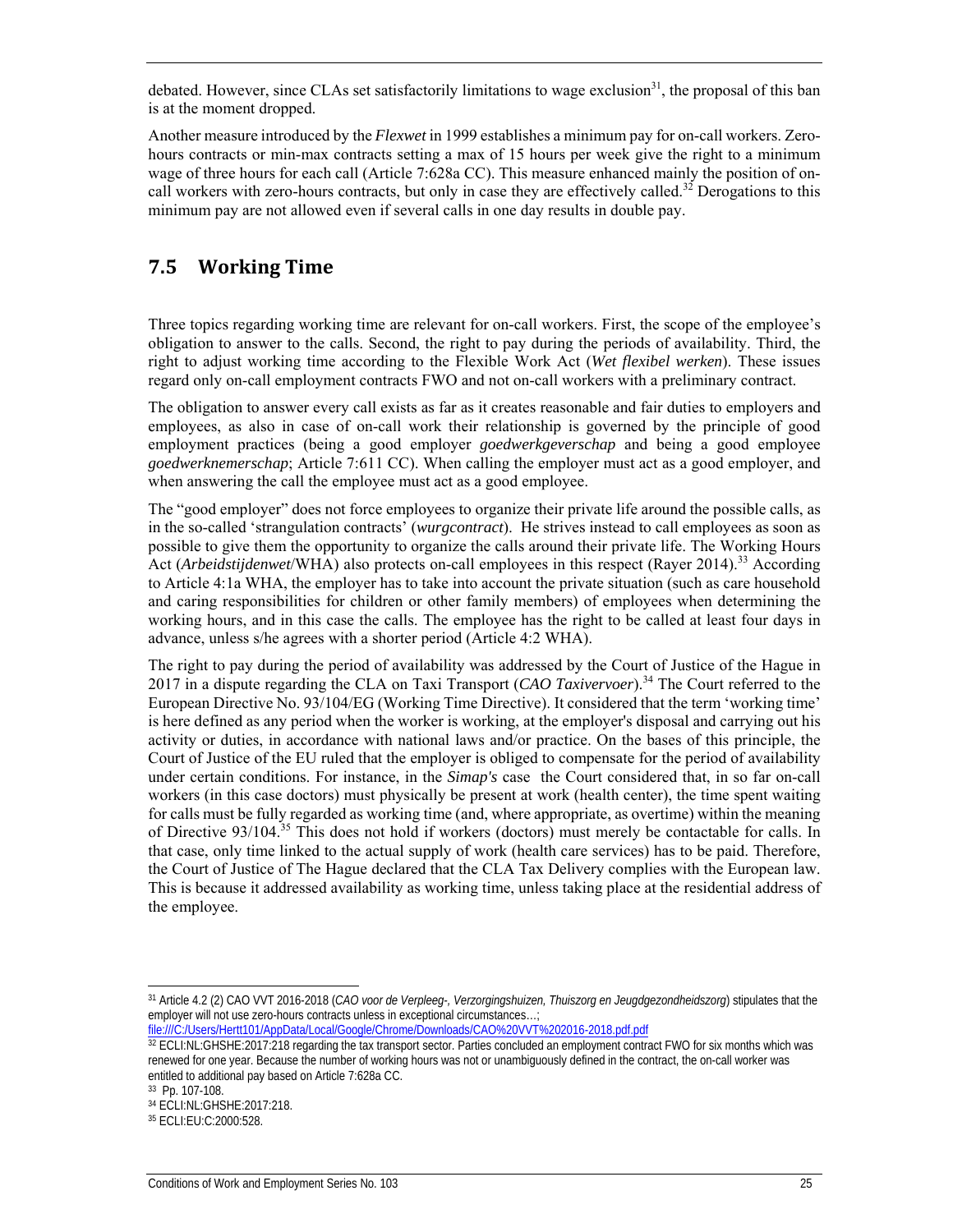Finally, the Flexible Work Act (*Wet flexibel werken*/FWA*<sup>36</sup>*) gives employees in companies with at least ten employees the right to adjust the working hours and time, that is the number of hours and when those hours have to be worked. The adjustment might be for variable or fixed periods (Article 2 (1) FWA). The employer must grant the adjustment, unless serious business or service reasons prevent it (Article 2 (5) FWA). Case law regarding a reduction of working hours shows that business interests are rarely considered to be weighty enough.<sup>37</sup> This is different when it comes to a request to increase the number of working hours.<sup>38</sup> The FWA also allows employees more flexibility in working place (Article 2 (1) FWA). For requests to change the working place, an employer has to take the employee's application into consideration. He has to discuss it with the employee if the request is not agreed. The Act does not provide that the employer needs substantial business reasons to turn down an application to change the place of work. The employer will, however, have to act in accordance with good employment practices and will have to substantiate his refusal.<sup>39</sup> Changes of the number of hours an employee works, of the times s/he is required to work and of his/her place of work can be requested after 26 weeks of service. An application has to be made two months before the effective date, and if the application is rejected, the employee can try again after one year. The adjustment right may be relevant for on-call employees who earn insufficient income and wish to extend their working hours or to exclude calls in moments of the weeks when they face other obligations.

Although the right extends to all employees, the nature of on-call work makes the adjustment claims unlikely to succeed. This is because in many cases on-call employees perform only when and as far as work is available. A part from this general principle, working hours might be adjusted in case an on-call worker with a FWO min-max contract is systematically asked to work above the max.

## **7.6 Holidays**

On-call workers, like all employees, are entitled to holidays. The statutory minimum period of paid holidays in Dutch law is four weeks a year after a full year of service (Article 7:634 CC). If working hours are variable as for on-call work, the holidays are based on 'the agreed period of work per week'. The Dutch law does not require a minimum period of service to accumulate holiday entitlements. In principle, the entitlement to paid holidays are accumulated over the days on which the employee is: entitled to wages (as during work and sickness) or in agreed absence (as during long-term care leave). Consequently, on the basis of 2080 working hours per year (40 hours x 52 weeks) and a right to at least 160 hours holiday per year (40 hours x 4) an employee is entitled to one hour holiday after 13 hours worked. Most employees however enjoy substantially longer holidays based on more generous provisions included in CLAs.

The distinction between preliminary contracts and employment contracts FWO matters as there is, obviously, no accumulation of holidays in preliminary contracts nor in contracts FWO beyond calls. Although on-call workers enjoy the same right to paid holidays (Article 7:639 CC) and to holiday allowance (8% of the gross salary – Article 15 Minimum Wage and Minimum Holiday Allowance / WMM), their effective access to paid holiday is much lower than other employees in two aspects. First, in the number of days with the result that on-call workers on holiday may receive only a partial wage and allowance. Second, in the possibility of accessing holiday entitlements in kind during the period of employment. This holds especially for preliminary contracts and for contracts FWO with short working hours. This is the reason why in practice holiday allowance and wages are often directly incorporated in the wage (all-in hourly wage). Incorporation of compensation for holidays in wages conflicts with Article

<sup>-</sup><sup>36</sup> The Act flexible work (entry into force in 2016) is the successor of the Act adjusting working time (*Wet aanpassing arbeidsduur*) of 2000. It regulates the conditions under which employees can ask for adjustment of t

<sup>37</sup> ECLI:NL:RBOBR:2016:5951: The employer has not or insufficiently documented that full-time work is organizationally inevitable. 38 ECLI:NL:RBAMS:2017:771: In this case the refusal of requested extension of the number of working hours by a tour guide in a museum by the employer was justified. It was sufficiently likely that the planning of tours, without the use of freelancers, was impossible. The museum was struggling with recurring subsidies whereas expansion of the number of permanent hours would have led to more fixed costs.<br><sup>39</sup> ECLI:NL:RBAMS:2017:3766: Employer has withdrawn the weekly homework day as part of an impr route, the employee returns to work at home, despite the employer's request to go to the office in order to continue the upward trend in performance until the end of the year. According to the judge the employer's request is a reasonable proposal and an employee can be required to accept this.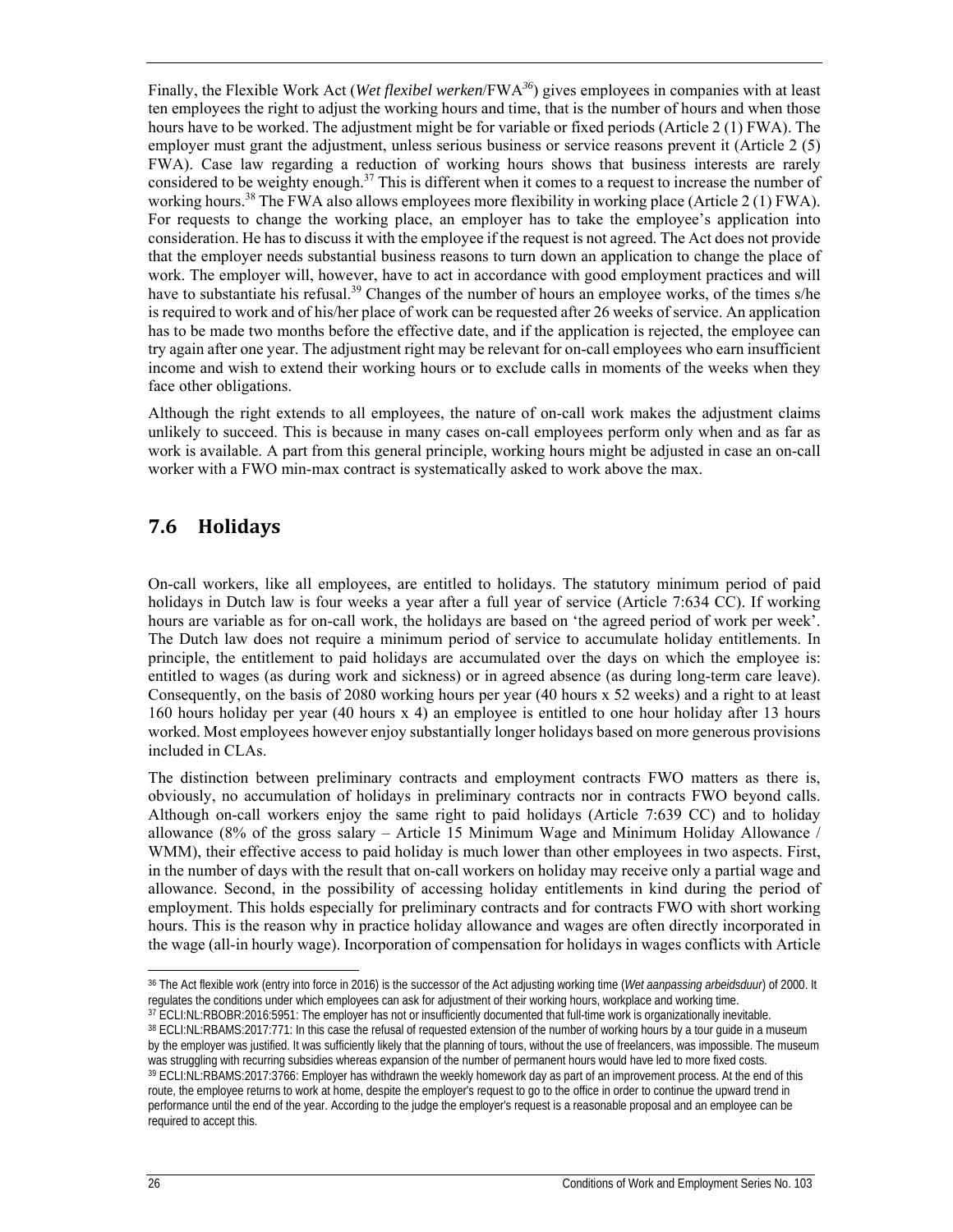7:640 (1) CC. However, paying a compensation in exchange for holiday is not prohibited at the end of a contract and this holds especially for on-call workers with preliminary contracts and with fixed-term employment contracts.

In short, on-call workers face limitations in accessing holiday if they often work too few hours or too short time. Because of that, holidays are often compensated in the wage. Although case law considers allin hourly wages legally valid<sup>40</sup>, they can further hinder holiday rights of on-call workers. This is because receiving small amounts every month instead of a lump sum can make it harder for them to save enough money to effectively take holiday.

## **7.7 Entitlement to leave**

Employees can access the statutory leave schemes regulated in the Work and Care Act (*Wet Arbeid en Zorg* /WCA). The most important are: emergency leave (for a short time, Article 4:1 WCA), short- and long-term care leave (the maximum duration depends on the weekly working hours and is respectively two and six weeks in twelve months, Articles 5:1 and 5:9 WCA), pregnancy and maternity leave (at least 16 weeks, extended in case of multiple pregnancy and *couveuse verlof* – incubator leave) and parental leave (26 times the weekly working hours). CLAs may contain different rules and other leave (as education leave). Furthermore, employers can make individual agreements with their employees.

On-call workers can access all the leave schemes insofar they are eligible. In case of an emergency during a call, such as the sudden illness of relatives, workers with preliminary or FWO contracts can claim emergency leave, which is fully paid by the employer. Outside the call, entitlement to leaves may be more relevant for on-call workers that are obliged to answer calls (FWO) than with preliminary agreements (Heeger-Hertter 2017). The same holds for pregnancy and maternity leave.

On-call workers face limitations in the short and long-term leave, when the duration depends on the number of days previously worked. Moreover, leave requests are more easy to refuse due to serious business reasons that reasonably prevail on the interest of the on-call worker (Article 5:4 WCA). Due to these limitations, workers with preliminary contracts may be discouraged from claiming their leave rights and just refuse the call. Employees with a min-max contract are comparatively more protected, since the limitations mainly apply to the flexible part of the contract.

The benefit during pregnancy and maternity leave is not paid by the employer but by social security funds (Article 3:13 WCA) and is 100% of the reference wage up to the maximum daily wage. On call-workers may face limitations as the reference wage equals the yearly earning until four weeks before the leave start.

The amount of the benefit calculated by the Institute for Employee Benefit Schemes, (*Uitvoeringsorganisatie werknemersverzekeringen* hereafter: *UWV*) and is based on the so-called daily wage. To calculate the this wage, the *UWV* looks at the social security wage earned in the period of one year ending on the last day of four weeks prior to the date of maternity leave begins.

## **7.8 Protection against discrimination**

Relevant to on-call work is the ban of the Dutch Civil Code against discriminatory practices regarding the start, the enforcement and the end of the employment contract on the ground of working hours – discrimination of part-timers and full-timers (Article 7:648 CC) – as well as contract duration (Article 7:649 CC). These provisions can also apply to on-call (fixed-term) contracts. The law states that neither the employer, nor CLAs, may treat on-call employees unequally. Both prohibitions, however, do not apply if objective reasons justify discrimination (Burri 2009). An example of a justified unequal treatment regarding working hours is ruled by the Netherlands Institute for Human Rights and concerns the exclusion of employees with zero-hours contracts from irregular hours' compensations included in the

ł 40 ECLI:NL:RBAMS:2014:67.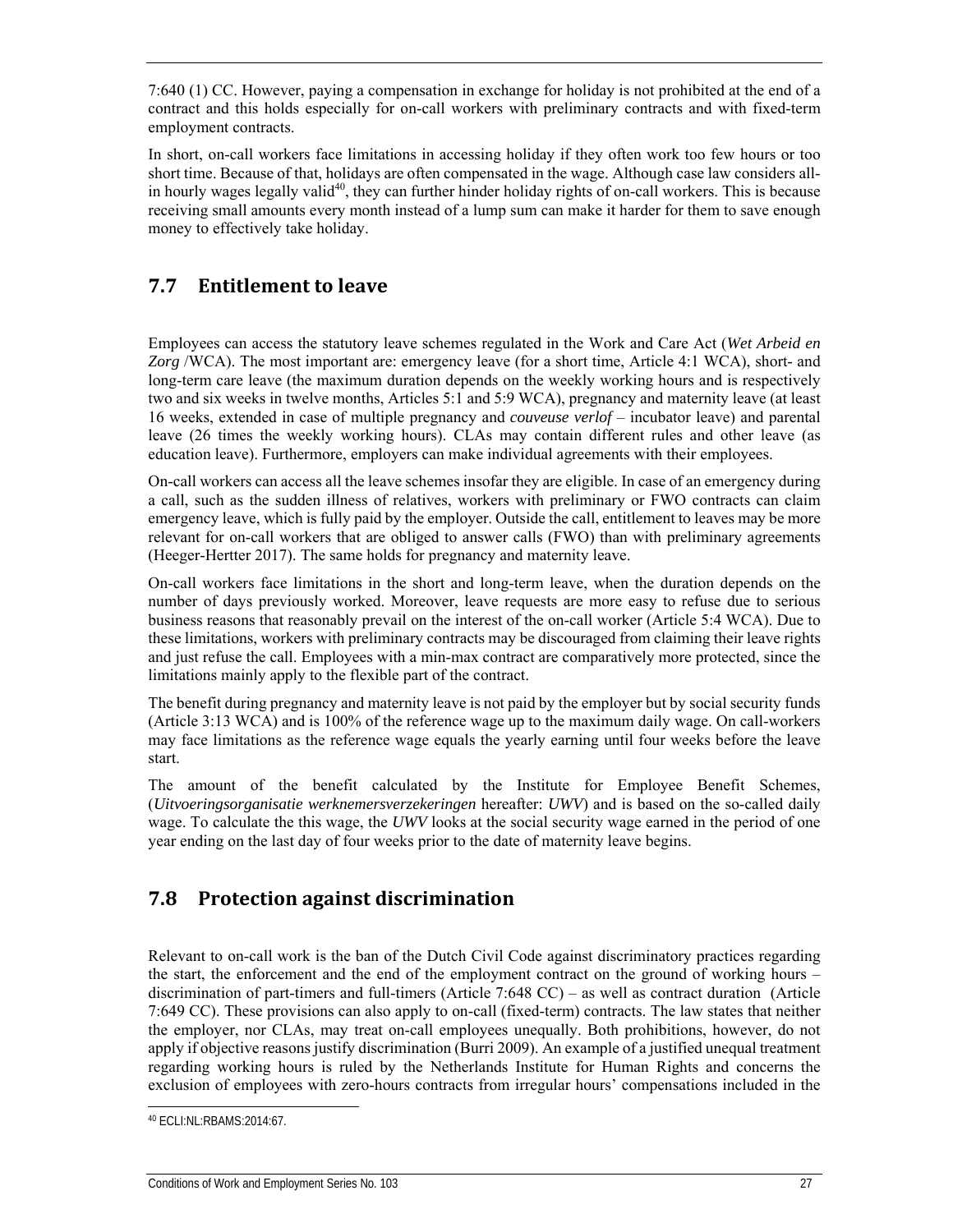CLA of Dutch Stages (*CAO Nederlandse Podia*). In this case an on-call worker was according to the  $CLA<sup>41</sup>$  excluded from an entitlement to a pay supplement for working on special hours (...). He argued that the parties to the CLA have made a prohibited distinction based on the number of working hours. The Netherlands Institute for Human Rights considered that the purpose of the distinction was to reward employees for whom the hours worked are irregular and who cannot refuse to work on those irregular hours. Regarding the necessity of the pay supplement, the Commission considered that alternative means for achieving the goal have not been found. The on-call worker may, if necessary, refuse to work for irregular hours. Therefore, his interest in granting him a supplement does not counteract the interest of employers in keeping employees they can oblige work for irregular hours. The exclusion of on-call workers is therefore proportional to the goal pursued by the CLA parties. As regards the supplement for working on special hours, the distinction made was therefore objectively justified, and thus not unlawful. $42$ 

### **7.9 Income protection during sickness**

During sickness leave, employers in the Netherlands must pay salary during the first two years. The employees receive at least 70% of the previous salary in between the maximum daily salary (about 50,000 euros a year) and the statutory minimum wage during the first year – Article 7:629 CC). In a CLA, the wage can be higher.

The entitlement of on-call workers to wage depends on the contract and on the facts and circumstances. In case of preliminary contracts three situations can be distinguished. The on-call worker becomes ill: while waiting for a call, during a call, after a call is planned.

While waiting for the call, the worker is not entitled to wages, unless s/he becomes ill within four weeks after the last employment contract ended (Article 46 (1) Sickness Act, *Ziektewet*, hereafter ZW). During the call, the worker has the same rights to wage like all employees, that is wage for two years (Article 7:629 CC) or until the end of his/her fixed-term contract, if shorter. For him/her, whose contract ended before two years after the first day of sickness, a sickness benefit is paid at the same level (Article 46 ZW) by the *UWV* (Article 29 (2) sub c ZW). The on-call worker receives 70% of the previous salary. If however this amount is less than the statutory minimum wage, s/he will receive 100% during the first year. Regarding the number of hours, s/he can possibly rely on the presumption of working hours (Article 7:610b CC). After the call is planned, illness gives right to wage, unless preliminary agreements postpone the start of the employment contract to the beginning of the work performance.

The legal position in FWO zero-hours contracts is similar. In the event of sickness during a call there is an entitlement to continued payment of wages in case of prolonged illness. The amount is 70% of the wage (or 100% in the first year of sickness if 70% is less than the statutory minimum wage) which corresponds with the average number of hours worked during the reference period (three months). The duration is two years in case of a zero-hours contract for an indefinite period. In case of a fixed-term contract the *UWV* takes over the payment of sickness benefit from the employer until the end of the twoyear period. Beyond call periods there is no wage right, unless the employee can rely on Article 7:610b CC (the presumption of working hours). No sickness benefits are paid by the *UWV* as an entitlement only exists after termination of the contract. The employee with a min-max contract is entitled to wage just for the minimum hours. If s/he can rely on Article 7:610b CC, then wage claims above the minimum are possible.<sup>43</sup>

Sick employees face obligations, such as to perform "suitable" work (Article 7:660a CC) and/or to cooperate in their re-integration program. If they fail to comply with those obligations without a good

<sup>1</sup> 

<sup>41</sup> Article 23 (8) *CAO Nederlandse Podia* 2016-2017. 42 Opinion 2012-136, available at https://www.mensenrechten.nl/publicaties/oordelen/2012-136.

<sup>43</sup> ECLI:NL:RBNNE:2015:3002. In this case the on-call worker worked in a min-max contract (16 to 32 hours per week). For two years, she has structurally worked average 29 hours/week. She became sick and was paid wages over 16 hours per week. Her claim of payment based on an employment contract for 29 hours/week (according to Article 7:610b CC) succeeds partially. On the basis of the circumstances of this case, the judge decided an entitlement to payment based on 24 hours a week and not to 29 hours as an entitlement to the latter would severely compromise the flexible nature of the min-max contract.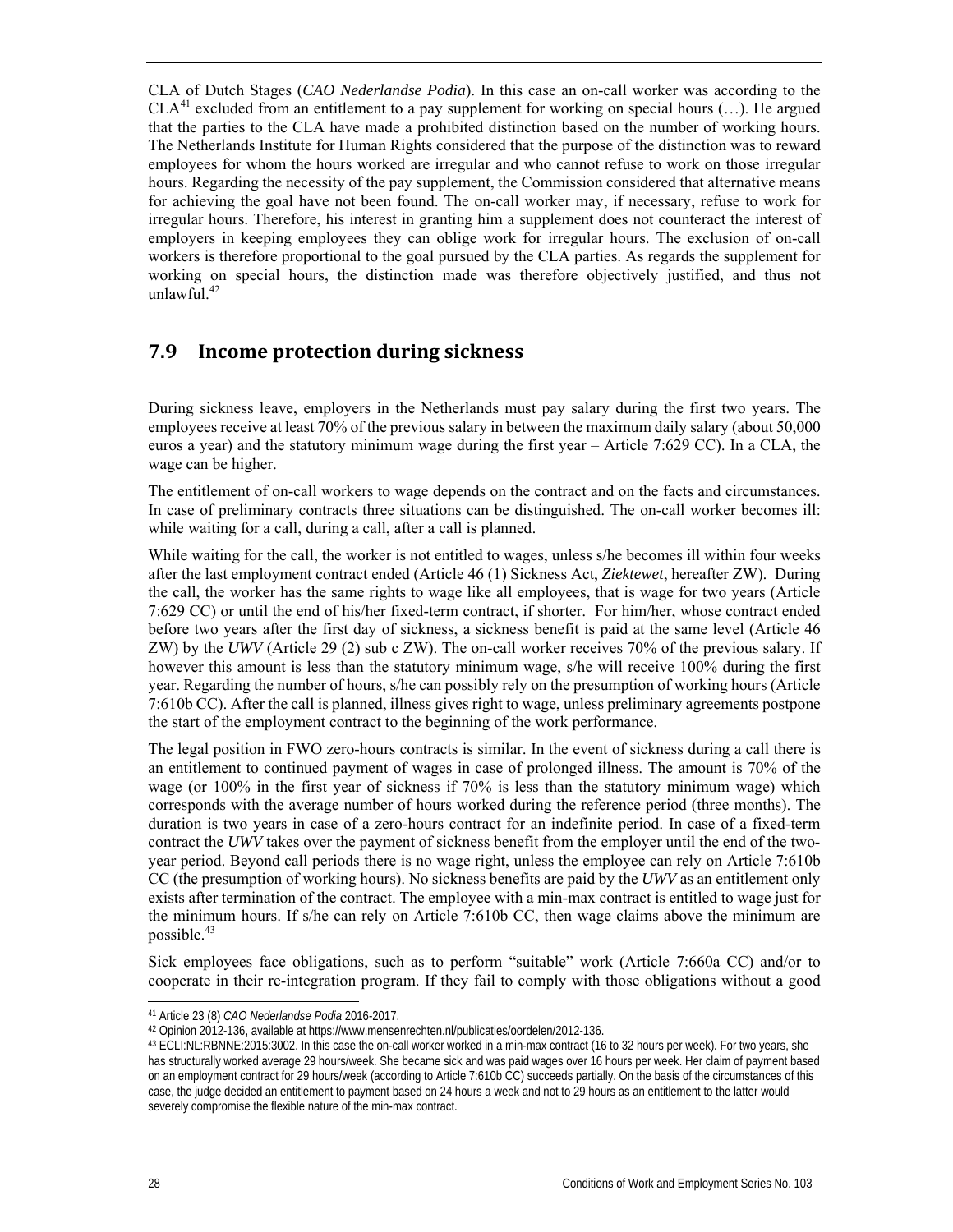reason, employees lose the right at sickness pay (Article 7:629 (3) CC). The same applies to on-call workers.

## **7.10 End of an on‐call contract and transition pay**

The end of an on-call contract is regulated differently if the duration is fixed-term or open-ended. Each time a worker with a preliminary contract answers a call, an employment contract for a fixed period begins. It ends on the agreed date (by law, Article 7:667 CC). As of 2015 the position of fixed-term employees is improved as they have to receive, at least one month before the contract expires, a written communication about whether the contract is continued, and if so, on what terms (Article 7:668 CC). If this obligation is fully or partially unfulfilled, the employer is due damages up to one month salary. This rule does not apply to contracts for less than six months nor to contracts that expire on a given calendardate.

As explained in sections 3 and 6, in two situations a fixed-term on-call contract automatically becomes permanent: (i) when a the fourth fixed-term contract starts or (ii) if consecutive calls last 24 months or longer. Calls are not consecutive if separated by interruptions long at least 6 months (Article 7:668a CC). CLAs can derogate *in peius* from these rules, but only limitedly. For instance, chain rules do not apply for up to three consecutive contracts ending to an agreed date and CLAs can increase this number.

A very relevant aspect for on-call work is that the chain rule does not apply to employees, if younger than eighteen years and with short working hours (12 or less) (Article 7:668a (11) CC). This exception was introduced on July 1, 2015 by the *WWZ* to avoid unnecessary burdens for employers that hire workers, who are: bound by compulsory education (*leerplicht*) and have no interest in the application of the chain rules.<sup>44</sup>

All provisions concerning employment protection apply also for terminating an open-ended on-call contract: the existence of a reasonable ground for termination (Article 7:669 CC), the period of notice (Article 7:672 CC), the dismissal prohibition (sickness, pregnancy, member workers' council, etc. Articles 7:670 and 670a CC) and the transition pay (Article 7:673 CC).

Since 1st of July 2015 every contract ended by the employer (unless due to retirement or for a serious cause) obliges him to give a transition pay (*transitievergoeding*) to the employee. The right to the statutory transition pay also applies to employees with a fixed-term contract of two years or longer (Article 7:673 CC). Transition pay amounts to 1/6 of the last-earned average month's pay for the first twenty half-years of service and ¼ of the last-earned average month's pay for each additional half-year of service. In case of successive fixed-term employment contracts with the same employer, the transitional pay depends on the total duration of the contracts (Article 7:673 (4) CC). If the duration of consecutive calls exceeds two years, on-call workers with either a fixed-term contracts FWO or a preliminary contract have a right to transition pay.

However, if the employer calls an on-call worker within 6 months after the payment of the transition pay, the contract does not lead twice to a transition pay. Article 7:673 (5) CC regulates that a transition pay previously paid will be deducted from the later transition pay.

## **7.11 Non‐competition clause**

Non-competition clauses (in Dutch *concurrentiebeding*), often coupled with a penalty clause (in Dutch *boetebeding*) limit for a certain period of time the possibilities of employees to work for their employers' competitors at the end of the employment contract. This clause protects legitimate interests of the employer (protection of know-how and goodwill built by the employee during the employment) but may severely hamper employees' career opportunities and employability. Therefore non-competition clauses are only valid if agreed in written permanent contracts (Article 7:653 CC) and only under special

<sup>44</sup> *Kamerstukken II* 2013/14, 33818, nr. 3, pp. 12-15.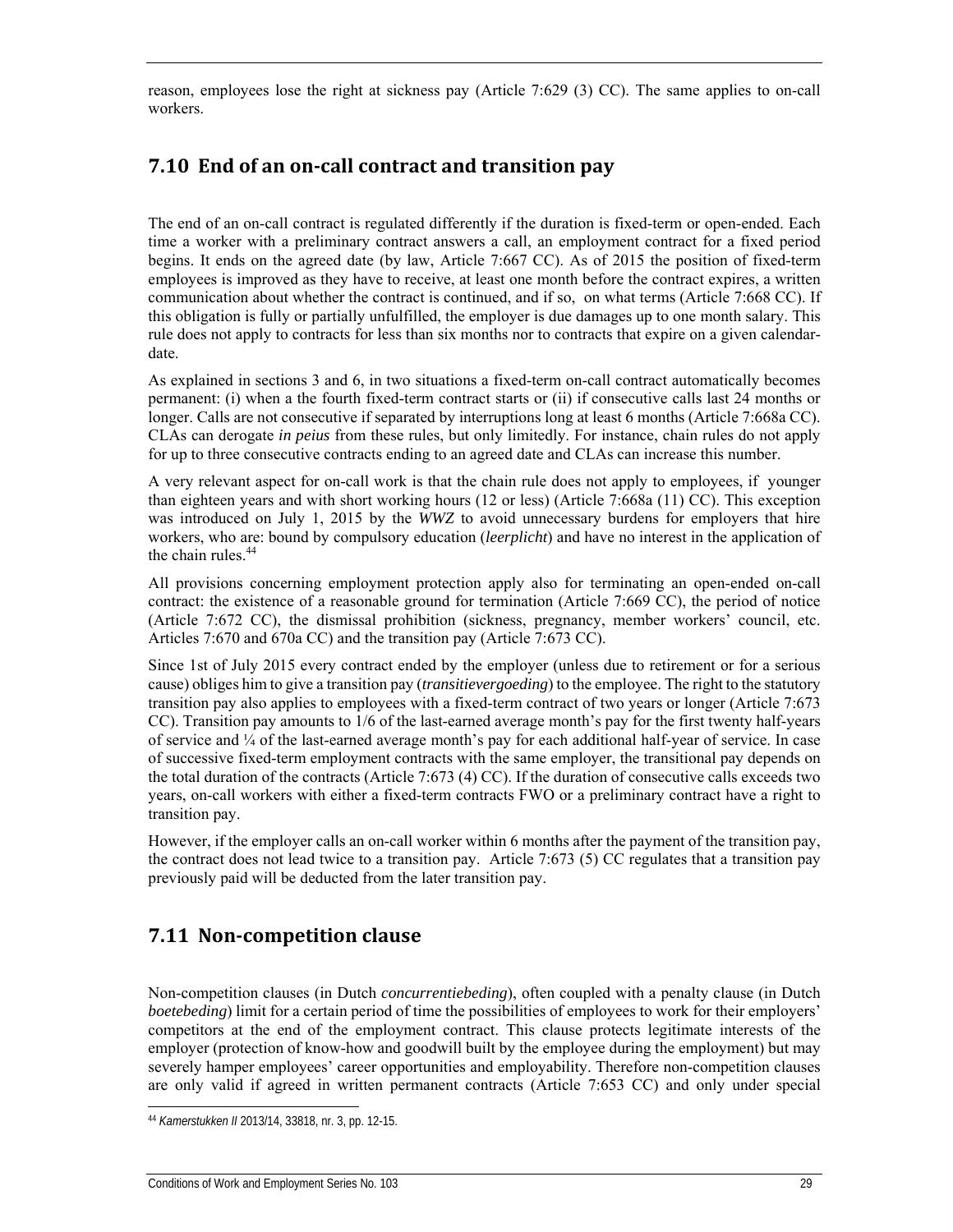circumstances in fixed term contracts (e.g. when 'legitimate business interests' are at stake, which should be explicitly specified). These conditions can hardly be fulfilled in case of preliminary contracts.

Non-competition clauses in on-call work enhance disproportionately the weakness of employees, as the clauses hinder the ability of employees to access other work to gain sufficient income. Nonetheless, noncompetition clauses are quite often found in on-call employment contracts, especially in call centres (Kraamwinkel and Patijn 2012).45 Until now, no case law addresses the validity of non-competition clauses in on-call contracts, but their compatibility with the poor legal position of on-call workers is highly questionable.

## **7.12 Statutory social security and on‐call contracts**

The Dutch social security system provides on-call workers with a certain level of protection against social risks as unemployment, work disability, insufficient income, and old age.

On-call workers are insured against unemployment only if they have an employment contract (Unemployment Benefit Act – *Werkloosheidswet, WW*) and against work disability only in weeks when they work (Sickness Act, ZW – see also par. 7.9 – and the Work and Income according to the Labour Capacity Act – *Wet werk en inkomen naar arbeidsvermogen, Wet WIA*).

In case of insufficient income on-call workers can rely on assistance (Participation Act -*Participatiewet - PW*).46 The *PW* is the safety net of the Dutch social security system and applies a comprehensive means test, assessing both income and capital.<sup>47</sup> Some groups of on-call workers might avoid requesting social assistance when the means test would involve a high risk. For example older on-call workers owning a property might be obliged to sell their property as this is considered own capital.

Finally, on-call workers, living legitimately in the Netherlands, are insured against loss of income due to old age (General Old Age Pensions Act - *Algemene Ouderdomswet - AOW*). The benefit increases by 2% for each year of residence before retirement age. Below, the right to unemployment benefits is further discussed, as on-call workers do not have different eligibility conditions compared to other employees, but face higher limitations in fulfilling them.

### **7.12.1 Unemployment benefits: amounts and duration**

The eligibility for unemployment benefits conditions are (i) a loss of a relevant number of working hours (in short: at least five hours) and (ii) a week requirement (having worked in 26-out-of 36 weeks before the first day of unemployment (Articles 16 and 17 Unemployment benefit act, *Werkloosheidswet*, hereafter: WW). The unemployment benefit is received if there are no grounds for exclusion justifying its refusal (Article 19 WW). The benefit is wage-related (Article 1b WW) and amounts to 75% of the daily wage in the first two months and to 70% afterwards (Article 47 WW). The duration is three months and can be extended up to 24 months provided the claimant has a long employment history and a recent firm bond with the labour market (worked during at least four of the five years before).

These requirements mean that at the end of a preliminary agreement, there is no right to an unemployment benefit if no work was performed. Even is the claimant was called and s/he performed work, s/he is eligible for unemployment benefit only if the conditions mentioned supra are met. The nature of the oncall contracts makes meeting this fulfilment harder. For instance, if claimants work for many employers, the loss of working hours considers each employment relationship separately. If an on-call employee works for example at A for an average of 20 hours and at B for an average of four hours and the contract at B is terminated, the loss is four working hours (out of 24) and does not meet the five-hours condition.

1

<sup>45</sup> P. 35

<sup>46</sup> Art. 11 PW.

<sup>&</sup>lt;sup>47</sup> The means test is comprehensive as it implies that income of the partner and of other persons living at the same address (without a tenancy agreement) is taken into account as well as (income from) capital. If the sum of all incomes at that address is sufficient – less or no assistance will be provided. Art. 19(1) PW.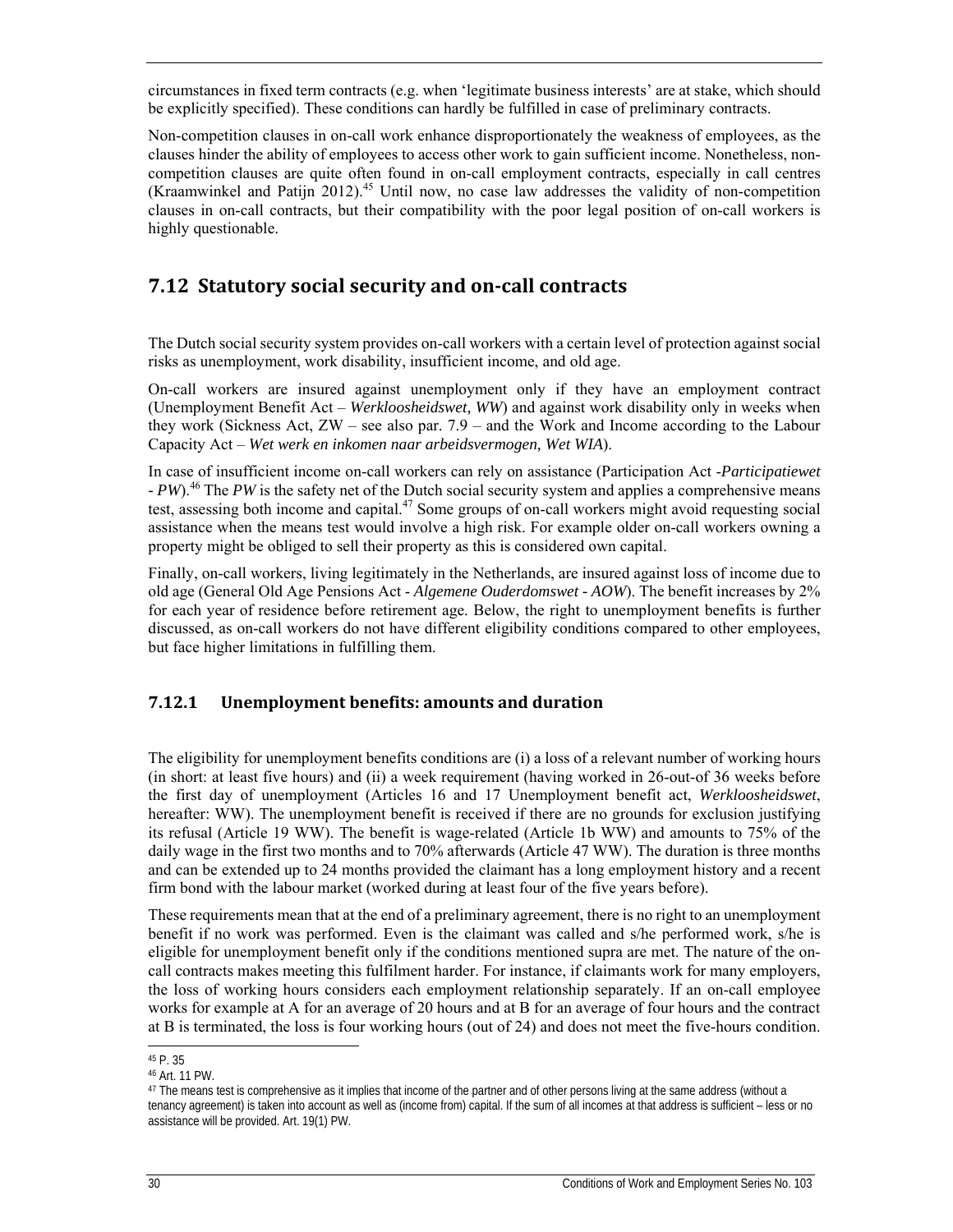Also the week requirement is particularly hard to meet for employees working irregularly and with weeks without calls, especially if they work for more employers. This is because only the weeks worked for the contract that is terminated count for the benefit eligibility (Article 17a (2) WW). Furthermore, for min/max or zero-hours contracts, the daily pay at the bases of the benefit is a yearly average and does not consider the presumption of working hours in Article 7:610b CC.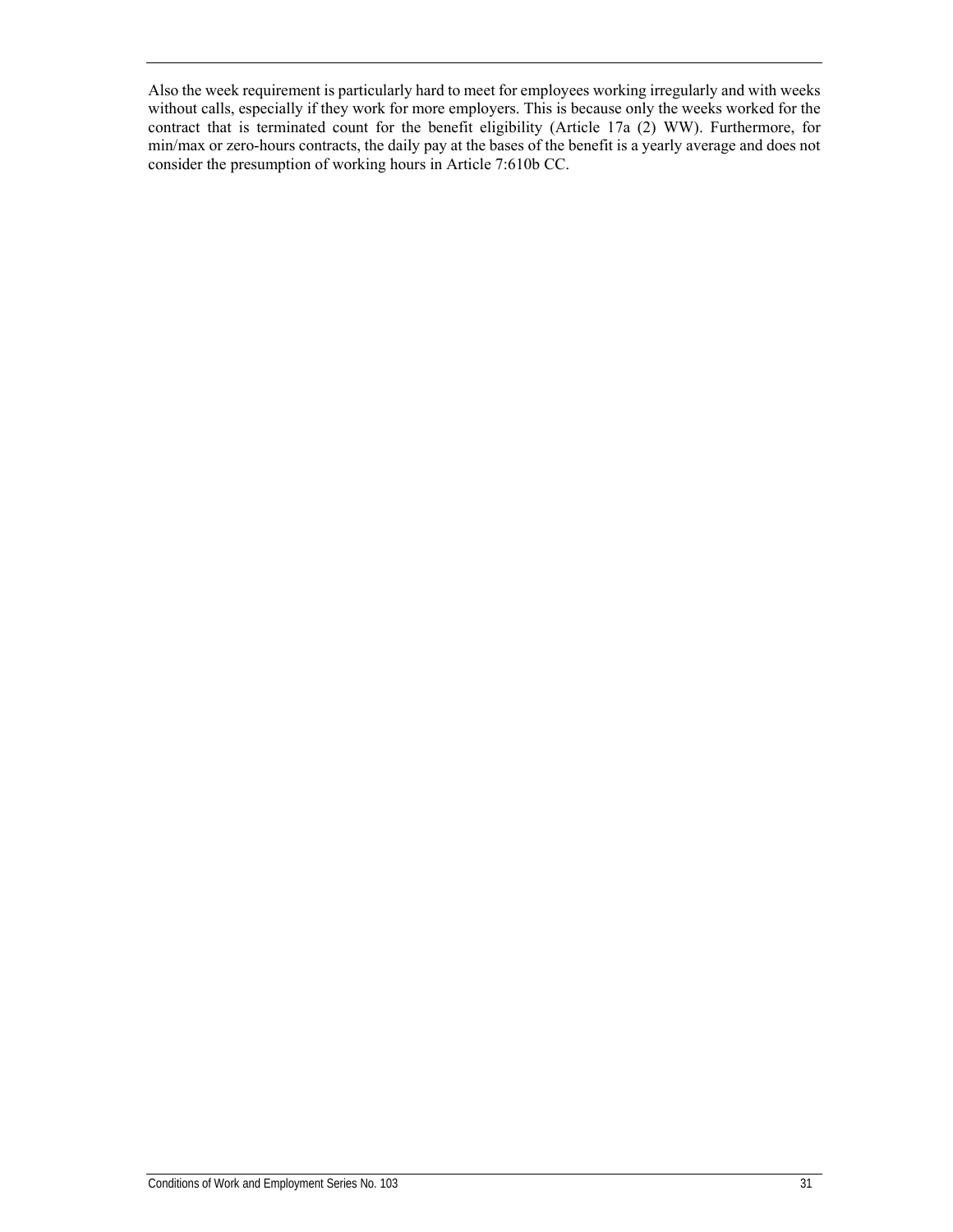# **8. Derogations and best practices in Collective Labour Agreements**

This paragraph provides a limited analysis of measures in a few CLAs, it highlights best practices and substantial differences with the legislation. With regard to the differences, no distinction is made between types of employment contracts. The reason of CLA analysis is that, as mentioned in Section 2.8, the Civil Code allows the social partners to derogate from legal rules in CLAs (*driekwartdwingend recht*), to adapt the provisions to the sectors also for the Work and Care Act (WCA). Derogations may be more favorable as well as detrimental to employees.

Best practices can especially be seen in the area of leave. An investigation by the Ministry of Social Affairs and Employment (*Ministerie van Sociale Zaken en Werkgelegenheid*)(Been, de la Croix et al. 2016) of 99 of the largest CLAs<sup>48</sup> examining the impact of a change of the law in 2015, shows that payment during pregnancy and maternity leave is supplemented for employees which means that the amount of benefit is the actual wage of the female employee and not just the statutory duty to pay daily wages. 38 out of 99 CLAs add up the maximum daily pay paid by the *UWV* to 100% of the income. Furthermore, 11 out of 99 CLAs provide a longer maternity leave than the statutory 16 weeks. Whereas the extended duration of the leave might be in of interest for all (female) on-call workers, the first is only relevant for those who are earning more than the maximum daily wage. Short-term care leave also is often supplemented in CLAs. This was the case in 35 of 99 CLAs.

Three examples show substantial differences in CLAs with legislation. They deal with the chain rule; extra pay for working during inconvenient hours; and duration and pay of the emergency leave.

With regard to on-call employees with a fixed-term contract, the chain rule in Article 7:668a CC is relevant. Paragraph 2 states that successive employment contracts between an employee and different employers count in the chain of employment contracts, provided the employers can be considered as successors in respect of the work performed.<sup>49</sup> The aim of this provision is to avoid so-called 'turning door agreements' (*draaideurovereenkomsten50*). However, paragraph 6 allows for CLA' deviations to the detriment of the employee. A report on 61 CLAs concluded in 2015 (Ministerie van Sociale Zaken en Werkgelegenheid 2016) shows that deviation from the statutory framework is used in 17 out of 61 CLAs: these CLAs provide that temporary agency employment contracts prior to a fixed-term contract do not or do not entirely count in the chain of fixed-term contracts.

The legal provision of the chain rule has two more paragraphs allowing for deviations from the general rule. First, it is stated in paragraph 5 that a CLA can provide for consecutive fixed-term contracts up to a maximum of six (instead of three in the statutory legislation) with a total duration of four year (instead of two). Second, a CLA – according paragraph 6 – can declare the chain-rule not applicable to employment contracts concluded solely or mainly for the purpose of the employees' education. The latter deviation is, of course, hardly the case with on-call workers.51 Regarding the provision in paragraph 5, the following conditions must be met. Deviation is allowed in the branch of temporary agency work (sub a). In the other branches deviation is only possible if for specific functions, in case the intrinsic nature of business operations requires more time than two years or more fixed-term contracts than three (sub b). The report by SZW mentioned above shows that in 30 CLAs (applicable to 47% of the employees) explicit provisions have been made on the number of contracts in case of employees with a fixed-term contract. $5<sup>2</sup>$ 

52 P. 66.

-

<sup>48</sup> These CLAs cover 85% of employees in the Netherlands who are covered by a CLA.

<sup>49</sup> It is not necessary for the employer to have insight into the capacity and suitability of the employee.

<sup>50</sup> *Draaideurovereenkomsten* are agreements that – for the goal of preventing the conversion into an employment contract for indefinite time – the employee performs the same work on the basis of fixed-term contracts alternatively via the employer and a temporary employment agency.

<sup>&</sup>lt;sup>51</sup> Derogations for special groups are made in 13 CLAs (which are applicable to 32% of the employees) out of 61 CLAs. Most derogations relate to employees who have an employment contract in the context of a training. An example is the CLA Bakery company (article 4.6 *CAO Bakkersbedrijf*) where an open-ended contract only arises if the duration of fixed-term contracts exceeds 72 months or the number of fixedterm contracts is more than six.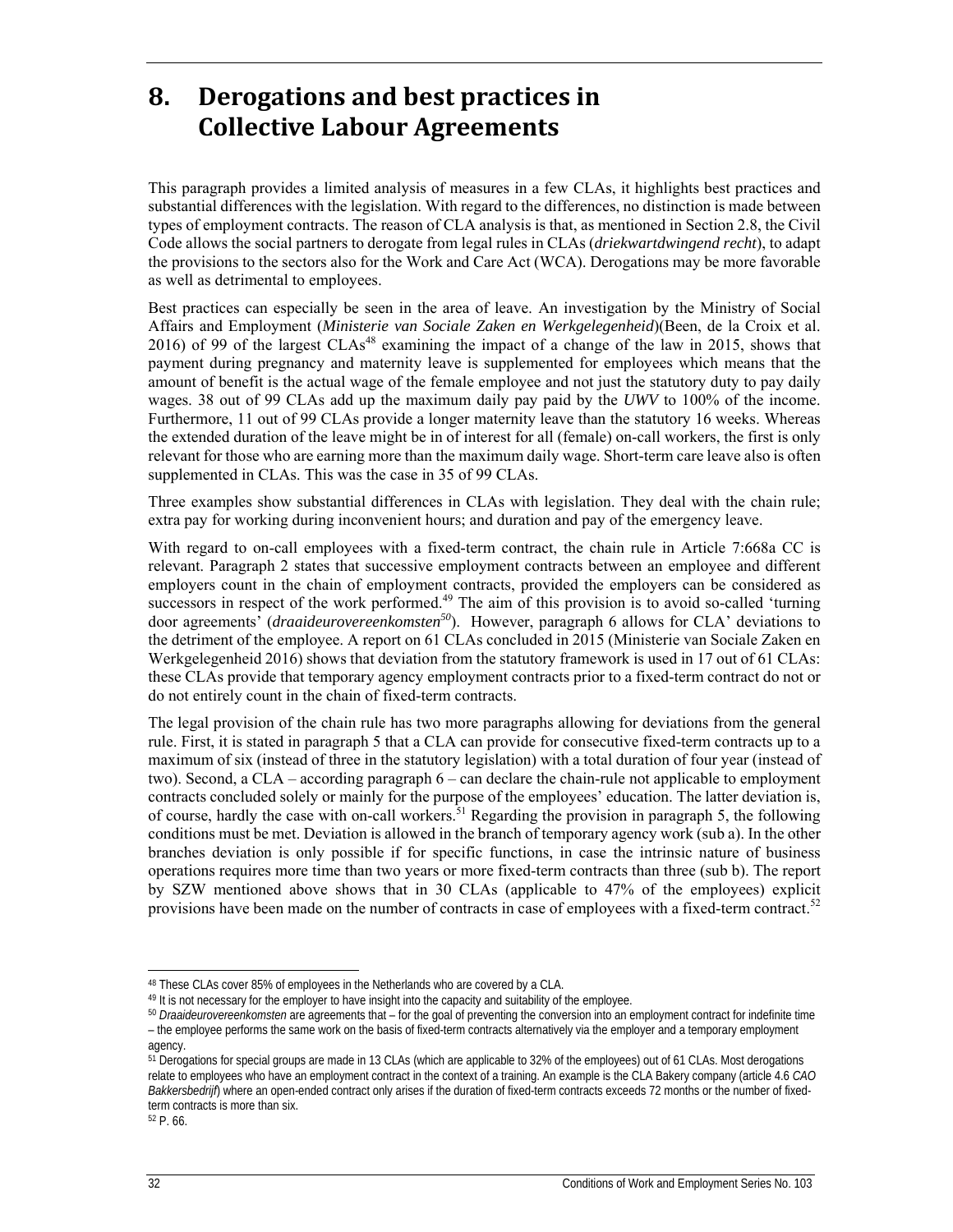In nine CLAs (applicable to 17% of the employees) out of the 30 CLAs the duration of two years is extended to four or more years.

Social partners can agree in CLAs upon allowances for working during inconvenient hours, thus hours not fitting within the ordinary working hours.<sup>53</sup> For this reason extra pay is usually granted, in particular for working in the evening, at night, during weekends and on public holidays. One of the examples is the Saturday allowance. 78 out of 100 CLAs contain a right to such an allowance. Here we can see an exclusion of especially on-call workers from that allowance, however this is seldom, as this occurs only in six CLAs (Kuiper, de la Croix et al. 2014).

Emergency leave is in principle paid but this can be waived in a CLA. This is the case in three out of 99 CLAs in the Netherlands. Emergency leave is not paid in the CLAs of *Philips*, *Recreatie* and *Schilders-,*  Afwerkings- en Glaszetbedrijf.<sup>54</sup> This applies to all employees, not only to on-call workers.

1

<sup>&</sup>lt;sup>53</sup> The definition of customary working hours is partly dependent on the economic sector under which a company falls. Furthermore the norm for normal working hours seems to be changing in recent years. Social partners are increasingly focusing on the flexibility or working time, i.e. widening and *I* or varying working hours. This can affect the hours for which the surcharge is paid and the amount of the surcharge.<br><sup>54</sup> http://cao.minszw.nl/pdf/174/2016/174 2016 13 236666.pdf; Article 22 (4) CAO Article 49 (1) CAO *Recreatie* and *Schilders-, Afwerkings- en Glaszetbedrijf* 2016-2019.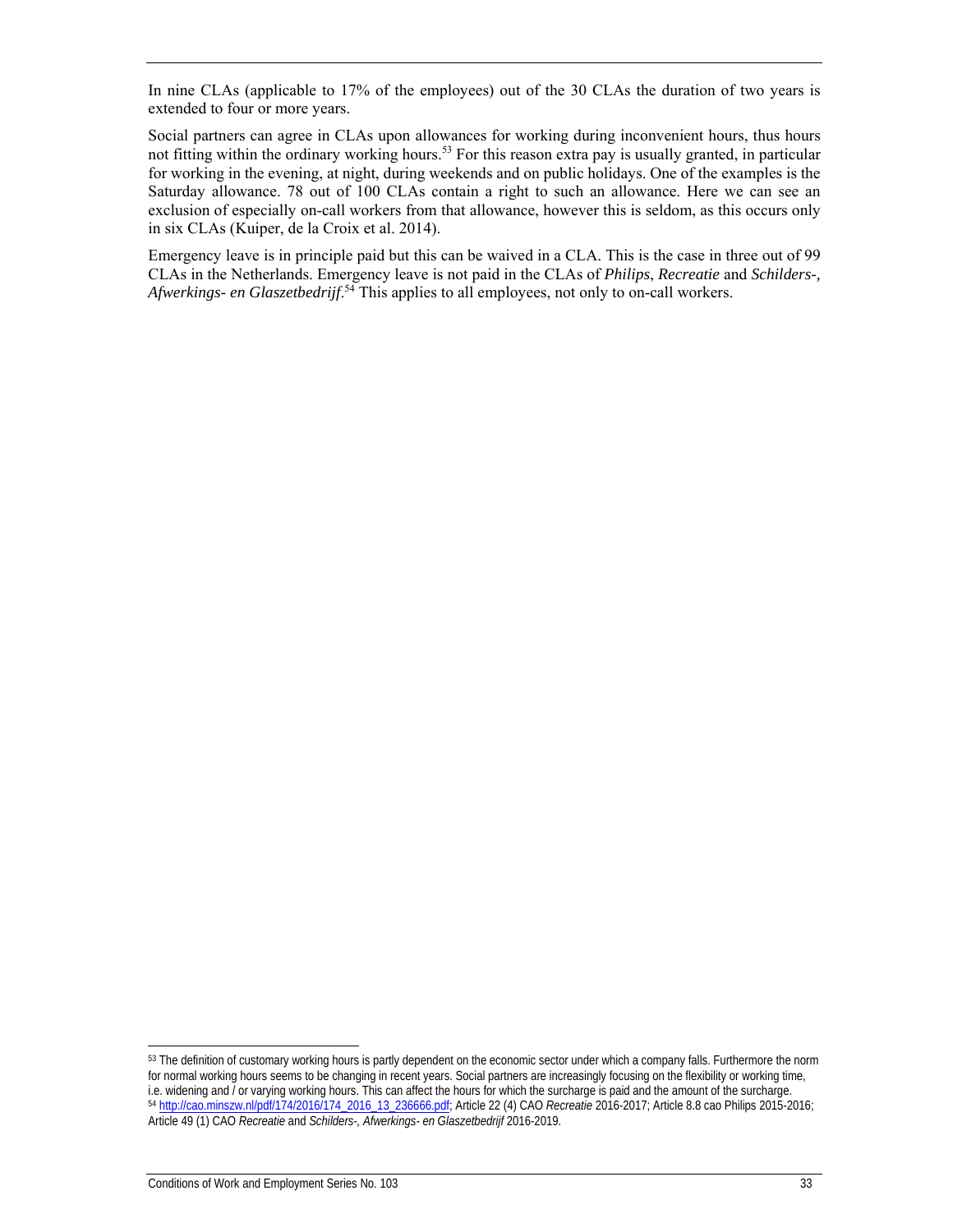# **9. Enforcement of rights – upholding of obligations**

If an on-call worker considers his/her rights to be violated s/he can appeal to the civil sector of the District Court. The administrative sector deals with issues from an administrative decision (for instance the right to an unemployment benefit or a disability benefit). Before filing an appeal at the administrative sector, the individual who challenges a decision must however first file an objection with the administrative authority that adopted the challenged decision (Article 7:1 General Administrative Law Act/ GALA). The time limit is six weeks. In both court sectors, the case will mostly be handled and decided by a single judge (the *kantonrechter* or the *bestuursrechter*).It is relatively simply to have the case heard: the litigant has the right to argue his/her own case and does not need a lawyer to represent him/her in court. There are certain time limits to be respected. For example in the civil sector the deadline for claiming a transition pay is quite short: three months. Lawsuits cost money, such as registration fee (*griffiegeld*) which is due. There is a right to legal aid enshrined in the Dutch constitution.<sup>55</sup> Despite that the person seeking access to justice must pay for some of the costs him/herself. Especially civil lawsuits can take a long time and this might refrain on-call workers from starting a lawsuit against the employer.

ł

<sup>55</sup> Art. 18 of the Constitution (*Grondwet*) (1) everyone may be legally represented in legal and administrative proceedings. (2) Terms concerning the supply of legal aid to persons of limited means shall be laid down by Act of Parliament.'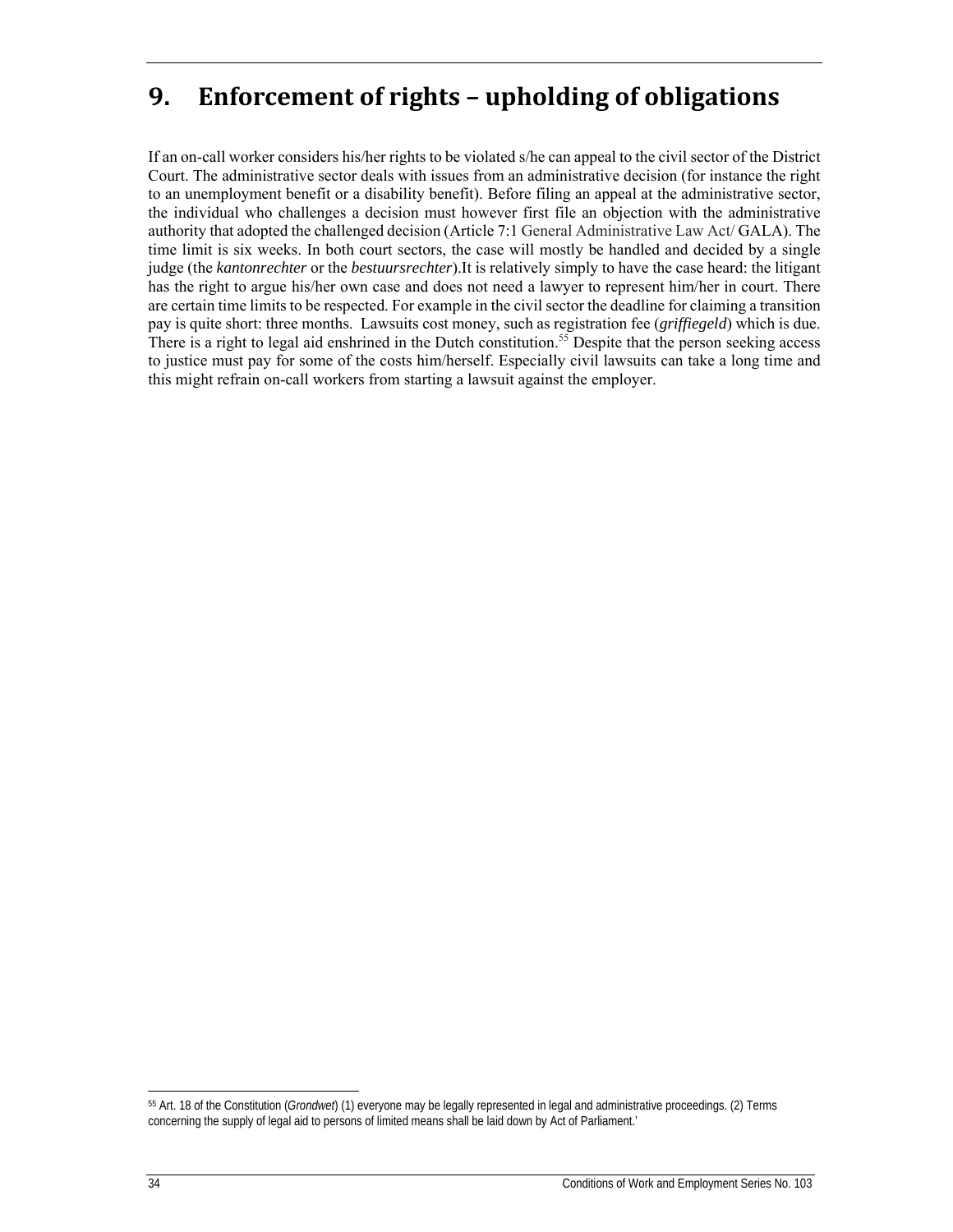# **10. Impact of on‐call work**

An important reason to look at the impact of on-call work is to investigate whether working with a flexible number of hours is associated to particular risks vs benefits. This is done for workers, their organizations, and society at large.

## **10.1 On on‐call workers**

On-call workers are hired to support the production process when peaks and leaves endanger the ability of an organization to satisfy the demand. Not having a stable number of working hours expose them to possible risks and benefits. Possible risks concern, for example, low income and unhealthier working conditions (Houwing 2016). Possible benefits concern, for example, better possibilities to balance work with private life.

The impact of on-call work for workers is investigated looking at different dimensions related to the job quality, health, and income position. Those dimensions are systematically compared with permanent employees and the significant effects linked to working flexible hours are discussed.

Job quality can be measured on different work aspects. The first addressed here is physical workload. As shown in figure 17, on-call workers report more often than permanent workers that their work requires regularly to move weights (29,2% vs 18,5%) and repetitive movements (42,8% vs 33,8%). On the contrary, on-call workers report to spend only 1,2 working hours per day in front of a computer screen against the 4,1 hours reported by permanent workers.

#### **Figure 17. Physical workload among permanent and on-call employees (2011) (%)**



Source: NEA, CBS/TNO 2011 in (Hooftman, Hesselink et al. 2013)

The exposure to physical workload reported by on-call workers is like the level reported by temporary agency workers. Fixed-term workers instead report more similar requirements to permanent workers (see appendix). Despite the higher workload, on-call workers do not report a lower fit to the physical requirements than permanent and fixed-term workers. This may be linked to the fact that on-call workers are in average much younger and thus better equipped to meet those higher requirements.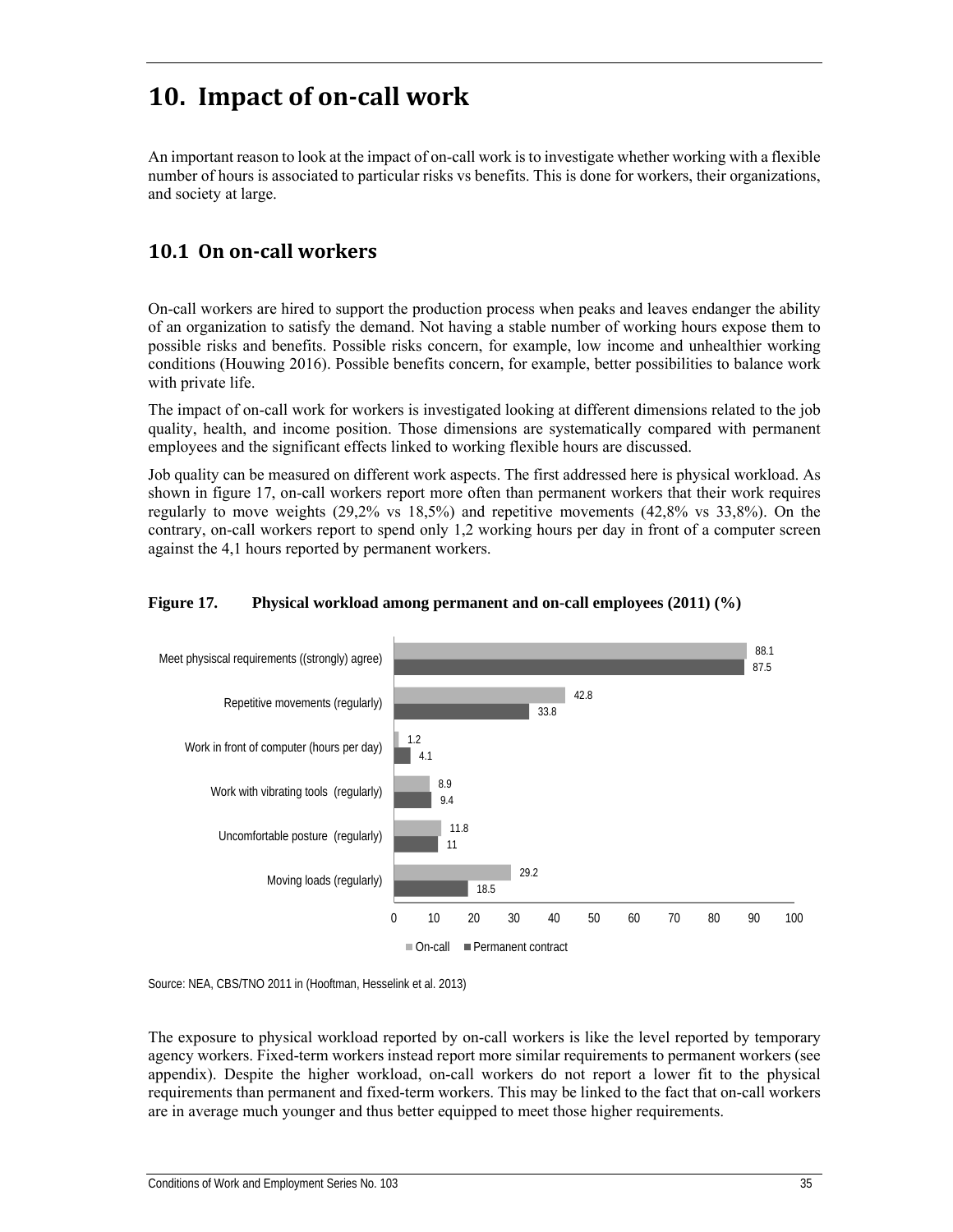Figure 18 depicts the psychosocial workload between on-call and permanent workers. As the rest of flexible workers (see appendix), on-call workers report lower workload tasks (25% vs 40,5%), time pressure (13,8% vs 31,9%), emotional demands (56,6% vs 10,3%) than permanent workers. The average on-call workload is particularly lower, also with respect to the rest of flexible workers, for dimensions measuring the autonomy  $(26.6\% \text{ vs } 54.7\%)$ , the complexity  $(49.1\% \text{ vs } 80.3\%)$ , and the variety  $(60.1\% \text{ vs } 54.7\%)$ 37,6%) of work (Hooftman, Hesselink et al. 2013).



#### **Figure 18. Psychosocial workload among permanent and on-call employees (2011) (%)**

Source: NEA, CBS/TNO 2011 in (Hooftman, Hesselink et al. 2013)

The lower psychosocial workload linked to less challenging tasks of on-call work is partially compensated by the higher exposure to undesirable behaviors of clients and patients (26,6% vs 24,2%). This exposure is connected to the fact that on-call workers are more frequently employed in industries offering personal services, as hospitality and healthcare. Also in this case, the workload faced by on-call workers is more similar to the level expressed by temporary agency workers than to the level expressed by fixed-term and permanent employees (see appendix and Hooftman, Hesselink et al. 2013).

The job quality linked to on-call work is lower also for different dimensions concerning risky environmental factors. As shown in figure 19, on-call workers are more often than permanent employees exposed to contamination by people or animals  $(10,1\%$  vs 7,2%), to substances on the skin  $(16,1 \text{ vs } 8,9\%),$ watery solutions  $(33,2\% \text{ vs } 15,7\%)$ , and to a slight extent noise  $(8,1\% \text{ vs } 6,8)$ . This has to do with the higher concentration of on-call work in the healthcare, agriculture and fishery, as well as horeca sectors. Unlike in earlier job quality dimensions, for on-call workers the exposure to risk environmental factors is higher than for permanent and flexible workers, including in temporary agency jobs (see appendix).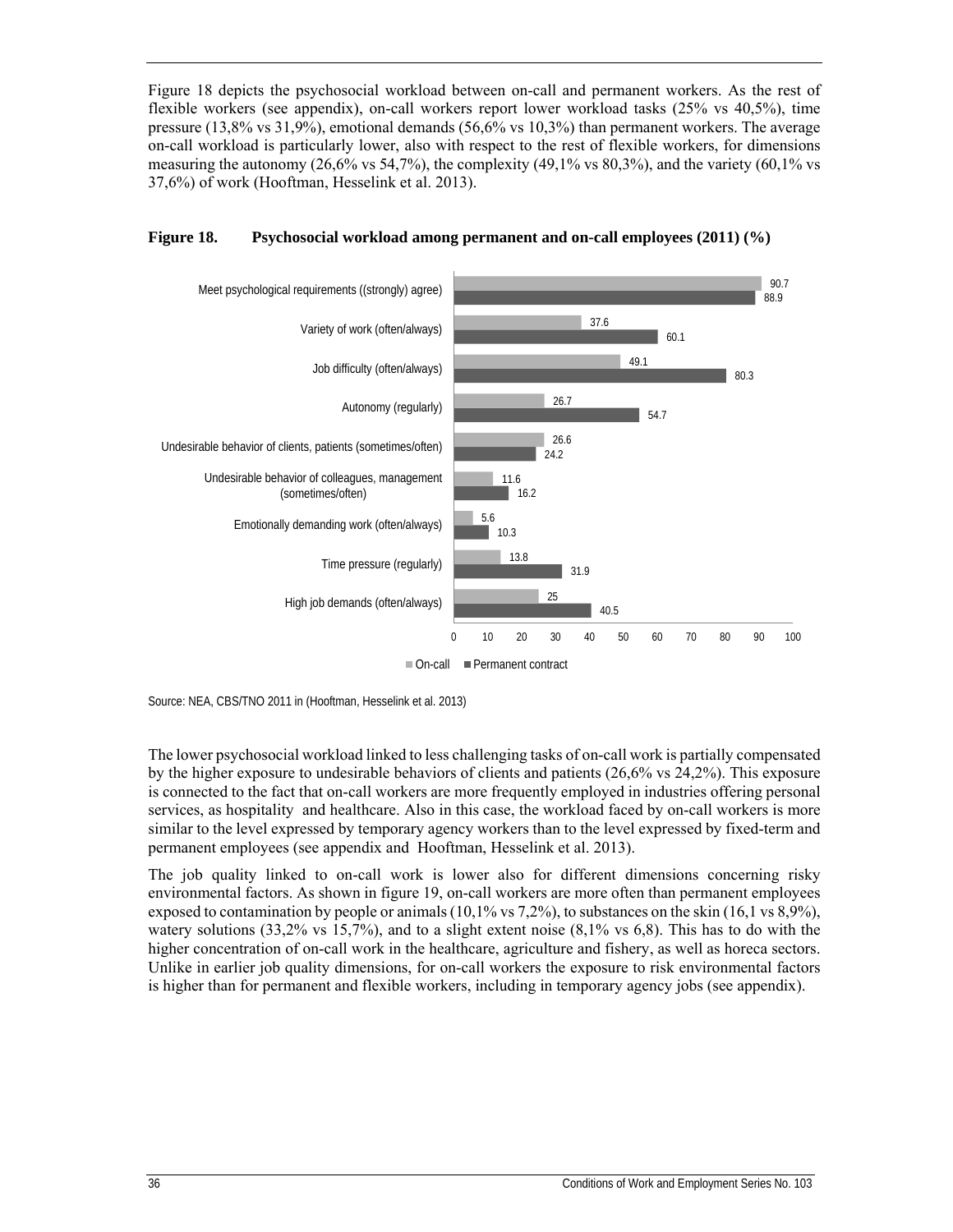



Source: NEA, CBS/TNO 2011 in (Hooftman, Hesselink et al. 2013)

The job quality linked to on-call work is also the lowest with regards to the regulations against workrelated risks in figure 20. On-call workers are systematically less satisfied with the adequateness of health and safety measures than permanent workers, and to a great extent than the rest of the flexible workforce. This gap is especially high with respect to the regulation concerning the risks to which on-call workers are exposed the most (physical workload-14.4% vs 41.9%- and environmental factors-24.1% vs 28.8%) and the external and internal social working environment.

#### **Figure 20 Satisfaction concerning health and safety measures among permanent and on-call employees (2011) (%)**

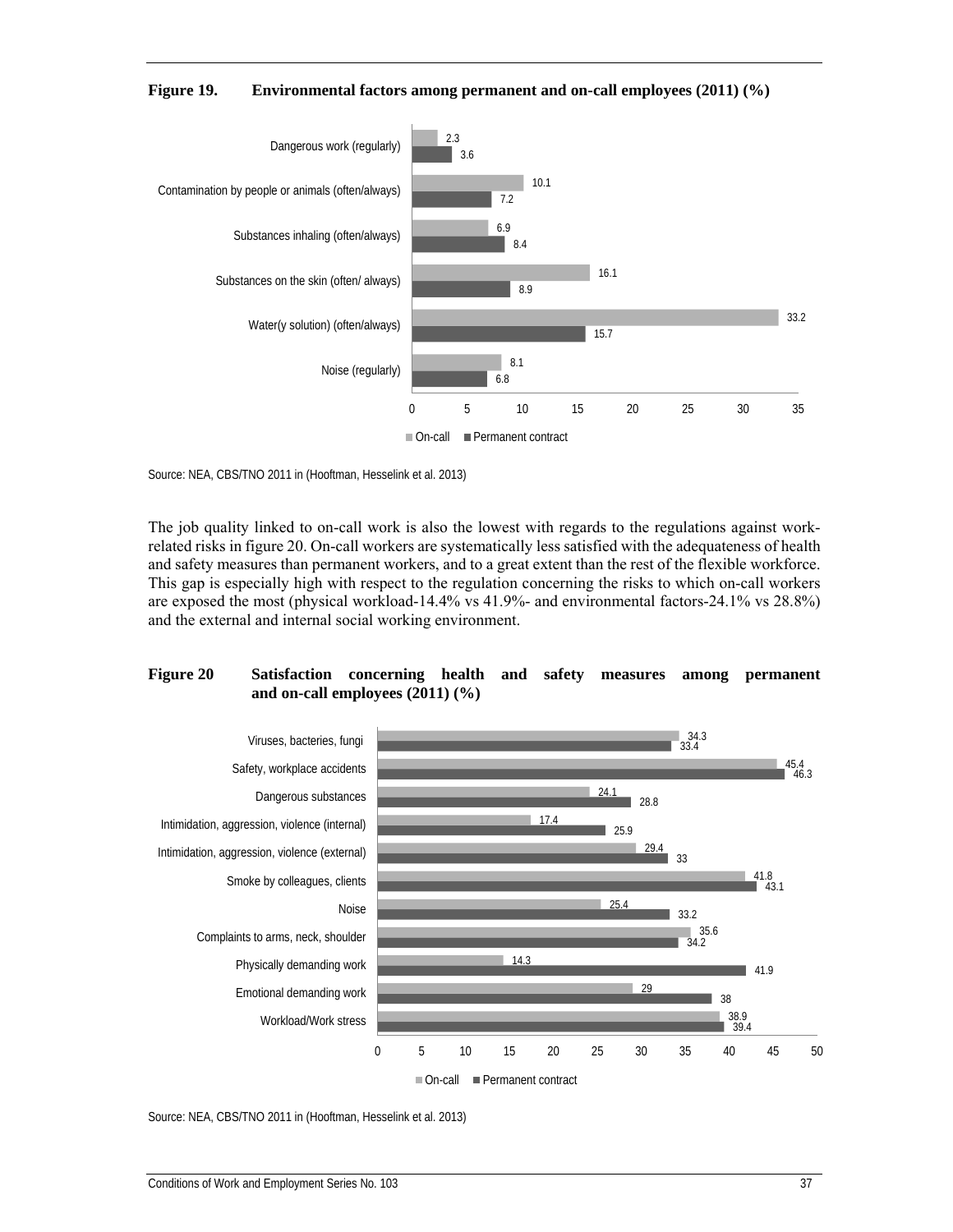Concerns over external social risks may be linked to the fact that on-call workers work more often in personal services and feel not adequately protected from forms of abuse by customers/patients. Furthermore, since on-call work is contingent within organizations, concerns over internal risks may reflect that on-call workers are less socially embedded and thus feel higher need for formal protective regulations than the rest of the workers. The higher exposure to internal and external forms of abuse may explain why, despite having a less challenging jobs, on-call workers are less satisfied than permanent employees with regulations against emotionally demanding jobs (29% vs 38%).

Being more exposed to physical workload and risky factors concerning both the use of substances as well as the social environment, working on-call may have negative externalities on health and wellbeing of employees. Some indications on this effect are provided in figures 21 and 22.

In general (figure 21) on-call workers report more positive general health than people working on a permanent contract (93,5% vs 89,6%), slightly higher satisfaction with their working conditions (76,5% vs 74,3%) and more willingness of working until the age of 65 years or above (63,9% vs 50,4%). On the same line, on-call workers report less often physical complaints in the upper body (32,9% vs 38,4%) and burn-out (4,6% vs 13,2%). This is linked to their younger age, which makes them in average healthier and more positive concerning their future working career. In spite of their positive health, on-call workers reports a lower perceived ability to work until and above the age of 65 years (45,7% vs 52%). They may perceive their future health and employability endangered by a continuous exposure to high physical workload and environmental risks.



#### **Figure 21. Health and wellbeing among permanent and on-call employees (2011) (%)**

Source: NEA, CBS/TNO 2011 in (Hooftman, Hesselink et al. 2013)

\*At least 1 time in the last 12 months

Data reflect the better health of on-call workers also looking at the incidence of sickness and disability in figure 22. While the frequency of sick leave is similar between on-call and permanent workers (0,9 vs 1,1 times), the former report significantly less often chronic sickness and illness (29,8% vs 37,5%), sickness leaves, work disability. Moreover, when they do so, the leaves are much shorter (2,9 vs 8,4 working days per year) and they less frequently indicate that the sickness or illness is caused by a work accident or is work-related.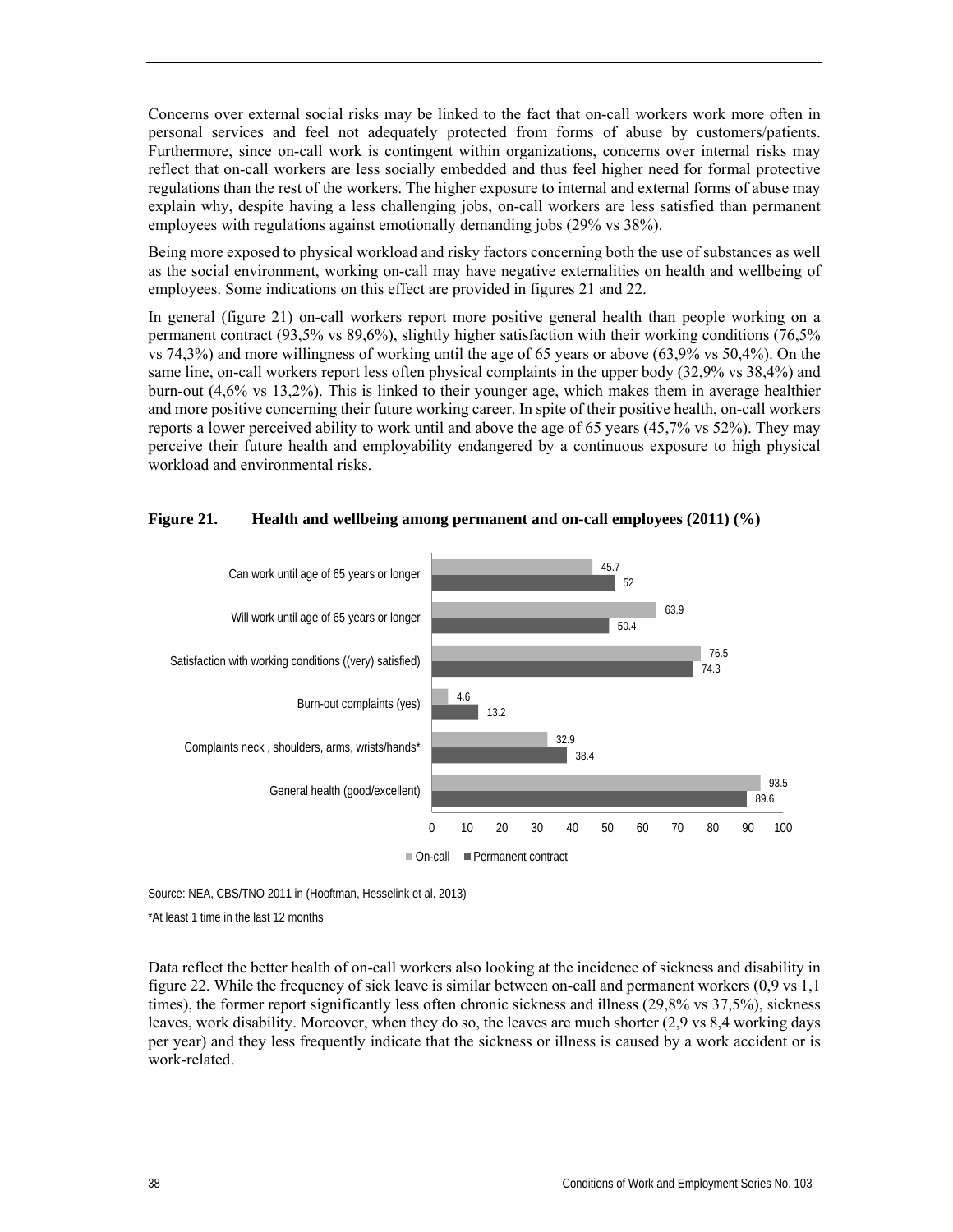



Source: NEA, CBS/TNO 2011 in (Hooftman, Hesselink et al. 2013)

Beside their younger age and thus better health, these data may also reflect a bias. As explained earlier, sickness in between calls does not entitles to sick leave if preliminary and not FWO contracts are applied. In this case, sick workers can refuse the call and may not included in the statistics. Therefore, these data may underestimate the real incidence of sickness among on-call workers.

Figure 23 measures the trend concerning the incidence of work accidents across work contracts between 2005 and 2011. While the trend concerning permanent employees is low and stable, it is higher and fluctuating for more flexible forms of employment. The incidence among on-call workers is slightly higher (around 8%) than permament workers until 2007 when it becomes the lowest (6%). After 2009 however, work accidents among on-call workers rose significantly and in 2011 on-call work is, together with fixed-term employment, the group with the most frequent work accidents. The higher risk of on-call work is linked to its higher contingency. Workers experience their job intermittently and are less embedded in the working environment. This might makes them less informed about safety measures as well as the work process and in turn more likely to incur in an accident. The upward trend may be connected to the fact that, after the economic crisis on-call work is rising and is used also for core and not only contingent tasks in organizations. As core tasks require specific skills that they have few time to acquire, on-call workers may be more exposed the to higher risk of work accident.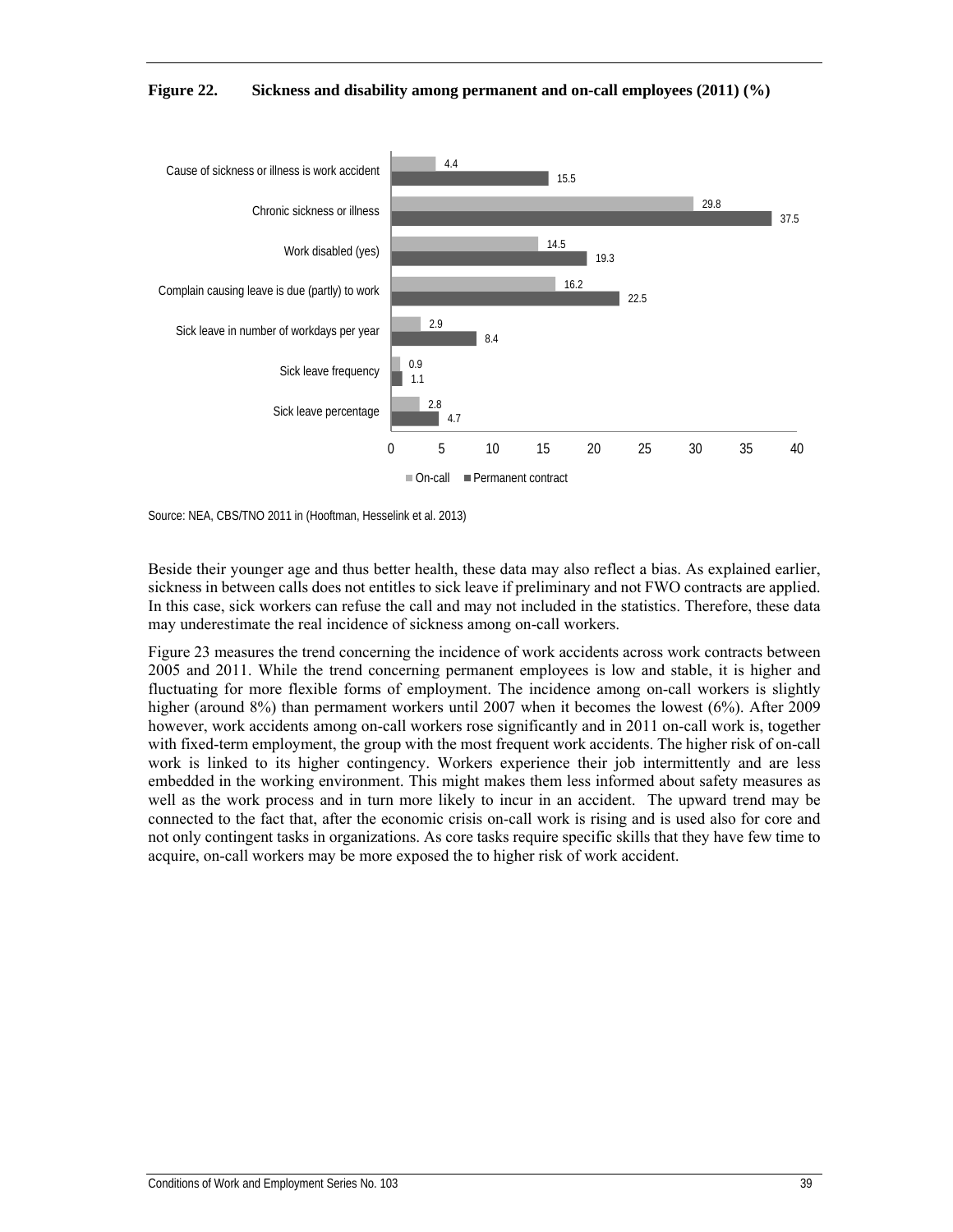

**Figure 23. Percentage of work accidents by type of contract between 2005 and 2011** 

Source: NEA, CBS/TNO 2005-2011 in (Hooftman, Hesselink et al. 2013)

Another important aspect of job quality is employability. It is less connected to health outcomes, but has high impact on the future employment and career prospects. As shown in figure 24, on-call workers scores (from 0 to 10) lower than permanent workers. On-call workers are less often involved in lifelong learning and training (8,7% vs 10,6%) as well as in promotions and career possibilities (3,2% vs 11,8%). Since on-call workers are employed intermittently during peaks and leaves, employers face no incentive to offer training, as it risks to benefit the competitors. This is reflected in the much lower participation of on-call workers in internal training/course (22,7% vs 61,3%) in the last 2 years. The gap is also wide for external training/courses paid by the workers themselves (12,8% vs 46,2%) in the last 2 years. This may be connected to the fact that working for a variable and often short number of hours, on-call workers have less income available for developing their skills.

Furthermore, being part of the contingent personnel, they report less often than "core" employees: company promotions (12,7% vs 15,6%), extension of the job position (27,1% vs 46) and changes of the job position (13,2% vs 18,8%) in the last 2 years. This gap in employability is similar to the gap affecting temporary agency workers, but much higher than the gap concerning fixed-term employees (see appendix).

Finally on-call workers report much lower fit than permanent workers between their knoowledge, skills and their job (39,6% vs 62,2%). This occupational mismatch is mainly due to overeducation and overskills. It can be explained by combining the less complexity and less variety of tasks and the fact that those tasks are performed by young people, to a great extent in secondary and tertiary education.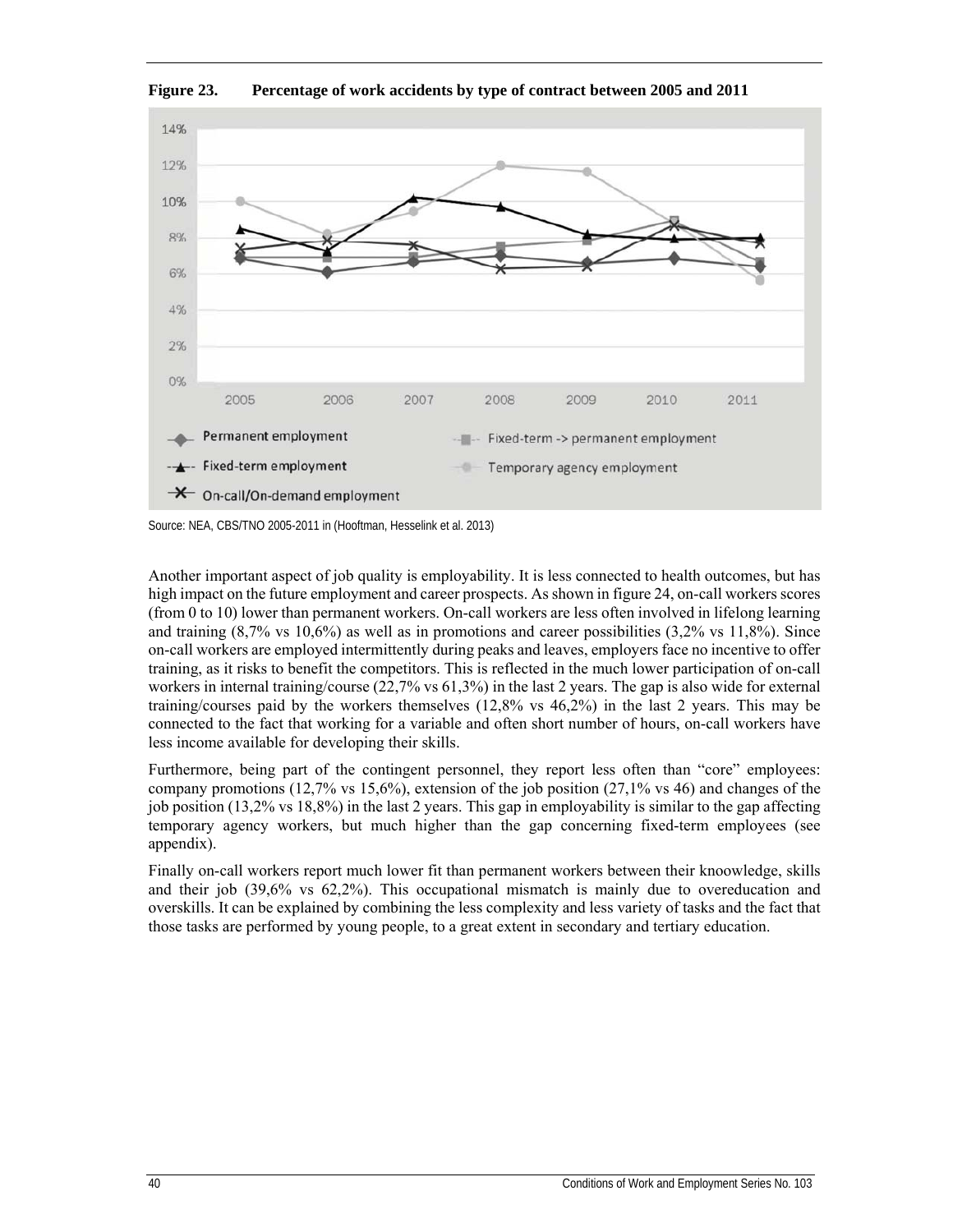**Figure 24. Employability among permanent and on-call employees (2011)** 



Source: NEA, CBS/TNO 2011 in (Hooftman, Hesselink et al. 2013)

The final aspect of job quality concerns the risk of losing one's job. Looking at Figure 25, the trends depicting the perceived job insecurity and worries about job retention are similar between on-call and permanent employees. In short, unlike other flexible groups, they perceive a very low risk that, about job retention, is even lower than permanent workers. This is linked to the fact that, working for variable working hours, on-call workers are normally exposed to external flexibility. Whether they have an employment contract or not, they perform work and get paid only when there is an organizational need. This flexibility hinders employers from firing them, especially in the looser forms (preliminary contracts). This is because on-call work is a pool, available to adjust the personnel to the demand with very limited costs.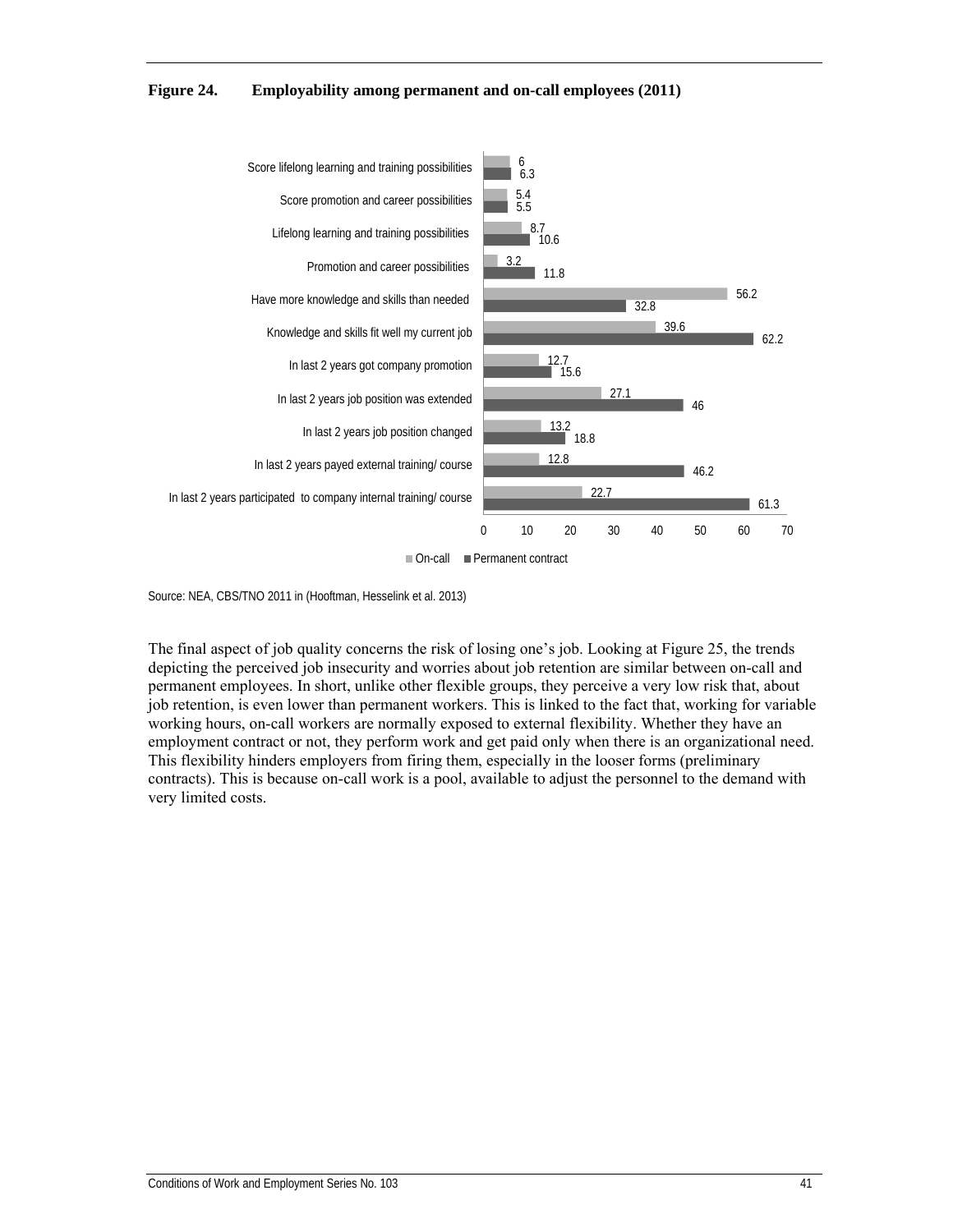

**Figure 25. Trends in risk of job insecurity and worries for job retention (2007-2011)** 

Source: NEA, CBS/TNO 2007-2011 in (Hooftman, Hesselink et al. 2013)

Working for a variable number of hours, on-call workers experience irregular earnings. Moreover, having more often low skilled tasks, shorter tenure, and younger age than permanent employees, their hourly wage may be lower as well. The income position of on-call and permanent workers is compared using the information in figure 26 and 27.



**Figure 26. Average hourly and monthly wage for on-call and regular jobs (in Euros)** 

Source: CBS, 2010-2015 in (Hoff, Wildeboer Schut et al. 2016)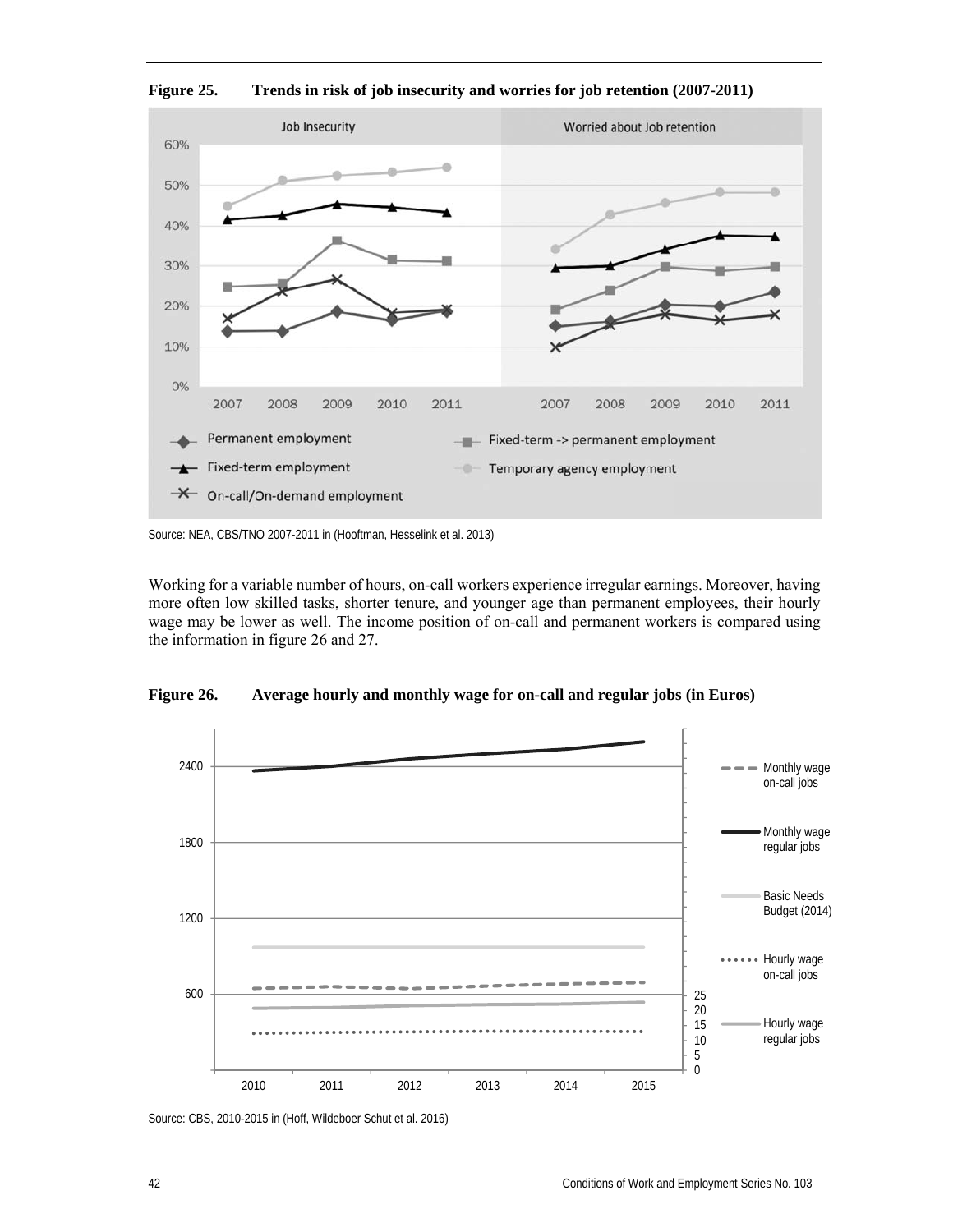

**Figure 27. Average weekly working hours for on-call and regular jobs** 

Source: CBS, 2010-2015

The negative impact of lower skilled tasks, lower tenure and age of on-call workers is shown in the gap in the hourly wage between on-call and regular jobs (blue and red lines in figure 26). Age impacts earnings also because the statutory minimum wage is lower until the 21 years. Furthermore, the earning level may be negatively affected also by the effective number of hours worked. As shown in figure 27, between 2010 and 2015 in on-call jobs is in average performed only about 15 hours of work compared to the 30 in regular jobs (see also section 4). Returning to figure 26, the negative impact of the on-call very short working hours is shown in the gross monthly wage. While the wage trend concerning on-call jobs is stable and just above 600 euros, the trend of regular job is increasing and goes above 2500 euros. Another important consideration is that the average gross monthly wage of on-call jobs is insufficient to fulfil the average basic needs. The basic needs budget is represented by dotted light-blue line in figure 26 and is calculated for a 1-person household in 2014 (Hoff, Wildeboer Schut et al. 2016).

The low wage, the unpredictability of working hours and the limited measures to protect their incomes may endanger on-call workers' economic independence. As shown in figure 28, the three groups with variable working hours (on-call, permanent, and fixed-term contract) have the lowest share of economically independent individuals. The gap is the highest with respect to permanent workers, but as well consistent with temporary workers.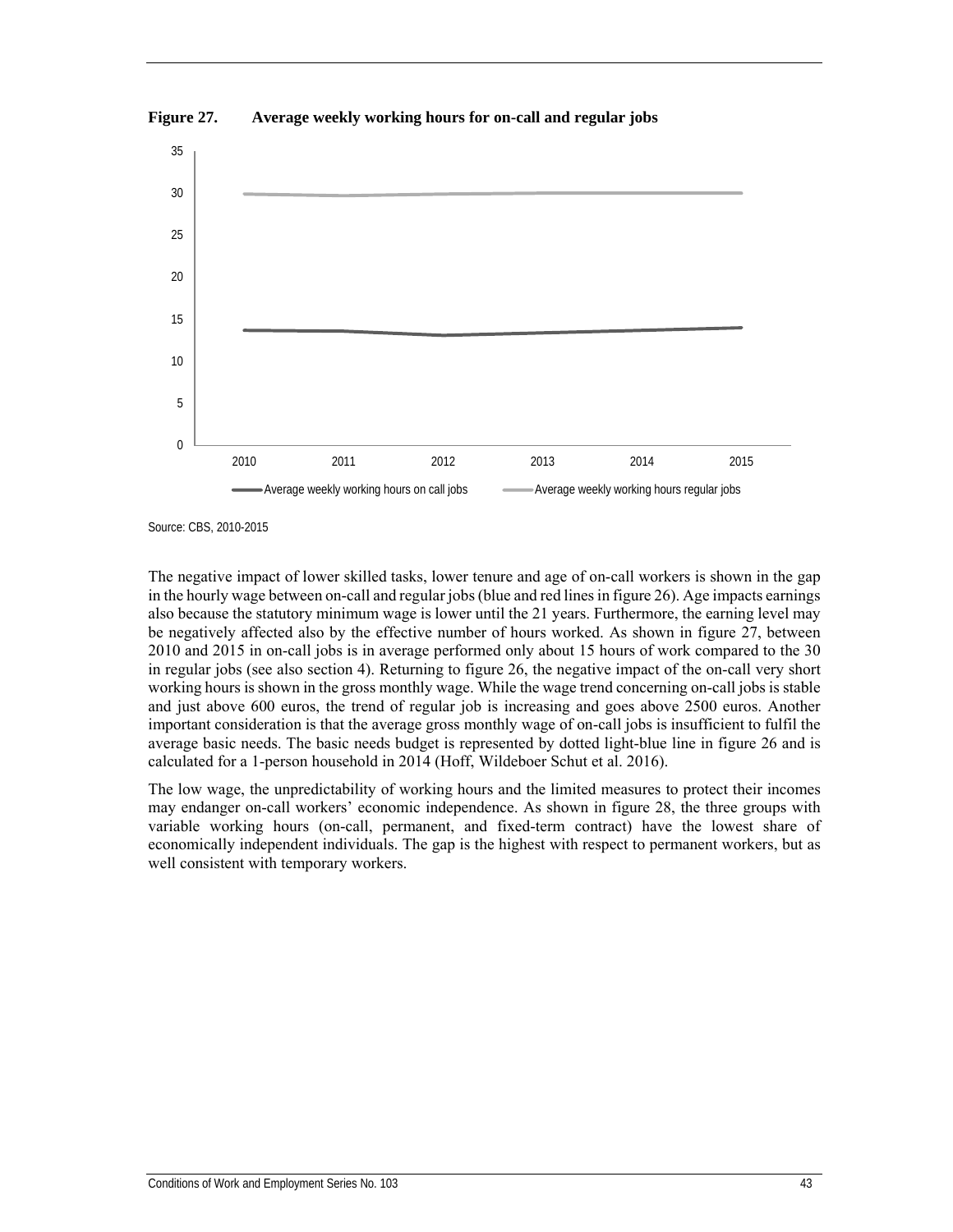

**Figure 28. Share of economically independent employees by type of contract in 2014** 

Among the three groups with variable working hours, the economic independence is higher for the permanent group and lower for the fixed-term and the on-call group, with the former slightly above the latter. This may be due to the higher concentration within the permanent groups of FWO contract, providing higher guarantees in terms of minimum hours and pay. Unlike other workers, those three groups show a wide gap in the economic independence of workers in and outside education. Excluding workers still in education, the economic independence rise drastically for all the three groups (almost doubles for on-call and permanent). If the lower economic independence of people still in education is often compensated by the family support and by study loans, more problematic is that more than 40% of the permanent group and more than 60% of the fixed-term and on-call groups are not economically independent.

As household is an important source of redistribution among its members, the economic situation of oncall workers is investigated according to their household position. As shown in figure 29, the share of employees at risk of poverty is higher for the three groups with variable working hours with respect to the permanent workers with fixed working hours. However, the total risk of poverty (light-blue bars) between groups with fixed and variable working hours does not vary as much as the economic independence shown above.

Source: CBS 2014 in (Van den Brakel and Kösters 2016).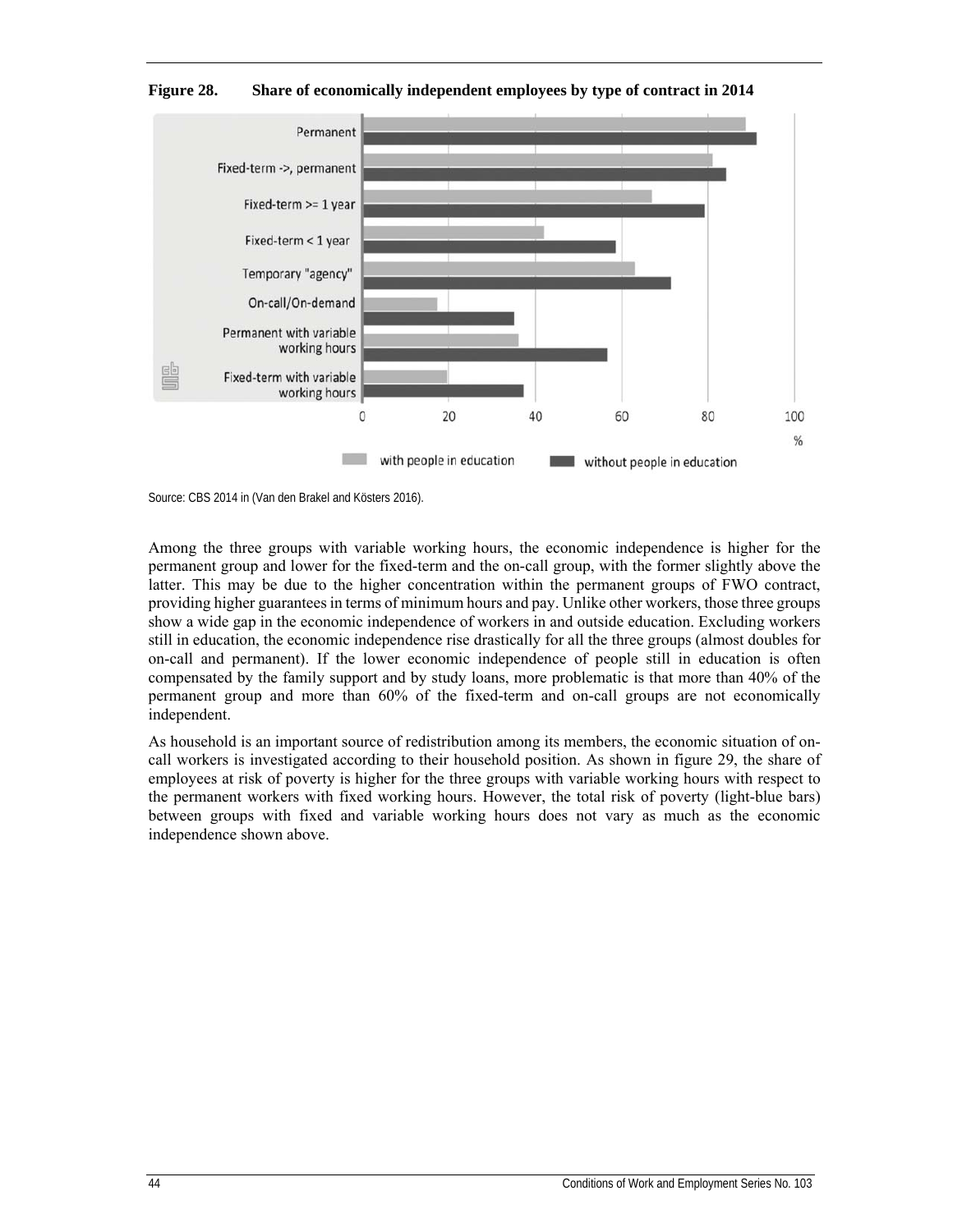#### **Figure 29. Share of employees at risk of poverty by type of contract and position in the household in 2014**



Source: CBS 2014 in (Kösters and van den Brakel 2015)

This limited variance in the total risk of poverty across forms of employment hides huge differences across different household positions. The gap between the permanent workers with fixed working hours and the three groups with variable working hours is highest for workers living in single person or single parent households and much lower elsewhere.

Among the three groups with variable working time, the pattern is similar. The risk of very high among single persons, and highest among single parents (especially for the fixed-term group). It is among workers living with a partner and for youngsters living at home, where the irregular earnings of on-call workers are more often supplemented by other streams of income (partners or other members).

These data show that the economic impact of on-call work depends on the household circumstances. The impact can be dramatically negative if on-call work is the only, irregular source of income, especially in households with children. Conversely, the impact can be much milder if on-call work supplements other streams of income in the household.

## **10.2 On organisations and society**

At the moment of writing no research contribution addresses specifically the impact of on-call work on organisations and society in the Netherlands. Nonetheless, considerations can be made combining the information so far provided about on-call work and the research findings about the impact of flexible work in general.

The poor regulation of on-call work makes it a suitable instrument to adapt the production process to the market volatility. Despite beneficial in the short-term, research on the link between flexible work and innovation gives a hint that on-call work may have negative externalities on the medium/long-term. Different contributions depict weak and divergent relationships between the share of flexible employment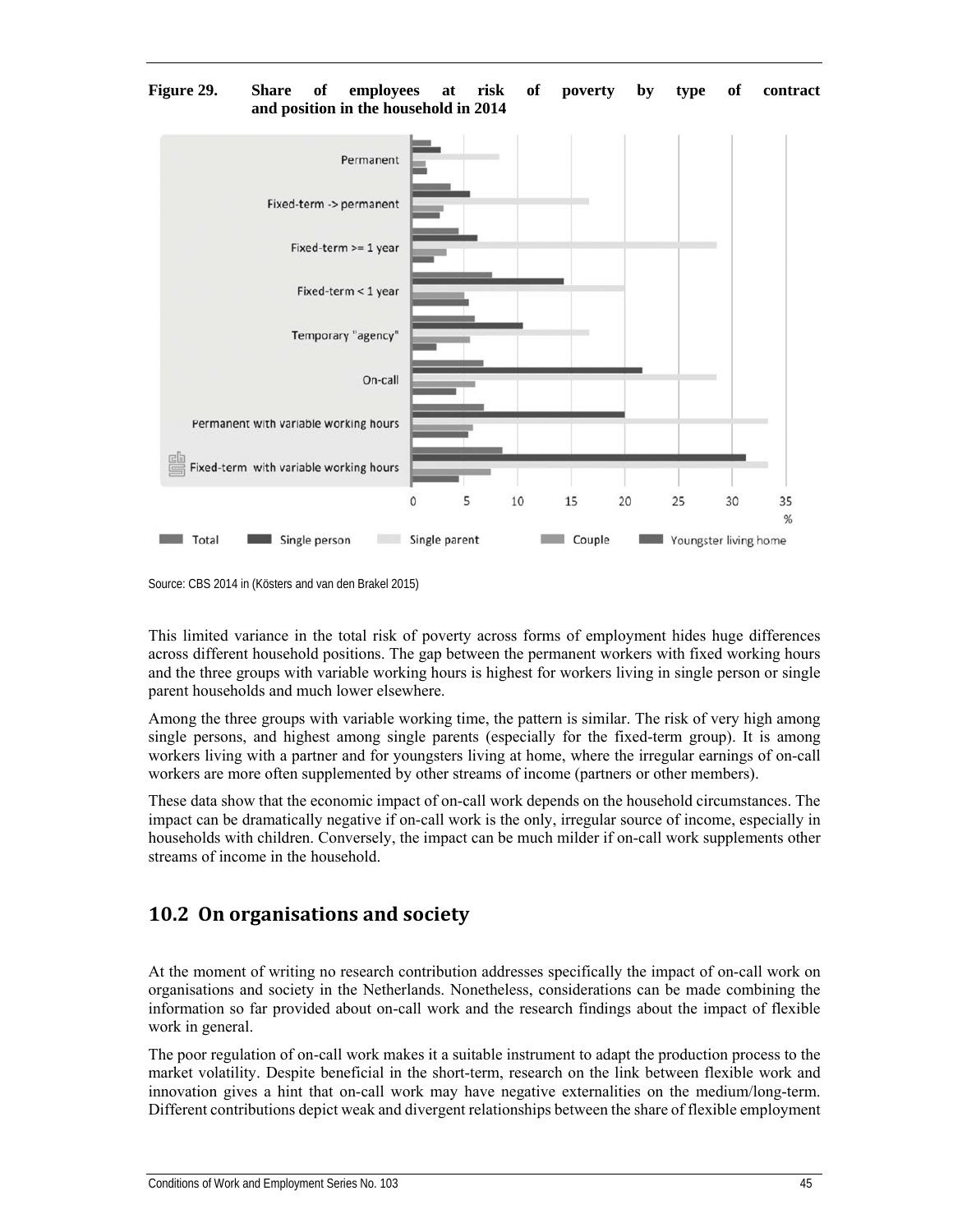and innovation (Zhou, Dekker et al. 2011, Preenen, Vergeer et al. 2013, Preenen and Verbiest 2015). This is because, according to Prenen & Verbist (2015), the relationship critically depends, not on the quantity, but on the way in which organizations manage flexible human resources. They argue that, to the extent that organizations promote their skills' development, commitment and motivation then flexible workers are a source of innovation. Among the organizational aspects, particularly strong and significant is the positive effect on product innovation of offering a challenging work environment and of integrating flexible workers in the organizational culture.

On-call workers, being in average very young, represent a source of "fresh blood" that, from a theoretical perspective, can be beneficial to the organizational innovation (Zhou, Dekker et al. 2011). Nevertheless, the use of on-call work for contingent and elementary work may vanish this beneficial effect. Offering challenging work means autonomy and responsibilities, while integrating in the organizational culture implies regular contacts with permanent employees and, as shown in the previous section, this is not what on-call workers in average experience. They in fact often report undemanding jobs, job requirements under their skill level, and a poor embedment/integration in the work as well as social environment. The poor work integration of on-call workers was already discussed as causing poor familiarity with the working process and in turn a higher incidence of work accidents. In this context, the poor integration is also a limit to the capacity of on-call workers to be a source of organizational innovation. This is because if workers are not familiar to the work organization and products of their organization, they will face serious limits in innovating them. At societal level, the increasing employment of on-call work (Dekker and de Beer 2014) may endanger the ability of the Dutch productive system to innovate and may in turn hinder its competitiveness and economic growth.

Other societal aspects linked to on-call work are connected to the high incidence of work accidents and to the impact on social inclusion. On the one hand, voluntary on-call work, especially in the form of preliminary contracts, may have a positive impact on work-life reconciliation and promote more inclusive labour markets. On the other hand, on-call work, especially involuntary, showed critical aspects in terms of poverty risk, worse job quality, and weak social security positions, which may endanger the social participation of workers working with variable hours. This is especially true for individuals, especially older, that rely on on-call work as main source of household income and for whom access to social security is much more limited.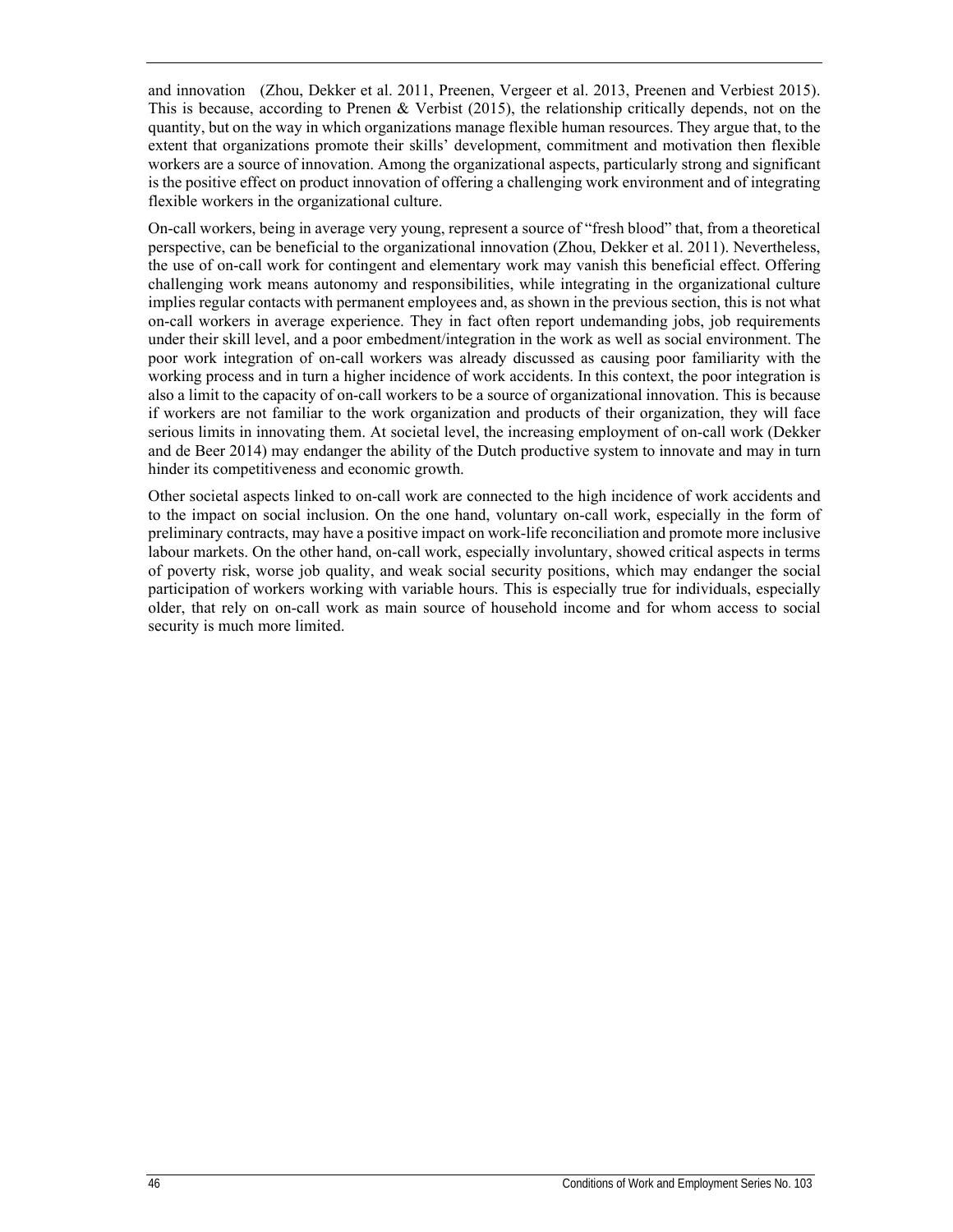# **11. Conclusions**

## **11.1 Legal aspects**

The proportion of the so-called flexible work relations in the Dutch labour force is steadily increasing and this evolution is even more pronounced for on-call work. Different aspects of precariousness are related to on-call work, in particular due to the insecurity of the work demand, the related insecure income, often linked to (minor) entitlements to social benefits. It would therefore at first sight seem that legal statutory interventions aimed at preventing a further growth of precarious forms of flexible work would have tempered the expansion of on-call work. However, since the Act on Flexibility and Security (*Wet Flexibiliteit en zekerheid* or *Flexwet*) was adopted in 1999, the share of workers with a flexible employment has strongly increased and this is particularly true for on-call work. In this sense, the objectives of the *Flexwet* have not been realised.

The *Flexwet* introduced four important statutory legal provisions specifically relevant for on-call workers. As regards the presumption of the existence of an employment contract (Article 7:610a CC) and the presumption of the number of working hours (Article 7:610b), there has been very little litigation up to now. When the *Flexwet* was evaluated in 2007, it has been submitted that these presumptions might have a preventive effect. Such effect partially depends on both employers and on-call workers being aware of these rights. The shorter tenure of on-call workers compared to permanent workers might not induce oncall workers to gain knowledge about their rights. In addition, as young workers are overrepresented in this group, they lack more often experience relating to a position as a worker compared to permanent workers. Unfortunately, there are no recent data available on the application in practice of these two presumptions.

The second evaluation of the *Flexwet* showed that the introduction of the right to a minimum of three working hours pay for each call (Article 7:628a CC) had induced employers to offer part-time or fixedterm contracts instead of on-call contracts. However only a minority of on-call workers said that they actually were paid this minimum of three hours pay for each call. Recent data lack on whether this tendency still exists. In theory, the right to a minimum number of three paid hours for each call can potentially benefit on-call workers, in particular with zero-hours contracts.

The precariousness of some aspects of on-call work can be reduced or increased by collective agreements. No derogation is allowed from the right to a minimum of three hours pay for each call (Article 7:628a(2) CC). The same is true for the two other presumptions (Articles 7:610a and 610b CC). To our knowledge, no evaluation of the impact of CLA provisions on on-call work has been carried out recently, the latest dates from 2006.

The three most important legal provisions for on-call workers have not been amended by the Act on Work and Security (*Wet Werk en zekerheid*) which entered into force in 2015. However, the so-called chain rule (*ketenregeling*) was amended. When there are more than three consecutive employment contracts between the same or closely related parties; or with a total duration exceeding 24 months, the most recent contract converts automatically into a permanent contract (art. 7:668a CC). This aim of this provision is limiting the number of successive fixed-term contracts and the duration of the chain. This rule has in particular consequences for on-call workers who have a preliminary agreement with an employer (*voorovereenkomst*). When work is performed, a fixed-term employment contract enters into force and thus the limitations on successive fixed-term contracts apply.

However, quite some derogations to this chain rule are allowed. The derogation concerning the employment contract with a worker who is younger than 18 years old and works not more than 12 hours a week (Article 7:668a(11) CC) is particularly relevant for on-call workers belonging to this group. As on-call workers are in majority younger workers, this is a rather large group. Another derogation applies to older workers who are entitled to an old age state pension. The duration of successive fixed-term contract before a permanent contract enters into force is 48 months (Article 7:668a(12) CC). However, the older workers are less often working on call. Given the introduction in the Civil Code of the (amended) chain rule only in 2015, it is too early to have any data on the effect of this legal provision that in practice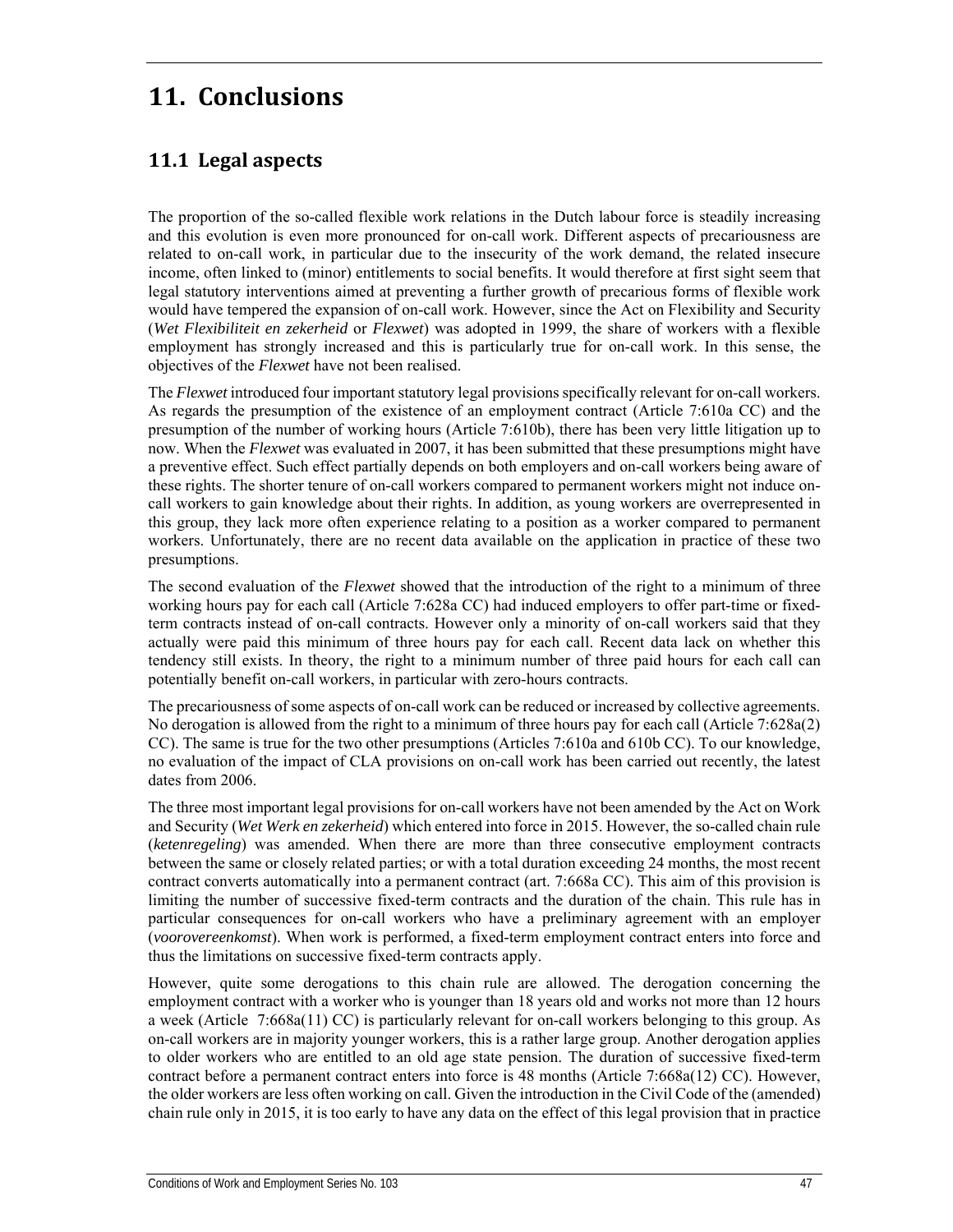affects on-call workers. However, according to an evaluation recently performed by VAAN-VvA (Houweling et al. 2016, p. 61) the objective of the Act on Work and Security to strengthen the legal position of the workers in fixed-term contracts by faster converting these to open-ended contracts has not been achieved. The fact that employers rather do not offer open-ended contracts at the end of a fixedterm contract might affect in particular on-call workers working with preliminary agreements.

The precariousness of on-call workers is particularly evident in diverse situations. Here, we highlight only a few. The work and income security is particularly risky for on-call workers with a preliminary contract who are confronted with illness before an employment contract starts. They are at that time not entitled to sick pay and there is no coverage of statutory social security as far as benefits are linked to their employment contract.

In addition, even if they have an employment contract, on-call workers who work for a small number of working hours build up little pension rights and social security coverage, such as unemployment benefits. The same is true for workers (either permanent or with fixed-term contracts) with small working hours. However the precariousness is probably even more obvious for on-call workers due to the fluctuating work demand which is a main feature of on-call work. On-call workers totally depending for their income on this form of flexible work are in a risky position.

It is important to note that individual contracts of on-call workers might be quite detailed and lengthy. Sometimes these contracts restrict in a far-reaching way the individual freedom of on-call workers, even if they have a weak legal position. This seems for example to be the case with non-competition clauses in employment contracts with a future work obligation (FWO) of on-call workers working at call centres. The legal validity of such clauses has not yet been subject to judicial review.

The low income security linked to on-call work can also have consequences for access to justice. Litigation might be costly (even if there is a right to legal aid), lengthy and in case of conflicts between an employer and an on-call worker, most workers will probably look for another job instead of suing the employer. This might explain why there is so little litigation on on-call work. However, both the unions and NGO's might assist on-call workers in case of conflicts. A group action is possible, even if there is no individual plaintiff (Article 3:305a CC). In addition, the Netherlands Institute for Human Rights can deliver a (non-binding) opinion in case of a complaint relating to discrimination, harassment or sexual harassment of on-call workers as the Dutch equal treatment legislation applies to such situations. As oncall workers are more frequently exposed to undesirable behaviour of clients and patients than permanent workers, the free and short procedure of the Institute can provide remedies in practice. The employer has the obligation to provide a discriminatory and harassment free working environment and the follow-up policy of the Institute show that their opinions are followed in the great majority of the cases.

## **11.2 Socio‐economic aspects**

The socio-economic characteristics of on-call workers support the argument that, in average, individuals work for variable number to either complement their main activity outside paid work or as a results of a very weak labour market position. This is also reflected by the fact that employees report in almost equal parts voluntary and involuntary motives for having on-call arrangements.

Two main groups within the "voluntary" on-call workers may be identified. First, young people willing to complement their main activity in education with a side job. Second, women in need for flexibility to reconcile work with main responsibilities in the household. The groups of "involuntary" include more often low-skilled adult and older workers at the margins of the labour market. From this perspective, oncall work in the Netherlands can represent either a first step into the labour market, a bridge between work and household, or a "trap" among irregular and intermittent jobs. The identification of these three groups is highly useful to interpret the impact of working on-call on employees' job quality, health, and income situation. In fact, impacts vary greatly depending on whether on-call work is a first step, a bridge, or conversely a trap. A non-Dutch origin does not seem to be significantly more common among workers with variable hours, except for non-Western origin.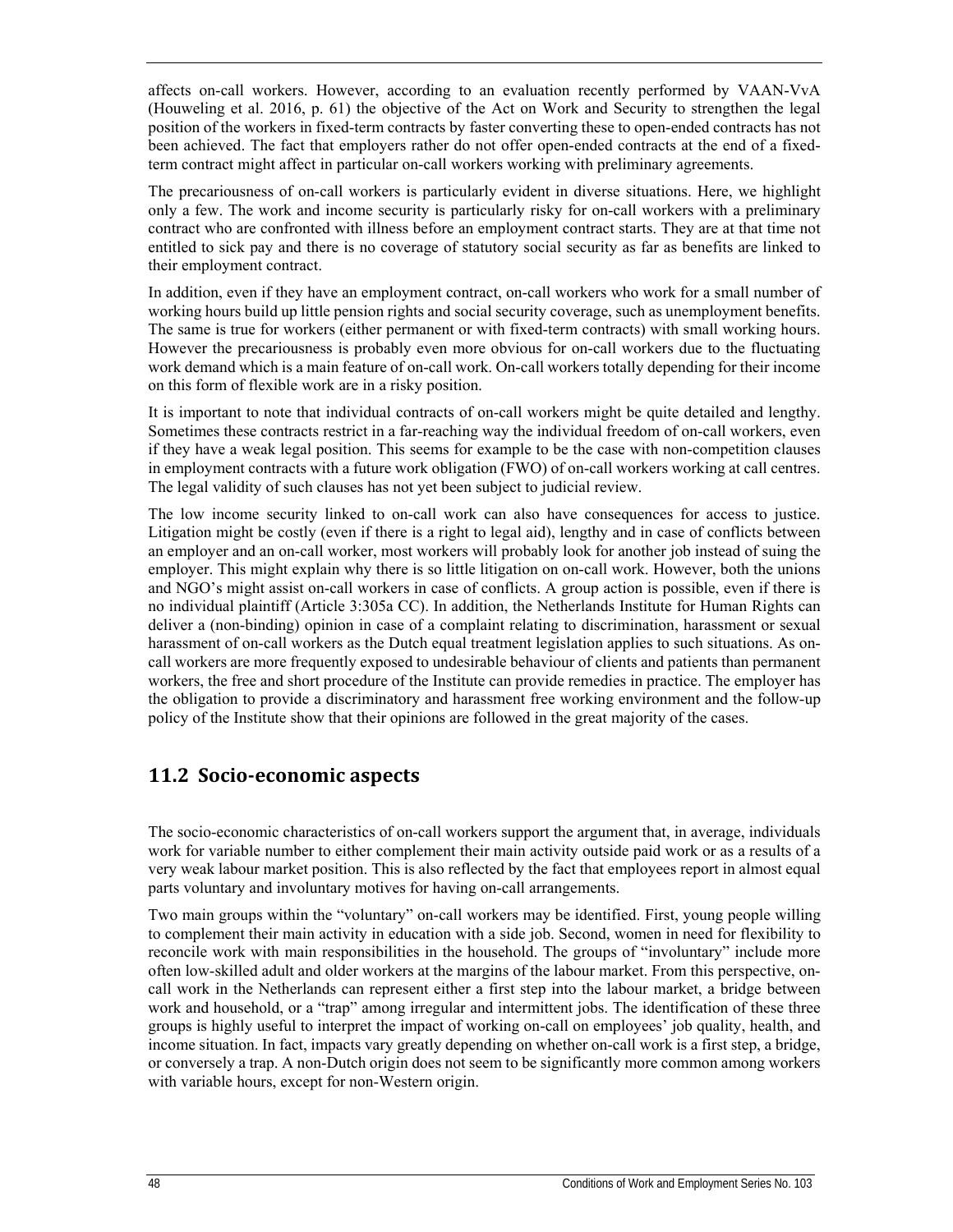Before discussing the impacts across the three groups, some aspects of job quality and income situation raise general concerns about the precariousness of on-call workers. First, the exposure to risky environmental factors and the incidence of work accidents among on-call workers are the highest with respect to all other employment forms. The exposure to risky factors relate to the nature of work in the industries where on-call work is more frequent (catering, healthcare, agriculture). Moreover, the very short job tenure of on call-workers is associated to poorer working conditions and to an insufficient access to information over safety and health measures. The higher exposure and the insufficient information, together with the irregular development of the on-call workers' expertise, makes on-call employees more at risk of incurring in an accident with respect to the regular personnel. This also explain the reason why on-call workers often perceive health and safety measures insufficient.

Second, on-call work is associated to a worse social environment. The fact that on-call workers report more often undesirable behaviour of clients and patients and insufficient protective measures against abuse within and outside the organization is also related to their very short tenure. On the one hand, the short tenure prevents them from familiarizing with the organization policies concerning the relationship with clients and developing an expertise on that. On the other hand, the short tenure makes on-call workers more exposed to internal abuses, since it limits their social embedment and makes the abuses unlikely to be sanctioned.

Third, on-call work has a negative impact on the income situation. The low-skilled tasks, short tenure, and younger age of on-call workers limit greatly their hourly wage. Moreover, their irregular and very short weekly hours make on-call workers' monthly wage insufficient to cover their basic needs.

Other aspects concerning the impact of on-call work on job quality may vary across the three groups of on-call workers identified above. The heavy physical workload, repetitive movements, and undemanding tasks can have more limited consequences on health outcomes of the two "voluntary" groups. This is because women and young people work on-call as a side-job, in average for a limited number of weekly hours. On the contrary, on-call work can have serious consequence on the physical as well as psychological wellbeing if it is carried out as main activity or career. The same is true for the very limited development of employability reported by on-call workers. Among the voluntary groups, young people develop their future employability while attending education. Among involuntary workers (partially among women as well), the lack of skills' development is an obstacle to their future employment security and contribute to make on-call work a trap.

The negative impact of on-call work on income situation varies across the three groups as they are associated to different household positions. The two voluntary groups more often live in households where they do not provide the main source of income. Therefore, the impact of irregular hours and earning on the poverty risk of these two groups is far milder than in the involuntary group. Instead, when the involuntary on-call workers live in a single-person household, on-call irregular earnings represent their main income source and place them at a very high risk of poverty, especially if they have to support children. The high risk of poverty of on-call workers in single-person households is thus particularly relevant in combination with the ongoing trends of rising household disruptions. This is because, the disruption may turn on-call from a complementary to the only income source of the household and impair its financial independence.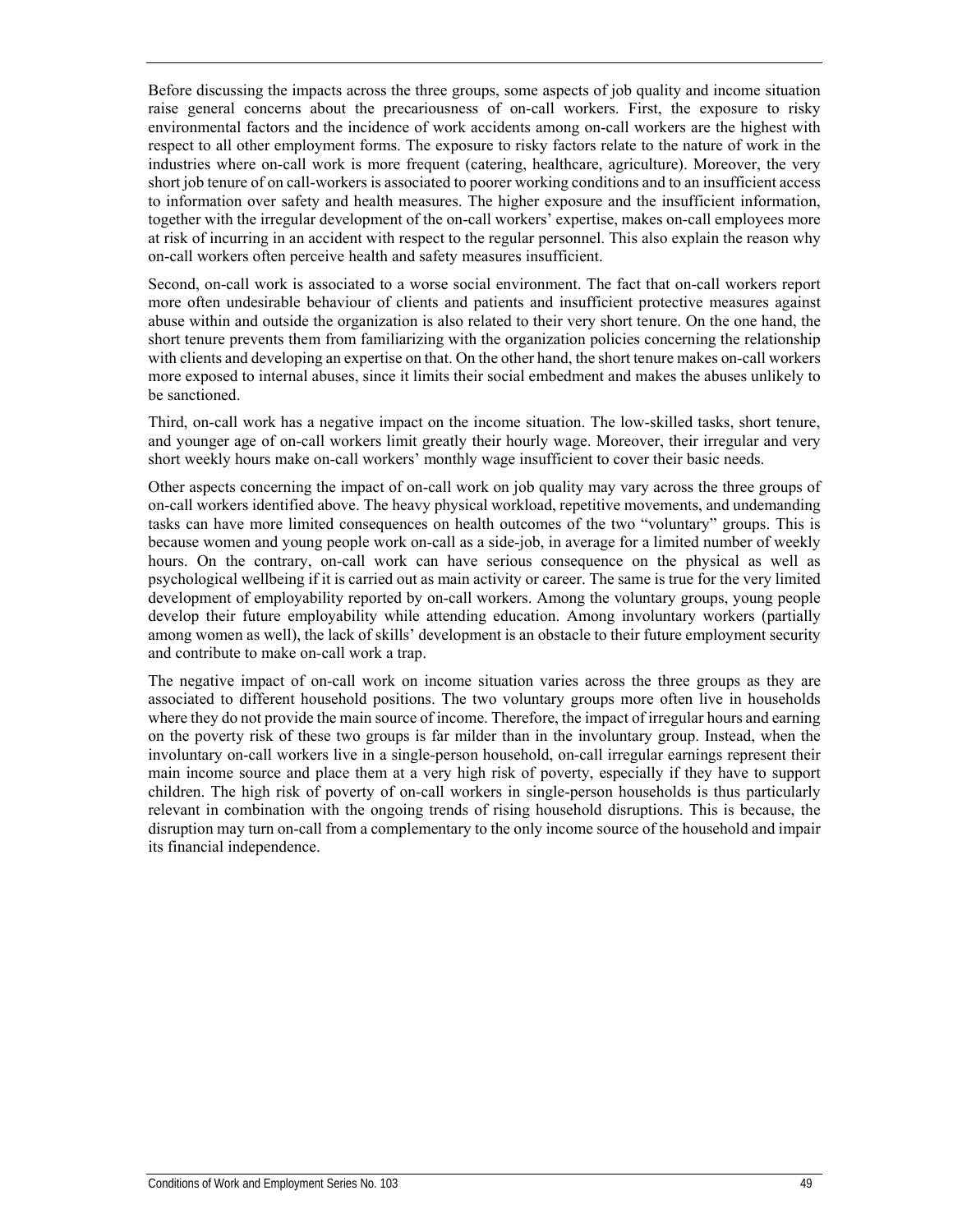# **12. Policy recommendations**

An important step for reducing decent work deficits in on-call work in the Netherlands would be to undertake an external evaluation of the Work and Security Act and the Flexibility and Security Act, with specific attention being paid to the legal position of on-call workers. The provisions to be assessed could include the presumption of the existence of an employment contract (Article 7:610a CC), the presumption regarding the number of working hours (Article 7:610b), and the right to a minimum of three working hours pay for each call (Article 7:628a CC). Assessing the practical impact of the chain rule in Article 7:668a CC on on-call workers who have a preliminary agreement with an employer would also be relevant.

Further, employers could be required to inform on-call workers in writing (including electronically) of their rights, in particular those deriving from the above-mentioned presumptions, as well as the right to a minimum pay for each time the worker is called in to work. Campaigns to improve awareness of on-call workers of their rights would also be instrumental in helping to prevent occupational accidents, discrimination, as well as violence at work – including (sexual) harassment. The Labour Inspectorate could play a key role in this regard.

Additional research is needed in order to identify under which conditions the precariousness of on-call work – and in particular those in involuntary on-call work – could be diminished by policies, legislation and targeted measures. In that regard, comparative research on the regulation of on-call work in EU28 countries would provide useful insight into the problems encountered and best practices in addressing them.<sup>56</sup> The focus should be placed on identifying possible measures to increase security in working hours, including prohibiting or severely restricting zero hours contracts and min/max contracts with a very large range of hours.

Other measures could include the prohibition of non-competition clauses in on-call employment contracts with a future work obligation (FWO). This prohibition could be complemented by a legal right to compensation for workers to whom invalid non-competition clauses have been applied. Additional aspects worth investigating include an assessment of applicable legislation and internal regulations at company level as regards the legal position of on-call workers – and possibly workers engaged in other forms of flexible work – in relation to employee participation in workplace-level social dialogue. The advantages and disadvantages for on-call workers and employers of establishing pools of on-call workers, as these exist in the health sector, could also be assessed, and possible good practices could be identified. For instance, employers sometimes have to pay a fee when hiring on-call workers from a so-called flexpool. A fund could be set up and funded with part of the fees paid to enable on-call workers to undertake specific training activities.

A review of collective agreements, including of possible derogations applicable to on-call workers, is also suggested. Collective agreements could indeed play an important role for the protection of these workers, for instance through the inclusion of specific provisions aiming at the prevention of occupational accidents for seasonal and casual workers, or those with very short hours of work. Research is needed in particular on the impact of the exclusion of on-call workers, in many collective agreements, from the right to pay supplements for night work or inconvenient hours, with an assessment of the risk that, as a consequence, on-call workers progressively replace permanent workers.

The implementation of pilot projects aimed at reducing the precariousness of on-call workers could also prove valuable, for instance in the platform economy (e.g. Foodora, Deliveroo, Fooddrop, Uber, Thuisbezorgd) and for professional domestic care (e.g. Helpling, Book a Tiger).

Finally, improving access to justice would be a key element of any reform aimed at improving the employment and working conditions of on-call workers. As these workers generally have a low income and pursuing a legal action is often costly, unions and NGOs could make a wider use of group actions (pursuant to art. 3:305a CC) in order to assist on-call workers when their rights are violated. For instance,

ł <sup>56</sup> The ILO's research project on on-call work in the industrialized world is an important step in enabling policymakers to draw lessons of how to regulate on-call work. A summary report synthetizing the findings of five national studies, including this one, will be published by the ILO at the end of 2018.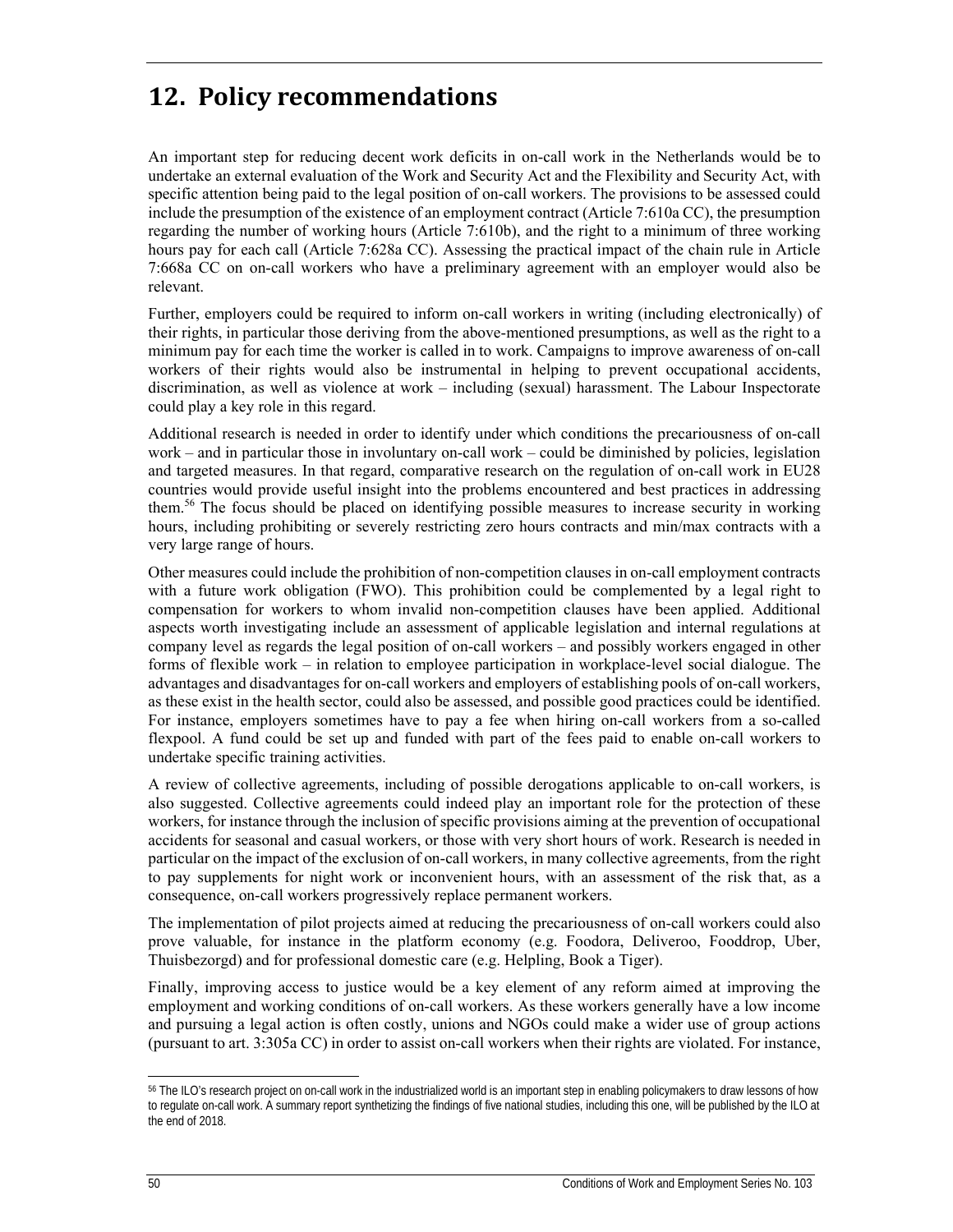trade unions or other groups could launch a group action on the basis of art. 3:305a CC to challenge the legality of non-competition clauses in on-call employment contracts.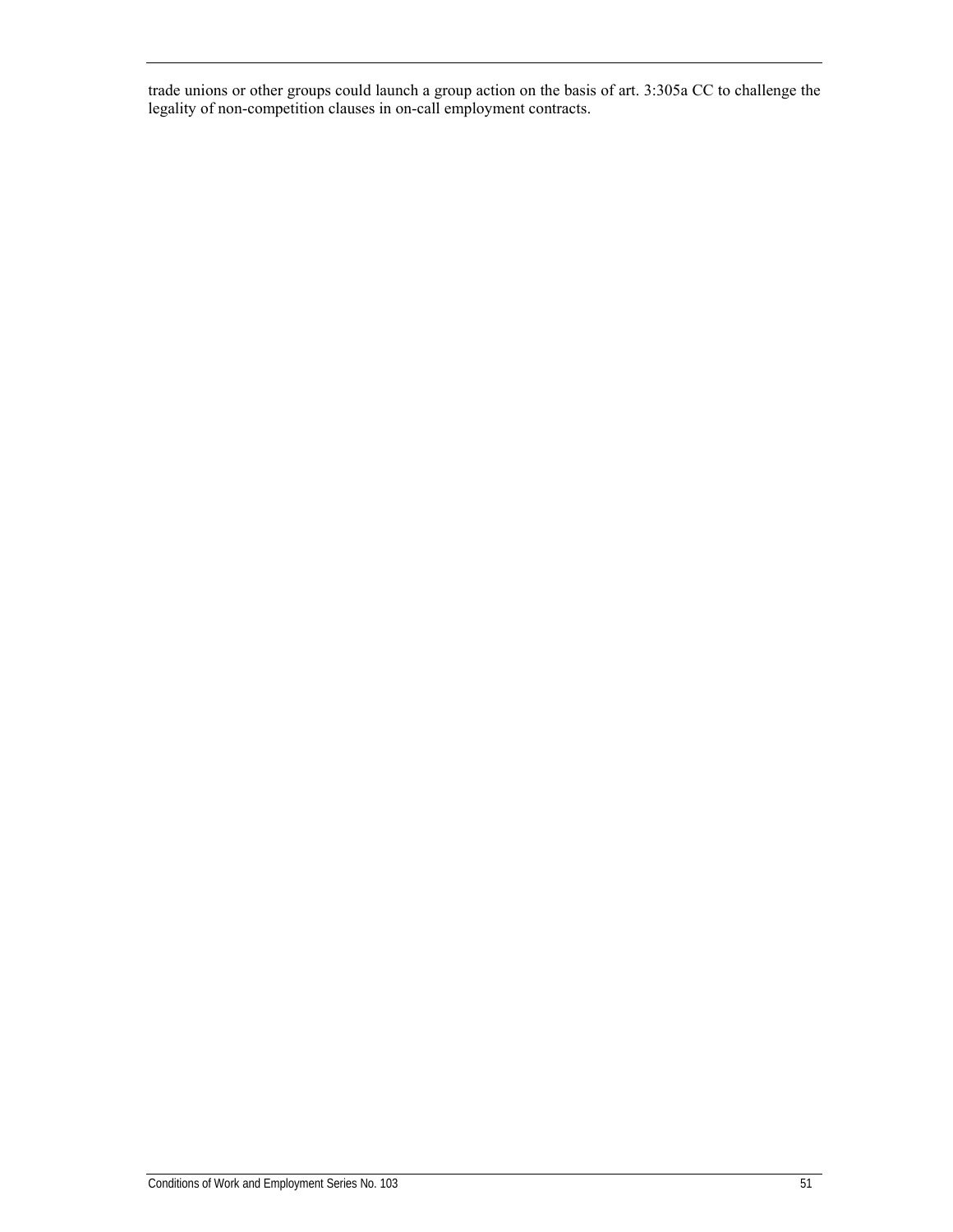# **13. Appendix**

### **Table 1. Characteristics of permanent and flexible employees aged between 15 and 75 years, 2015**

|                              | Permanent                         | Fixed-term --><br>permanent<br>fix hours | Fixed-<br>term<br>$>=1$ year<br>fix hours | Fixed-term<br><1 year<br>fix hours | Temporary<br>(agency) | On-call    | Permanent<br>variable hours                                                                              | Fixed-term<br>variable hours |
|------------------------------|-----------------------------------|------------------------------------------|-------------------------------------------|------------------------------------|-----------------------|------------|----------------------------------------------------------------------------------------------------------|------------------------------|
|                              |                                   |                                          |                                           |                                    |                       |            |                                                                                                          |                              |
| Total<br>$(*1000)$<br>(2016) | 5143                              | 262                                      | 187                                       | 175                                | 248                   | 551        | 129                                                                                                      | 215                          |
| Share<br>(2016)              | $\%$                              |                                          |                                           |                                    |                       |            |                                                                                                          |                              |
| Gender                       |                                   |                                          |                                           |                                    |                       |            |                                                                                                          |                              |
| Man                          | 52,85                             | 51,89                                    | 43,58                                     | 44,15                              | 62,01                 | 44,11      | 50,00                                                                                                    | 46,86                        |
| Woman                        | 47,15                             | 48,11                                    | 56,42                                     | 55,85                              | 37,99                 | 55,89      | 50,00                                                                                                    | 53,14                        |
| Age<br>groups                |                                   |                                          |                                           |                                    |                       |            |                                                                                                          |                              |
| $15 - 25$<br>years           | 6,75                              | 21,65                                    | 30,73                                     | 46,28                              | 23,30                 | 66,92      | 46,92                                                                                                    | 61,09                        |
| $25 - 35$<br>years           | 21,40                             | 40,55                                    | 37,43                                     | 23,94                              | 31,18                 | 11,96      | 14,62                                                                                                    | 12,97                        |
| $35 - 45$<br>years           | 23,69                             | 19,59                                    | 12,85                                     | 10,64                              | 18,28                 | 5,05       | 10,00                                                                                                    | 7,53                         |
| 45-55<br>years               | 28,05                             | 14,43                                    | 12,29                                     | 10,64                              | 16,85                 | 6,36       | 13,08                                                                                                    | 7,95                         |
| 55-65<br>years               | 19,29                             | 4,12                                     | 5,59                                      | 6,38                               | 8,96                  | 5,61       | 10,77                                                                                                    | 5,86                         |
| 65-75<br>years               | 0,79                              | 0                                        | 1,12                                      | 2,13                               | 1,43                  | 3,93       | 4,62                                                                                                     | 4,60                         |
| Origin (2015)                |                                   |                                          |                                           |                                    |                       |            |                                                                                                          |                              |
| Dutch<br>native              | 82                                | $77\,$                                   | $77\,$                                    | $74\,$                             | 69                    | ${\bf 78}$ | $80\,$                                                                                                   | $74\,$                       |
| Western<br>Immigrant         | $\mathsf{g}% _{T}=\mathsf{g}_{T}$ | $10\,$                                   | 11                                        | $10\,$                             | $12\,$                | $\, 8$     | $\mathsf{g}% _{T}=\mathsf{g}_{T}\!\left( a,b\right) ,\mathsf{g}_{T}=\mathsf{g}_{T}\!\left( a,b\right) ,$ | 9                            |
| Non-<br>Western<br>Immigrant | 9                                 | 13                                       | 11                                        | $16\,$                             | $19$                  | $14\,$     | $11\,$                                                                                                   | $16\,$                       |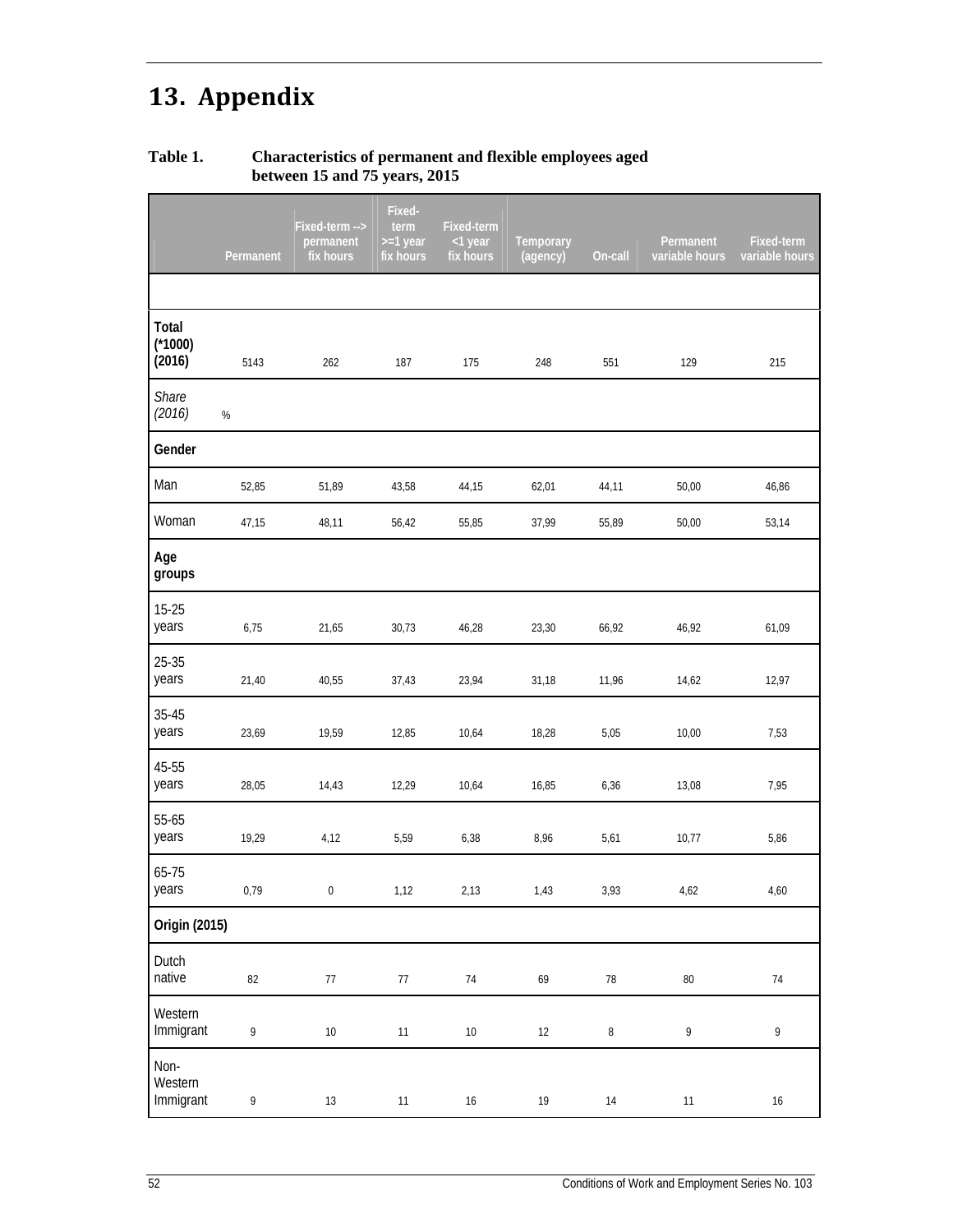|                             | <b>Education level</b> |       |       |       |       |       |       |       |  |  |
|-----------------------------|------------------------|-------|-------|-------|-------|-------|-------|-------|--|--|
| Low                         | 17,91                  | 15,46 | 21,79 | 34,04 | 27,96 | 42,43 | 32,31 | 41,00 |  |  |
| Middle                      | 42,44                  | 42,27 | 33,52 | 39,89 | 49,10 | 43,36 | 45,38 | 40,17 |  |  |
| High                        | 38,56                  | 41,92 | 43,58 | 25,00 | 21,15 | 13,46 | 20,00 | 17,57 |  |  |
| Unknown                     | 1,07                   | 0,69  | 0,56  | 1,06  | 1,79  | 0,93  | 2,31  | 1,26  |  |  |
| Attend regular<br>education |                        | 2015  |       |       |       |       |       |       |  |  |
| Yes                         | $10$                   | 17    | 33    | 40    | 18    | 60    | 47    | 56    |  |  |
| $\rm No$                    | 90                     | 83    | 67    | 60    | 82    | 40    | 53    | 44    |  |  |
| Weekly working time         |                        |       |       |       |       |       |       |       |  |  |
| 0-12 hours                  | 4,19                   | 3,44  | 13,41 | 27,13 | 10,75 | 56,26 | 37,69 | 45,61 |  |  |
| $12 - 20$<br>hours          | 6,84                   | 5,84  | 10,06 | 13,30 | 7,53  | 17,94 | 16,15 | 15,90 |  |  |
| $20 - 35$<br>hours          | 32,73                  | 33,33 | 35,75 | 29,26 | 27,60 | 18,69 | 25,38 | 22,59 |  |  |
| 35 hours<br>and more        | 56,24                  | 57,73 | 40,22 | 30,85 | 53,76 | 7,10  | 21,54 | 15,90 |  |  |

Source: EBB, 2016

#### **Table 2. Incidence of contract types by tenure, company size, and industry between 2014-2015**

| <b>Share (2015)</b> | Permanent | <b>Fixed-term</b><br>--> permanent<br>fix hours | Fixed-term<br>$>=1$ year fix<br>hours | <b>Fixed-term</b><br><1 year<br>fix hours | Temporary<br>(agency) | On-<br>call | Permanent<br>variable<br>hours | <b>Fixed-term</b><br>variable<br>hours |
|---------------------|-----------|-------------------------------------------------|---------------------------------------|-------------------------------------------|-----------------------|-------------|--------------------------------|----------------------------------------|
|                     | %         |                                                 |                                       |                                           |                       |             |                                |                                        |
| Tenure              |           |                                                 |                                       |                                           |                       |             |                                |                                        |
| 0-6 months          | 3         | 35                                              | 21                                    | 46                                        | 40                    | 27          | 11                             | 33                                     |
| 6-12 months         | 3         | 22                                              | 23                                    | 19                                        | 18                    | 18          | 10                             | 17                                     |
| 1-2 years           | 6         | 23                                              | 26                                    | 15                                        | 17                    | 18          | 16                             | 17                                     |
| 2-5 years           | 16        | 16                                              | 23                                    | 13                                        | 15                    | 22          | 25                             | 18                                     |
| 5-10 years          | 24        | $\overline{2}$                                  | 5                                     | 4                                         | 5                     | 9           | 17                             | 8                                      |
| 10 years or longer  | 47        | $\overline{2}$                                  | $\overline{2}$                        | $\overline{2}$                            | 3                     | 6           | 18                             | 5                                      |
| Unknown             | 1         | $\overline{0}$                                  | $\mathbf{0}$                          | 1                                         | 1                     | 1           | 3                              | $\overline{2}$                         |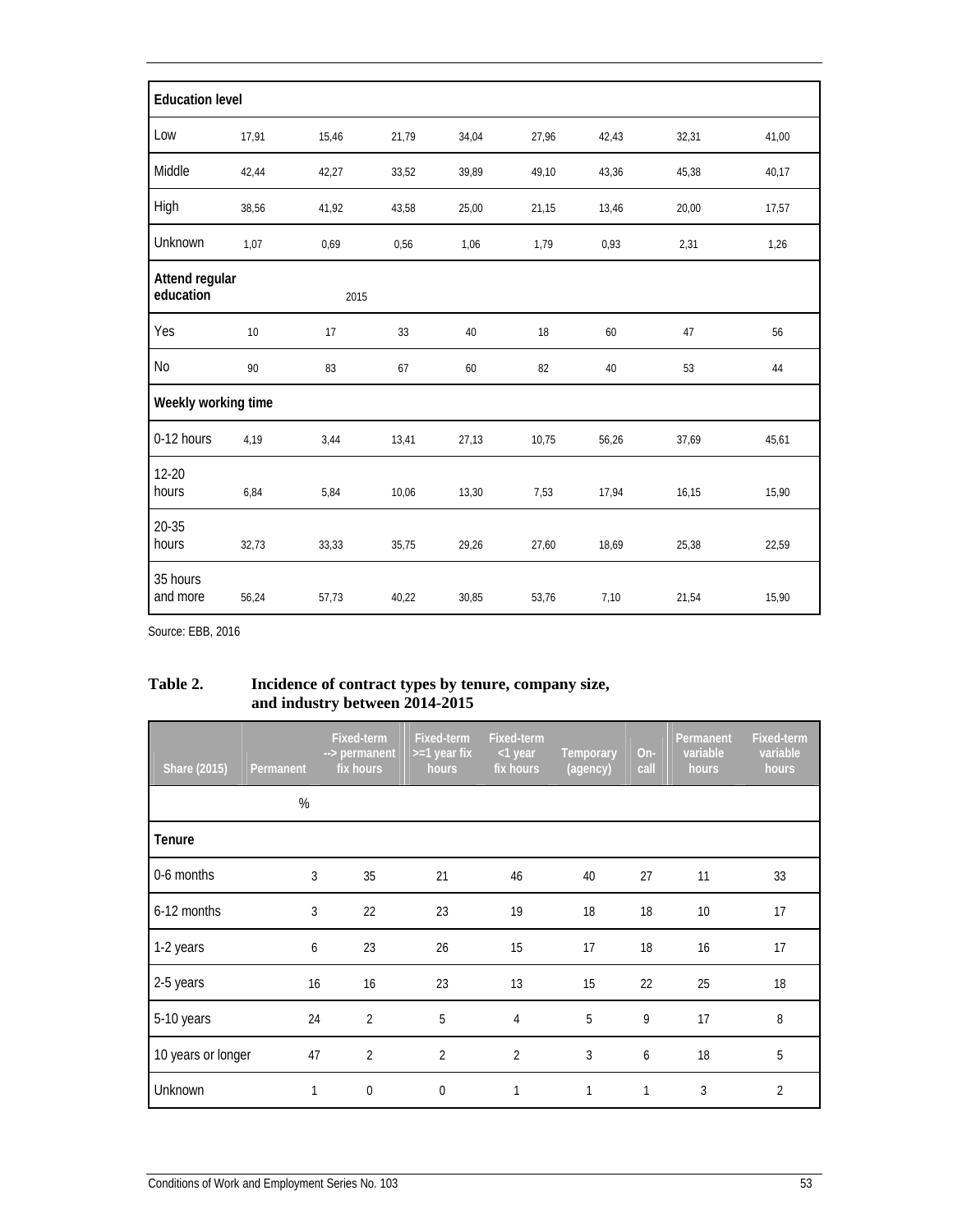| Company size                                   |                  |                  |                  |                |                  |                  |                  |                  |
|------------------------------------------------|------------------|------------------|------------------|----------------|------------------|------------------|------------------|------------------|
| 1-10 employees                                 | 8                | 12               | 8                | 14             | $\overline{7}$   | 15               | 20               | 21               |
| 10-100 employees                               | 20               | 28               | 19               | 22             | 16               | 27               | 23               | 22               |
| 100 or more employees                          | 69               | 55               | 67               | 53             | 63               | 46               | 44               | 39               |
| Unknown                                        | 3                | 5                | 6                | 12             | 14               | 12               | 13               | 17               |
| Industry (SBI 2008) (2014)                     |                  |                  |                  |                |                  |                  |                  |                  |
| A Agriculture forestryand<br>fishery           | 1                | $\mathbf{1}$     | $\mathbf{1}$     | $\overline{2}$ | $\overline{2}$   | $\overline{2}$   | 3                | $\overline{2}$   |
| B Mining and quarrying                         | $\boldsymbol{0}$ | $\boldsymbol{0}$ | $\boldsymbol{0}$ | 0              | $\boldsymbol{0}$ | $\boldsymbol{0}$ | $\boldsymbol{0}$ | $\boldsymbol{0}$ |
| C Manufacturing                                | 11               | 10               | 6                | $\overline{7}$ | 20               | 4                | 5                | 4                |
| D Energy/Power supply                          | $\boldsymbol{0}$ | $\boldsymbol{0}$ | $\boldsymbol{0}$ | $\bf{0}$       | 1                | $\boldsymbol{0}$ | $\boldsymbol{0}$ | $\boldsymbol{0}$ |
| E Water utilities and<br>waste management      | 1                | $\mathbf 0$      | $\mathbf 0$      | $\mathbf 0$    | $\mathbf{1}$     | $\boldsymbol{0}$ | $\mathbf 0$      | $\mathbf 0$      |
| F Construction                                 | 4                | $\overline{4}$   | 3                | 3              | $\overline{7}$   | $\mathbf{1}$     | $\mathbf{1}$     | $\mathbf{1}$     |
| G Trade                                        | 15               | 17               | 19               | 22             | 6                | 26               | 21               | 21               |
| H Transport and storage                        | 5                | 6                | $\overline{4}$   | 5              | 8                | 4                | 8                | $\overline{4}$   |
| I Horeca                                       | 2                | $\overline{4}$   | $\overline{7}$   | $\overline{7}$ | $\mathfrak{Z}$   | 16               | 12               | 13               |
| J Information and<br>communication             | 3                | $\sqrt{4}$       | $\overline{2}$   | 3              | $\overline{2}$   | $\mathbf{1}$     | $\overline{2}$   | $\overline{2}$   |
| K Financial services                           | 4                | $\sqrt{3}$       | $\overline{2}$   | $\overline{2}$ | $\overline{5}$   | $\boldsymbol{0}$ | $\overline{2}$   | $\mathbf{1}$     |
| L Rental and commercial<br>property            | 1                | $\mathbf{1}$     | $\mathbf{1}$     | 1              | $\boldsymbol{0}$ | $\boldsymbol{0}$ | 1                | $\boldsymbol{0}$ |
| M Specialized business<br>services             | 6                | $\, 8$           | $\sqrt{4}$       | $5\,$          | $\overline{2}$   | $\mathfrak{Z}$   | $\overline{4}$   | $\overline{4}$   |
| N Rental and other<br>business services        | 4                | 9                | $\boldsymbol{6}$ | 9              | $\overline{5}$   | $10\,$           | $\overline{7}$   | $\, 8$           |
| O Public administration<br>and public services | 8                | $\mathfrak{Z}$   | 4                | $\mathfrak{Z}$ | 8                | $\boldsymbol{0}$ | $\overline{a}$   | $\overline{2}$   |
| P Education                                    | 8                | 8                | 10               | 5              | $\mathfrak{Z}$   | 5                | $\overline{2}$   | 4                |
| Q Health and care                              | 19               | 13               | 23               | 14             | $\overline{4}$   | 15               | 11               | $10\,$           |
| R Culture, sport, and<br>recreation            | $\mathbf{1}$     | $\mathbf{1}$     | $\overline{2}$   | $\overline{2}$ | $\mathbf{1}$     | $\mathfrak{Z}$   | $\mathfrak{Z}$   | $\overline{2}$   |
| S Other services                               | $\overline{2}$   | $\overline{2}$   | $\mathfrak{Z}$   | $\mathbf{1}$   | $\mathbf{1}$     | $\overline{2}$   | $\overline{2}$   | $\mathbf{1}$     |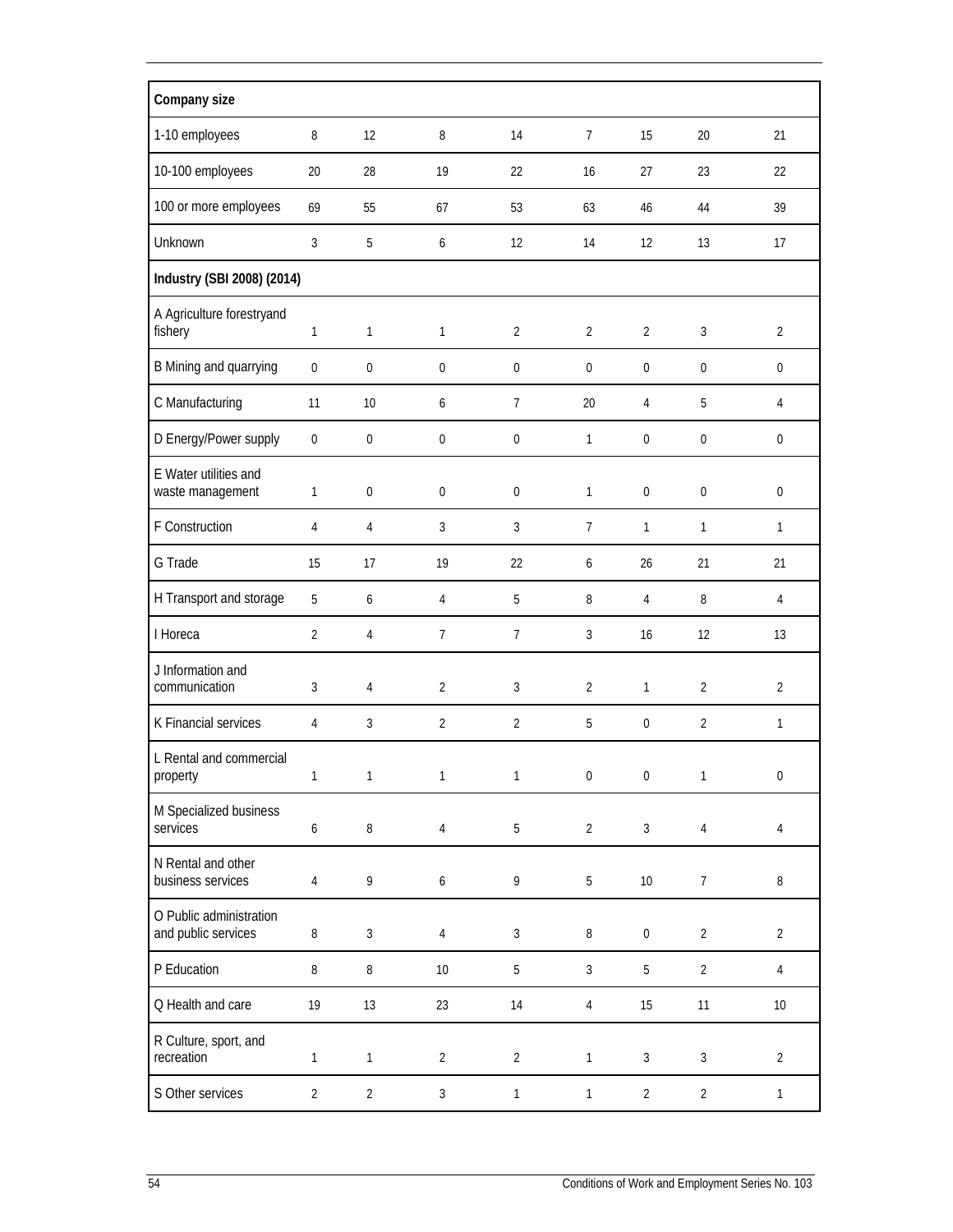| T Household services                 | 0 | $\Omega$ | $\Omega$ |          | $\Omega$ | $\Omega$         |    |    |
|--------------------------------------|---|----------|----------|----------|----------|------------------|----|----|
| U extra-territorial<br>organizations |   |          | $\Omega$ | $\Omega$ | $\Omega$ | $\left( \right)$ |    |    |
| Unknown                              | 4 | .5       |          | 10       | 19       | Q                | 16 | 19 |

Source: CBS 2014-2015 in (Van den Brakel and Kösters 2016)

| Table 3. | Share of employees reporting high physical workload by type of contract in 2011 |
|----------|---------------------------------------------------------------------------------|
|----------|---------------------------------------------------------------------------------|

| Physical workload                                | Permanent<br>contract | Fixed-term --><br>permanent | Fixed-<br>term | Temporary<br>(agency) | $On-$<br>call |
|--------------------------------------------------|-----------------------|-----------------------------|----------------|-----------------------|---------------|
| Moving loads (regularly)                         | 18.5                  | 20.7                        | 22.2           | 23.8                  | 29.2          |
| Uncomfortable posture (regularly)                | 11                    | 9,1                         | 8.9            | 13                    | 11,8          |
| Work with vibrating tools (regularly)            | 9,4                   | 9,6                         | 6,8            | 17.4                  | 8,9           |
| Work in front of computer (hours per day)        | 4,1                   | 3,7                         | 2,9            | 3,5                   | 1,2           |
| Repetitive movements (regularly)                 | 33,8                  | 34,6                        | 39,9           | 46,3                  | 42,8          |
| Meet physical requirements ((strongly)<br>agree) | 87,5                  | 90.5                        | 89.3           | 85.2                  | 88.1          |

Source: NEA, 2011 in (Hooftman, Hesselink et al. 2013)

### **Table 4. Share of employees reporting risky environmental factors and safety risk by type of contract in 2011**

| <b>Environmental factors and safety</b>              | Permanent<br>contract | Fixed-term --><br>permanent | Fixed-<br>term | Temporary<br>(agency) | $On-$<br>call |
|------------------------------------------------------|-----------------------|-----------------------------|----------------|-----------------------|---------------|
| Noise (regularly)                                    | 6,8                   | 6,6                         | 5,3            | 13,4                  | 8,1           |
| Water(y solution) (often/always)                     | 15.7                  | 18,5                        | 19,1           | 13                    | 33,2          |
| Substances on the skin (often/ always)               | 8,9                   | 10,9                        | 11,4           | 9,6                   | 16,1          |
| Substances inhaling (often/always)                   | 8,4                   | 7,5                         | 6              | 11,2                  | 6,9           |
| Contamination by people or animals<br>(often/always) | 7.2                   | 6,1                         | 7,8            | 3,3                   | 10,1          |
| Dangerous work (regularly)                           | 3,6                   | 3,3                         | 2              | 4,4                   | 2,3           |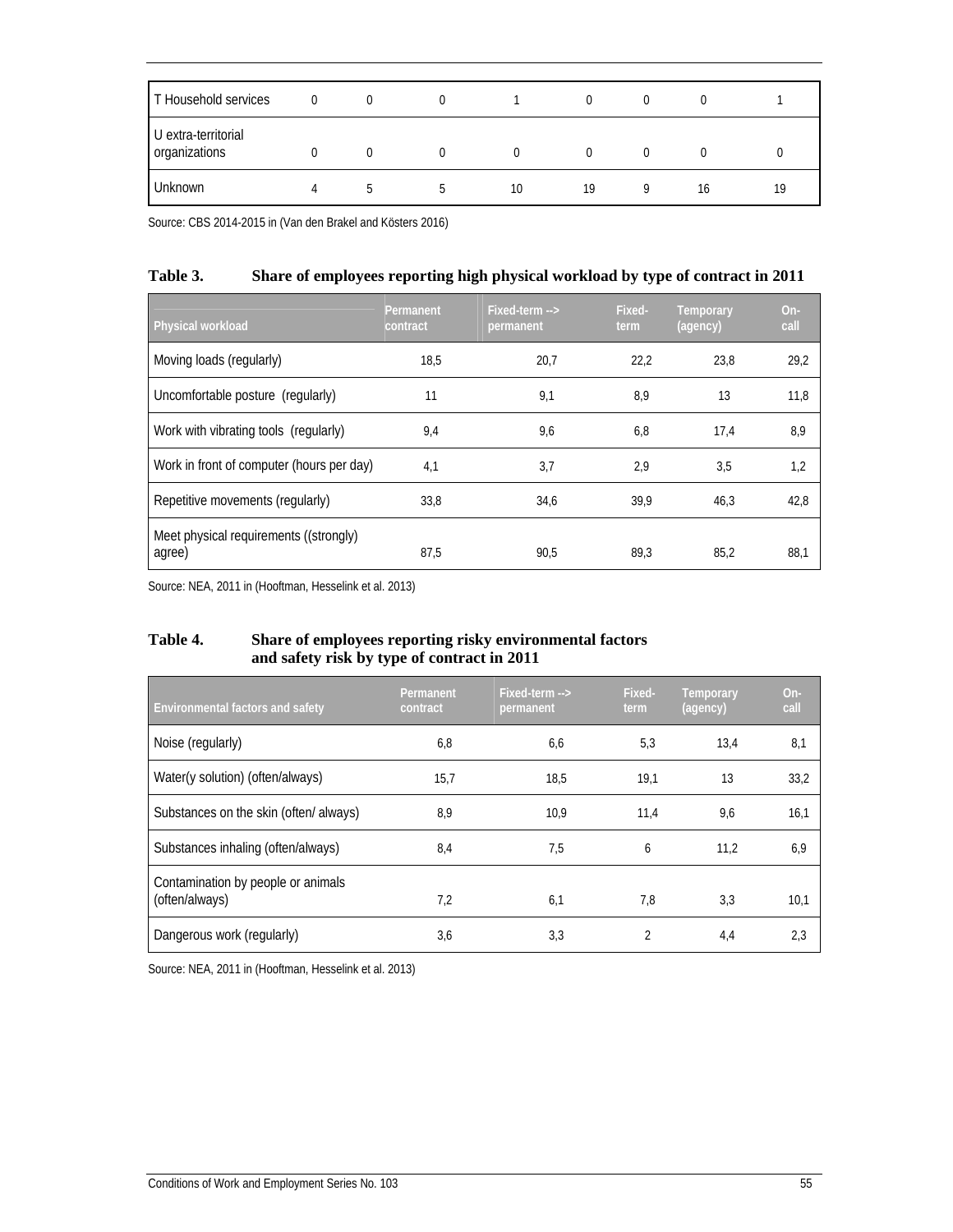| Table 5. | Share of employees reporting high psychosocial workload |
|----------|---------------------------------------------------------|
|          | by type of contract in 2011                             |

| Psychosocial workload                                               | Permanent<br>contract | Fixed-term --><br>permanent | Fixed-<br>term | <b>Temporary</b><br>(agency) | On-<br>call |
|---------------------------------------------------------------------|-----------------------|-----------------------------|----------------|------------------------------|-------------|
| High job demands (often/always)                                     | 40,5                  | 35,9                        | 30,6           | 30,5                         | 25          |
| Time pressure (regularly)                                           | 31,9                  | 25,2                        | 23,8           | 24,2                         | 13,8        |
| Emotionally demanding work (often/always)                           | 10,3                  | 7,3                         | 8              | 4,6                          | 5,6         |
| Undesirable behavior of colleagues, management<br>(sometimes/often) | 16,2                  | 15,1                        | 14,4           | 16,2                         | 11,6        |
| Undesirable behavior of clients, patients<br>(sometimes/often)      | 24,2                  | 23,5                        | 24.1           | 17                           | 26,6        |
| Autonomy (regularly)                                                | 54,7                  | 40,8                        | 31,8           | 28                           | 26,7        |
| Job difficulty (often/always)                                       | 80,3                  | 73,5                        | 62,1           | 61,8                         | 49,1        |
| Variety of work (often/always)                                      | 60,1                  | 60,8                        | 48,5           | 36,1                         | 37,6        |
| Meet psychological requirements ((strongly) agree)                  | 88,9                  | 90,9                        | 91,3           | 89,2                         | 90,7        |

Source: NEA, 2011 in (Hooftman, Hesselink et al. 2013)

### **Table 6. Information about HRM practices affecting employees' employability by type of contract in 2011**

| Employability                                                                              | Permanen<br>t contract | Fixed-term --><br>permanent | Fixed-<br>term | Temporary<br>(agency) | On-<br>call |
|--------------------------------------------------------------------------------------------|------------------------|-----------------------------|----------------|-----------------------|-------------|
| In last 2 years participated to company internal training/<br>course                       | 61,3                   | 48,1                        | 38,9           | 29,9                  | 22,7        |
| In last 2 years paid external training/course                                              | 46,2                   | 36,8                        | 26             | 16,6                  | 12,8        |
| In last 2 years job position changed                                                       | 18,8                   | 19,3                        | 15,2           | 12,4                  | 13,2        |
| In last 2 years job position was extended                                                  | 46                     | 35,8                        | 26,2           | 24,4                  | 27,1        |
| In last 2 years got company promotion                                                      | 15,6                   | 16,9                        | 10,6           | 11,2                  | 12,7        |
| Knowledge and skills fit well my current job                                               | 62,2                   | 56,6                        | 46,9           | 45,8                  | 39,6        |
| Have more knowledge and skills than needed for current job                                 | 32,8                   | 36,4                        | 45,3           | 50,3                  | 56,2        |
| Promotion and career possibilities (1 out of the 3 most<br>important aspects)              | 11,8                   | 15,7                        | 8,2            | 3,6                   | 3,2         |
| Lifelong learning and training possibilities (1out of the three<br>most important aspects) | 10,6                   | 20,9                        | 16.8           | 9,1                   | 8.7         |
| Score promotion and career possibilities                                                   | 5,5                    | 6,1                         | 5,1            | 4,4                   | 5,4         |
| Score lifelong learning and training possibilities                                         | 6,3                    | 6.7                         | 6              | 4,7                   | 6           |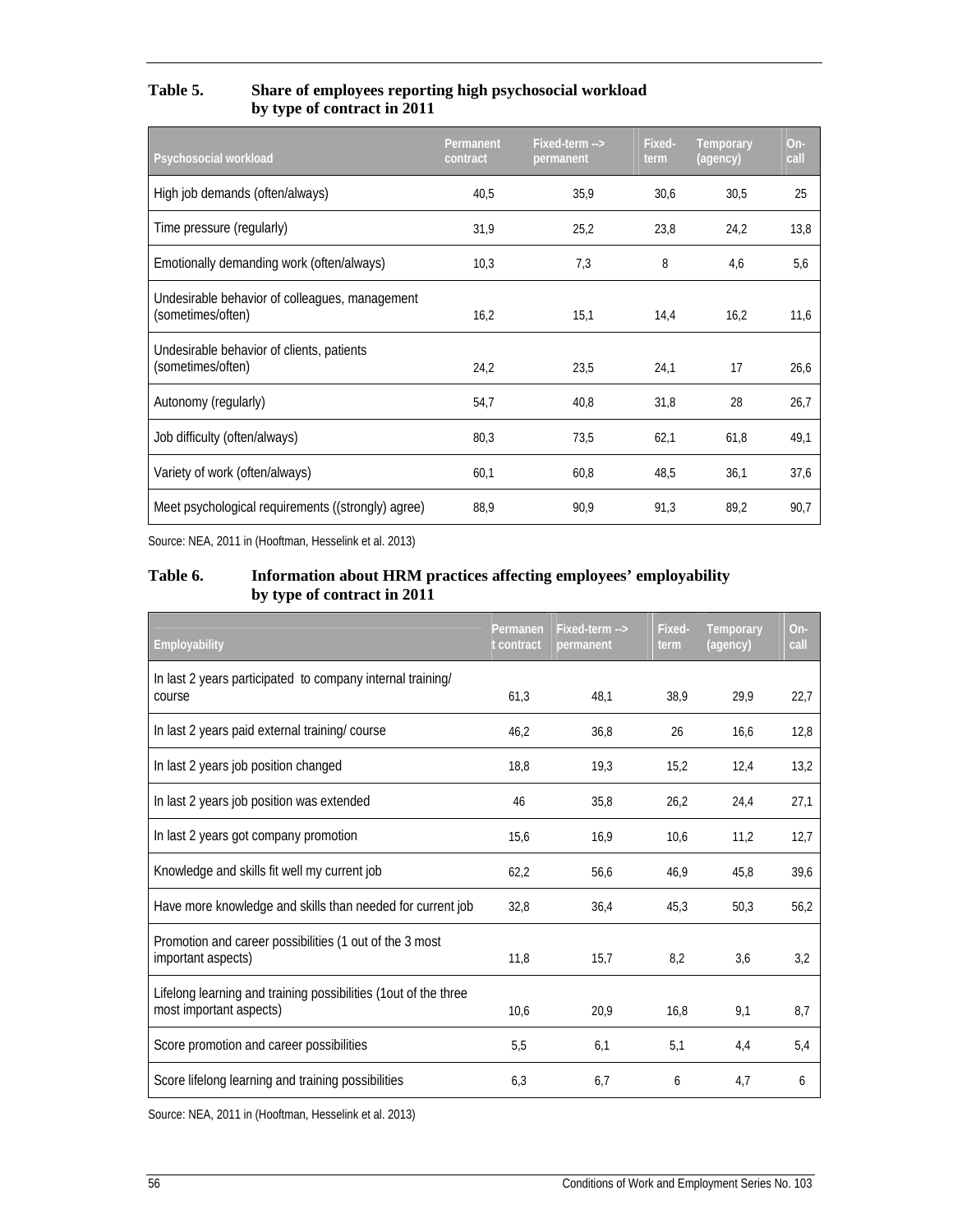#### **Table 7. Share of employees reporting good general health and health-related complaints in 2011**

| Health and wellbeing                                       | Permanent<br>contract | Fixed-term --><br>permanent | Fixed-<br>term | Temporary<br>(agency) | $On-$<br>call |
|------------------------------------------------------------|-----------------------|-----------------------------|----------------|-----------------------|---------------|
| General health (good/excellent)                            | 89,6                  | 92,6                        | 92             | 87                    | 93,5          |
| Complaints neck, shoulders, arms,<br>wrists/hands*         | 38,4                  | 34,7                        | 35             | 32,2                  | 32,9          |
| Burn-out complaints (yes)                                  | 13,2                  | 11.5                        | 12,4           | 14,8                  | 4,6           |
| Satisfaction with working conditions ((very)<br>satisfied) | 74,3                  | 78,5                        | 68,4           | 60,9                  | 76,5          |
| Will work until age of 65 years or longer                  | 50.4                  | 55                          | 59.1           | 54.9                  | 63,9          |
| Can work until age of 65 years or longer                   | 52                    | 49.8                        | 48.7           | 46.5                  | 45.7          |

Source: NEA, 2011 (Hooftman, Hesselink et al. 2013)

\*at least 1 time in last 12 months

#### **Table 8. Information about incidence, frequency, duration, and work-related cause of sickness and work disability by type of contract in 2011**

| Sickness and disability                           | Permanent<br>contract | Fixed-term --><br>permanent | Fixed-<br>term | <b>Temporary</b><br>(agency) | $On-$<br>call |
|---------------------------------------------------|-----------------------|-----------------------------|----------------|------------------------------|---------------|
| Sick leave percentage                             | 4,7                   | 2.9                         | 2,8            | 3,8                          | 2,8           |
| Sick leave frequency                              | 1,1                   | 1,1                         | 1,2            | 0,9                          | 0,9           |
| Sick leave in number of workday per year          | 8,4                   | 5,2                         | 4,4            | 7,2                          | 2,9           |
| Complain causing leave is due (partly) to<br>work | 22,5                  | 21,6                        | 20,2           | 25,2                         | 16,2          |
| Work disabled (yes)                               | 19,3                  | 15,7                        | 14,2           | 11,5                         | 14,5          |
| Chronic sickness or illness                       | 37,5                  | 29,9                        | 29,1           | 29,1                         | 29,8          |
| Cause of sickness or illness is work<br>accident  | 15,5                  | 9,8                         | 12,6           | 15,7                         | 4,4           |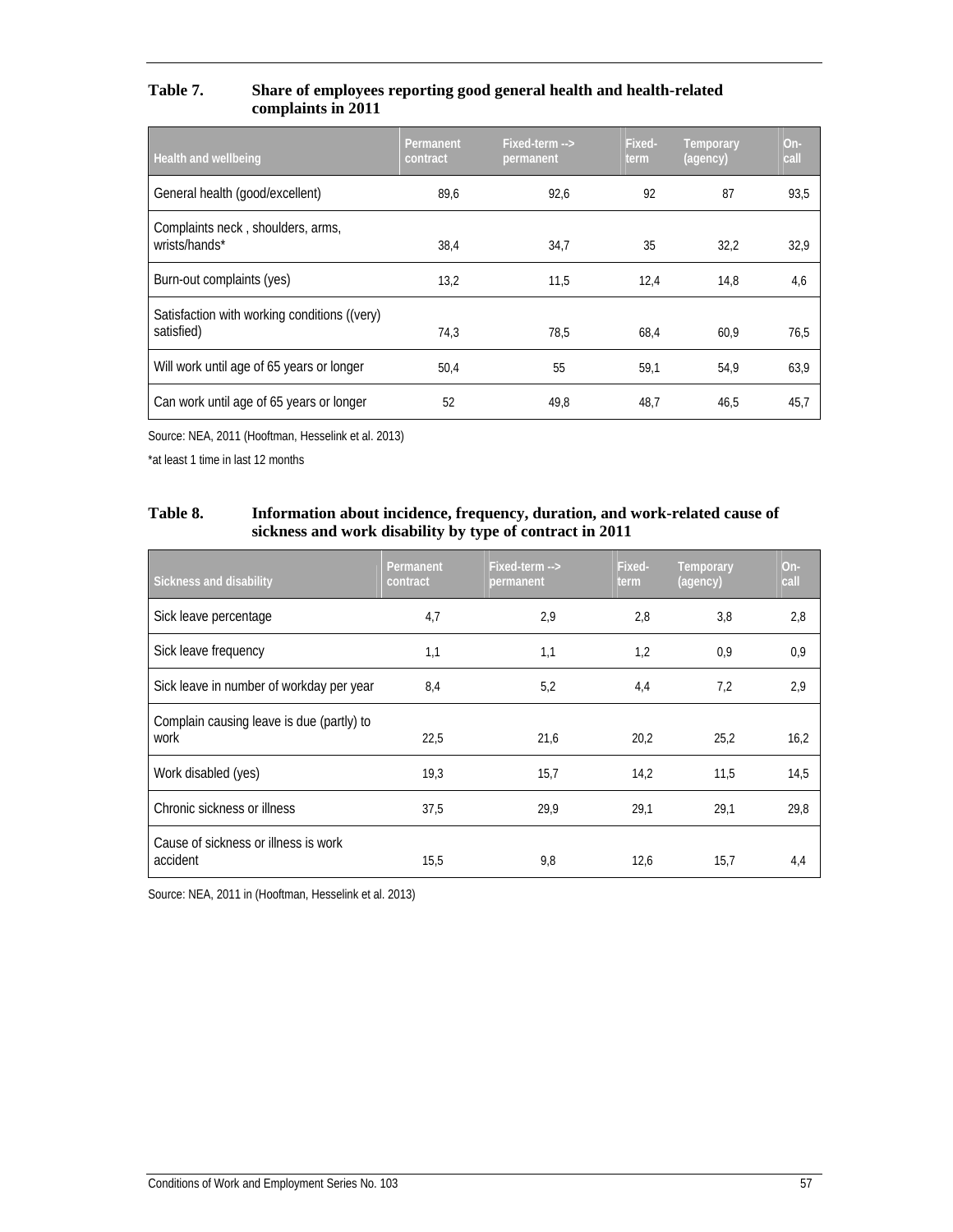| Table 9. | Share of employees reporting adequate health and safety measures |
|----------|------------------------------------------------------------------|
|          | by type of contract in 2011                                      |

| Adequate health<br>and safety measures (%)       | Permanent<br>contract | Fixed-term --><br>permanent | Fixed-term | Temporary<br>(agency) | On-call |
|--------------------------------------------------|-----------------------|-----------------------------|------------|-----------------------|---------|
| Workload/Work stress                             | 39,4                  | 43                          | 38,1       | 36,9                  | 38,9    |
| Emotional demanding work                         | 38                    | 36                          | 30,6       | 29                    | 29      |
| Physically demanding work                        | 41,9                  | 32,8                        | 28,9       | 31,4                  | 14,3    |
| Complaints to arms, neck, shoulder               | 34,2                  | 36,3                        | 32,7       | 28,4                  | 35,6    |
| <b>Noise</b>                                     | 33,2                  | 29,5                        | 27,5       | 34,2                  | 25,4    |
| Smoke by colleagues, clients                     | 43,1                  | 39,4                        | 38,8       | 43                    | 41,8    |
| Intimidation, aggression, violence<br>(external) | 33                    | 31,5                        | 30,6       | 31,1                  | 29,4    |
| Intimidation, aggression, violence<br>(internal) | 25,9                  | 21,9                        | 23,4       | 24,3                  | 17,4    |
| Dangerous substances                             | 28,8                  | 26,5                        | 25,1       | 26,6                  | 24,1    |
| Safety, workplace accidents                      | 46,3                  | 44,9                        | 43,2       | 40,9                  | 45,4    |
| Viruses, bacteries, fungi                        | 33,4                  | 34,8                        | 33,9       | 26,3                  | 34,3    |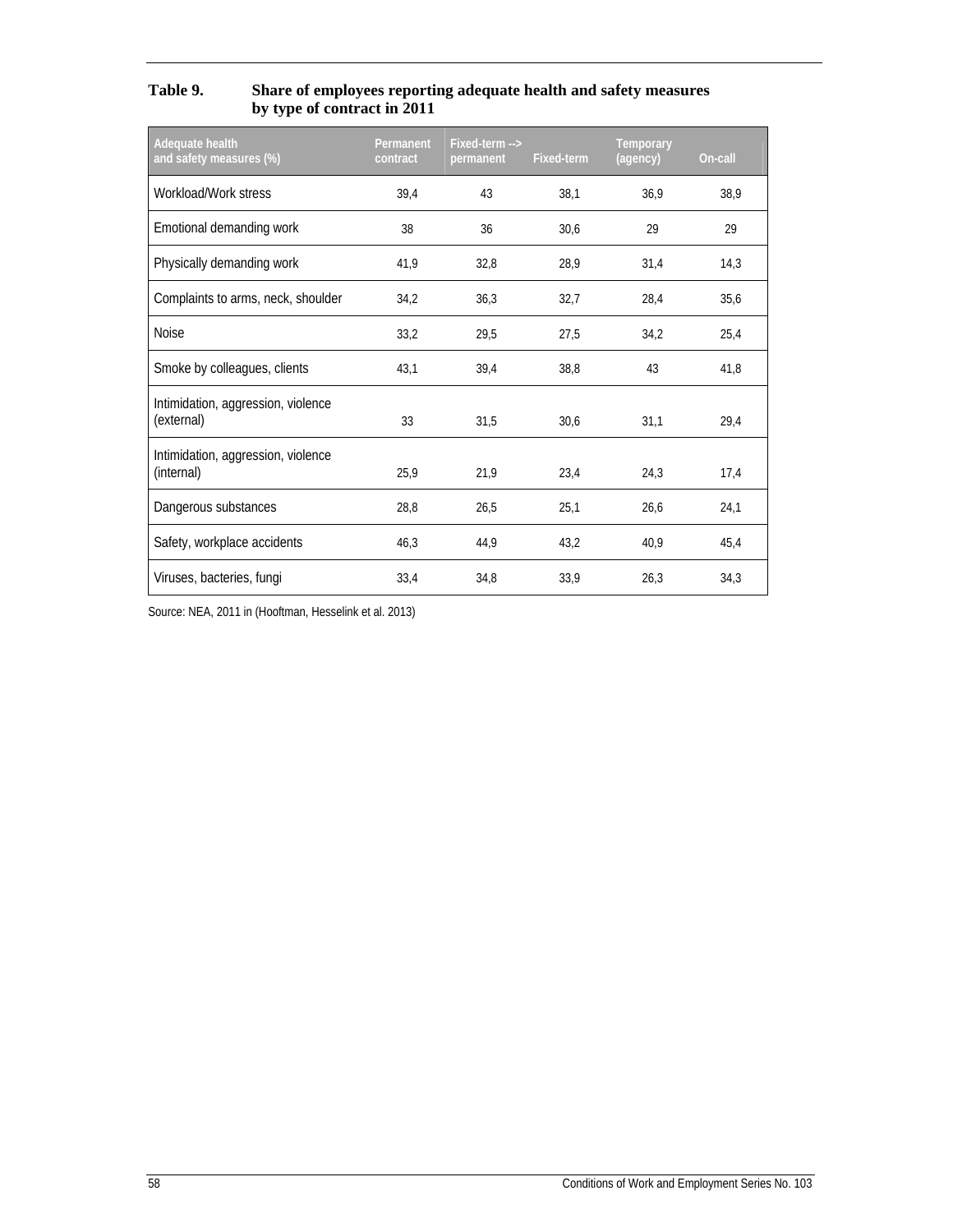# **Short bio of the authors**

Dr. **Susanne Burri** is Associate Professor at Utrecht School of Law, in the Netherlands. Susanne's main theme of academic research is equality law in European, Dutch and International law. Her research focuses also on the reconciliation of work, private and family life; flexible work relations and part-time work; adjustment of working time and working hours. Susanne works with Utrecht University since 1993. She defended her Ph.D. thesis in 2000. In her thesis *Part-time Work, Equality and Gender in a European and National Legal Perspective* she analysed the conceptualisation and codification of the principle of equality in relation to part-time work in Dutch, European and international law, paying specific attention to the concept of indirect discrimination. Susanne publishes widely on these issues in English, Dutch and French and is often invited for lectures. In the periods 2001-2004 and 2006-2007 she was awarded for excellent research by Utrecht School of Law. Susanne participates currently in the research programme on family relations and law of Utrecht School of Law: the Utrecht Centre for European Research into Family law: (see: http://ucerf.rebo.uu.nl/en/) and participates in the Future of Work Project (https://www.uu.nl/en/research/future-of-work). See for a list of publications and lectures (most on invitation) since 2000: http://www.uu.nl/staff/SDBurri/0.

Susanne is currently also the specialist coordinator in gender equality of the European's Commission European network of legal experts in gender equality and non-discrimination. In this network, European 35 countries are represented. She was the coordinator of the European network of legal experts in the field of gender equality from 2007 to 2014. In this function, she has assisted the European Commission in monitoring the implementation of directives on gender equality and pregnancy and parental leaves first for DG Employment and Social Affairs and since 2011 for DG Justice and Consumers, Unit D1 Equal treatment legislation. She has coordinated the work of national experts representing the 28 Member States, three EEA countries and candidate countries on thematic publications, ad hoc requests, a bi-annual law review (the European Gender Equality Law Review, now the European Equality Law Review), organized events gathering the whole network in Brussels etc. She has co-authored many of the network's publications. See for information on the network and its publications:

http://ec.europa.eu/justice/gender-equality/tools/legal-experts/index\_en.htm

http://www.equalitylaw.eu/

Susanne's research and educational activities include research commissioned by third parties, (e.g. the European Parliament).

Dr. **Susanne Heeger** is since 2011 lecturer at the Utrecht University Law School (The Netherlands) where she teaches courses in labour law and social security law. She participates in the Future of Work Project (https://www.uu.nl/en/research/future-of-work), the research program on family law (http://ucerf.rebo.uu.nl/en/) and the FP7 research project 'bEUcitizenship' on European citizenship (http://beucitizen.eu/). In 2013 Susanne worked as Policy Advisor by the Legislative, administrative and legal affairs department (WBJA) of the Ministry of Social Affairs and Employment. In 2012 she obtained her PhD in law. The topic of her dissertation was to what extent a social security system like the Dutch could take differences in life cycles into account by financing leave through savings. Her research experience and interest lie in the field of labour market, social security and life cycle and regard e.g. the reconciliation of paid work with other activities, such as care and education, also from a comparative law perspective. From 2005 to 2006 she conducted field research in district courts. From 2004 to 2013 she was a guest lecturer on health law course at the University Medical Centre Utrecht. In 2004, she completed Law school at the University of Utrecht.

Dr. **Silvia Rossetti** is post-doctoral researcher at the Utrecht School of Governance, Utrecht University (The Netherlands) (https://www.uu.nl/staff/SRossetti), where she is involved in the Future of Work Project (https://www.uu.nl/en/research/future-of-work). Her expertise relies in labour market institutions and their life course outcomes.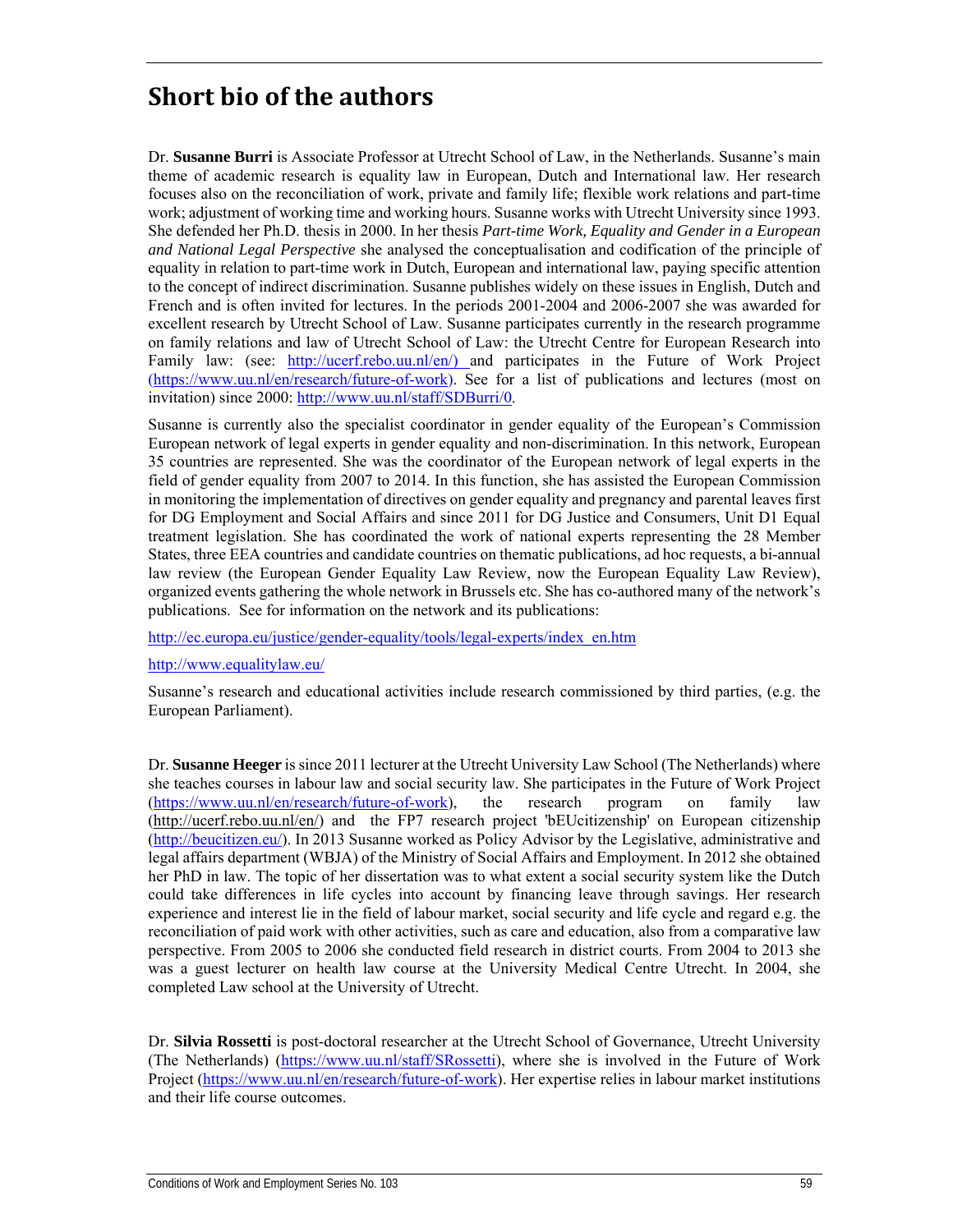In 2015 she obtained her Doctoral degree in Political and Social Sciences at the European University Institute (Italy). Her PhD project investigated the institutional conditions under which the state, social partners and organisations align their effort to extend working life in The Netherlands, Germany, and Italy. In 2008 she obtained a master's degree (M.A., cum laude) in Labour Studies from the University of Milan, Faculty of Political Science. In 2007 she obtained a master's degree (M.Sc., cum laude) in International Comparative Social Policy Analysis from the Faculty of Sociology of the Catholic University of Leuven (IMPALLA program at CEPS-INSTEAD, Luxembourg). Research of both master thesis investigated the link between flexible employment relations and retirement in a comparative perspective. In 2005 she obtained her bachelor's degree (B.A., 110/110) in Organization and Human Resources, Faculty of Political Science, University of Milan.

Silvia has published her PhD thesis, various papers at international conferences and workshops. Her research allowed her to gain a deep understanding of the Dutch institutional context. Between 2013 and 2015 she visited the Department of Sociology of Public Governance, Institute for Innovation and Governance Studies of the University of Twente, Enschede (The Netherlands). In 2010 she stayed for one month at the Amsterdam Institute for Advanced Labour Studies (AIAS) of the University of Amsterdam (The Netherlands) to investigate the Dutch Collective Labour Agreements Database. In 2009 she was involved in the Flexicurity Research Program for which she stayed at the University of Tilburg, Tilburg (The Netherlands) for two months.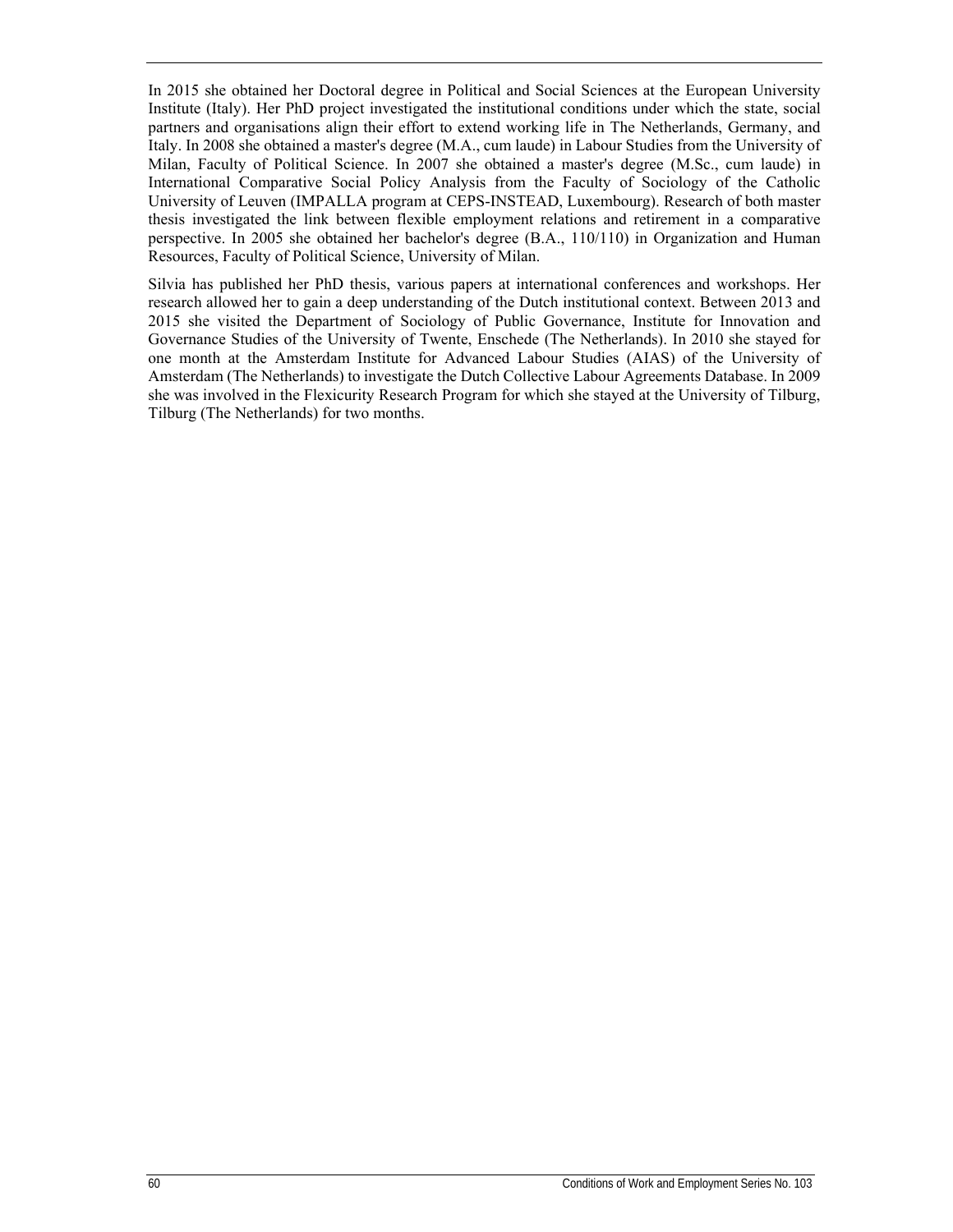## **References**

- AA, R. v. d., et al. (2015). Motieven van werkgevers en werknemers voor flexibele contractvormen. Dynamiek op de Nederlandse arbeidsmarkt. De focus op flexibilisering. K. Chkalova, A. Goudswaard, J. Sanders and W. Smits. Den Haag, Centraal Bureau voor Statistiek**:** 115-127.
- Algemene Bond Uitzendondernemingen (2016). Flexpocket: feiten en cijfers over flexibele vormen van arbeid en dienstverlening. Lijnden, ABU.
- Asscher-Vonk, I. (2010). Rechtvaardigheid in de arbeidsrelatie. Nijmegen, Valkhof Pers.
- Been, W. M., et al. (2016). Arbeid en Zorg 2015. Een onderzoek naar cao-bepalingen gerelateerd aan de Wet modernisering regelingen voor verlof en arbeidtijden. Den Haag, Ministerie van Sociale Zaken en Werkgelegenheid.
- Beer, P., de and E. Verhulp (2017). Dertig vragen en antwoorden over flexibel werk. Rebalancing labour between market and regulation. Amsterdam, University of Amsterdam, Amsterdam Institute for Advanced labour Studies.
- Beer, P. d. (2016). Onzeker werk. Achtergronden, gevolgen en strategie ten aanzien van flexibel werk. Amsterdam, De Burcht.
- Bolhaar, J., et al. (2016). De flexibele schil van de Nederlandse arbeidsmarkt: een analyse op basis van microdata. CPB Achtergronddocument. Den Haag, Centraal Planbureau.
- Broughton, A., et al. (2016). Precarious employment in Europe: patterns, trends, and policy strategies. Directorate-General for Internal Policies. Policy Department A: Economic and Scientific Policy. Brussels, European Parliament.
- Burri, S. (2015). Challenging Perspectives on Work/Life Balance Issues in EU and Dutch Law. Labour And Social Rights. An Evolving Scenario, Proceedings of the Twelfth International Conference in Commemoration of Prof Marco Biagi. T. Addabbo, W. Bromwich, T. M. Fabbri and I. E. Senatori. Turin, Giappichelli**:** 155-190.
- Burri, S. D. (2009). The Netherlands. Precarious employment in a context of flexicurity. Gender and the Contours of Precarious Employment: Developing Common Understandings Across Space, Scale and Social Location. L. Vosko, M. McDonald, I. Campbell and (Eds.). London en New York, Routledge Cavendish 127-142
- Chkalova, K., et al. (2015). Dynamiek op de Nederlandse arbeidsmarkt. De focus op flexibilisering. Den Haag, Centraal Bureau voor Statistiek.
- Countouris, N. (2016). The changing law of the employment relationship: comparative analyses in the European context, Routledge.
- Cuypers, D. and E. Verhulp (2008). Dismissal Law Proposals and the Flexicurity Strategy. Social Responsibility in Labour Relations. F. Pennings, Y. Konijn and A. e. Veldman. Alphen aan den Rijn, Kluwer Law International**:** 331-350.
- Dekker, F. and P. de Beer (2014). Flexibele arbeid. De rol van werkgevers. Amsterdam, De Burcht.
- Donker van Heel, P., et al. (2013). Contractvormen en motieven van werkgevers en werknemers. Ecorys onderzoeksrapport. Rotterdam, Ecorys.
- Euwals, R., et al. (2016). Flexibiliteit op de arbeidsmarkt. CPB Policy Brief Den Haag, Centraal Planbureau.
- Goudswaard, A., et al. (2014). De toekomst van flex. Een onderziek van TNO naar strategieën van Nederlandse bedrijven. Hoofdoorp, TNO.
- Heeger-Hertter, S. (2017). Arbeid en zorg. Flexibele Arbeidsrelaties. E. Cremers-Hartman. https://www.navigator.nl/document/inodf8a5f8cf490d3c9de6b5a7fd69f09cfd?ctx=WKNL\_CSL \_402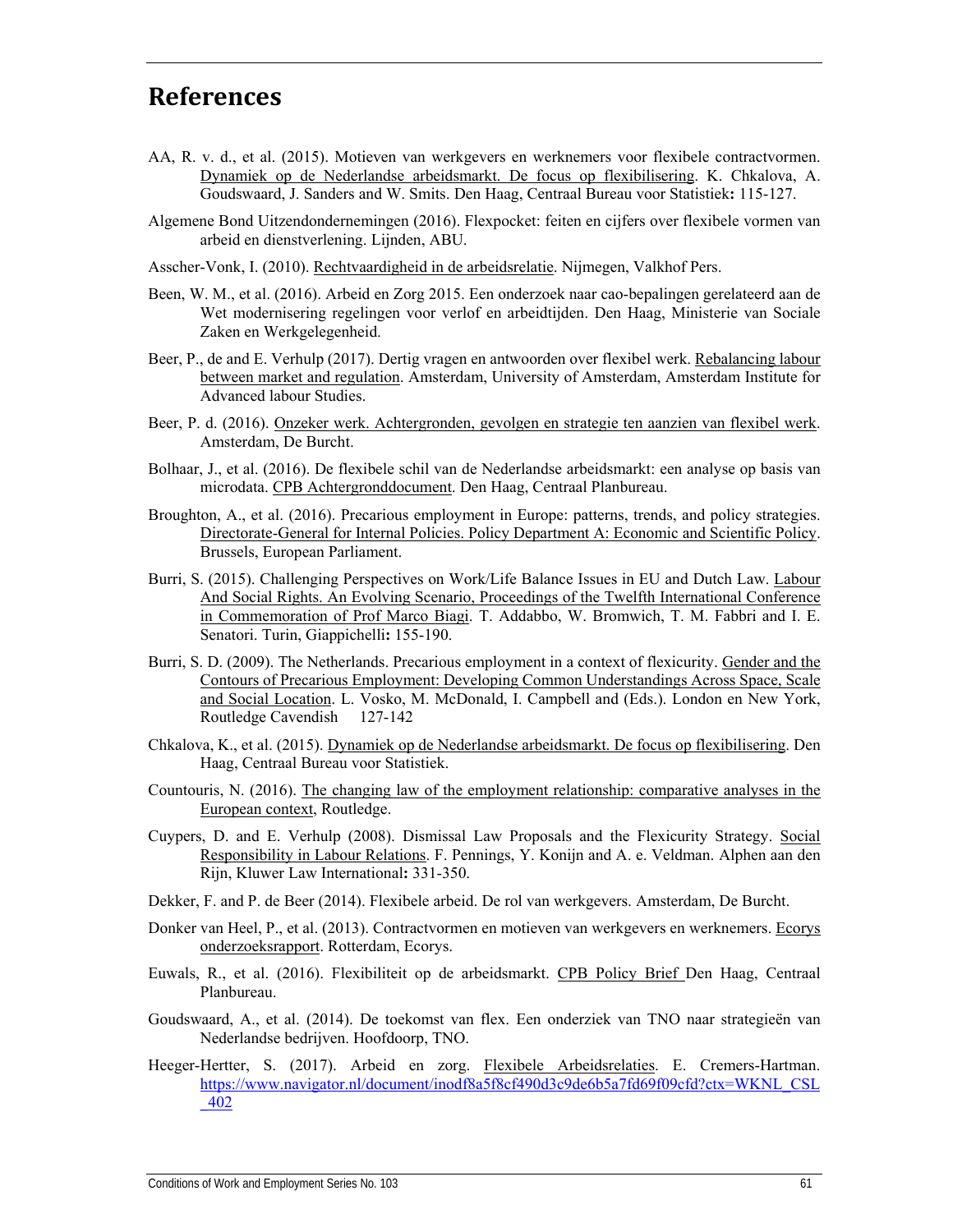- Hemerijk, A. and I. Marx (2010). A Long Goodbye to Bismarck? The Politics of Welfare Reform in Continental Europe, Amsterdam University Press.
- Hilbers, P., et al. (2011). De flexibele schil- Overeenkomsten en verschillen tussen CBS- en UWV- cijfers Sociaaleconomische trends. Den Haag, Centraal Bureau voor Statistiek
- Hoff, S., et al. (2016). Armoede in kaart 2016. Den Haag, Sociaal en Cultureel Planbureau.
- Hooftman, W., et al. (2013). Flexwerk en de kwaliteit van de arbeid. Arbobalans 2012, Kwaliteit van de arbeid, effecten en maatregelen in Nederland. Hoofdoorp, TNO**:** 61-90.
- Houweling, A. R., et al. (2015). Arbeidsrechtelijke themata. Den Haag, Boom Juridische uitgevers.
- Houwing, H. (2016). Hoe precair is flexibele arbeid? Onzeker werk. Achtergronden, gevolgen en strategie ten aanzien van flexibel werk. P. de Beer. Amsterdam, De Burcht. **nov. 2016**.
- Jacobs, A. T. J. M. (2017). The Netherlands, http://www.kluwerlawonline.com/document.php?ids=IELL2004110,IELL2004112,IELL20041 13,IELL2004114,IELL2004115,IELL2004116,IELL20150045,IELL20150046,IELL20150047 (laatst geraadpleegd op 17 februari 2017).
- Knegt, R., et al. (2007). Tweede evaluatie Wet flexibiliteit en zekerheid Hoofddorp, Hugo Sinzheimer Instituut Universiteit van Amsterdam, TNO.
- Knipschild, E. (2009). "De voordelen en risico's van een min-maxovereenkomst." ArbeidsRecht(2009): 55.
- Knipschild, E. and T. Ridde (2015). "De voordelen en risico's van een min-maxovereenkomst anno 2015, 2015/22, Deventer: Kluwer." ArbeidsRecht **2015**(22).
- Kösters, L. and M. van den Brakel (2015). "Armoederisico voor flexwerkers." Economisch Statistiche Berichten **100**((4722): 687).
- Kraamwinkel, M. and M. Patijn (2012). "Onzeker werk: de grens is bereikt. Acht maatregelen voor beter werk." Socialisme & Democratie **2012**(3).
- Kremer, M., et al. (2017). Voor de zekerheid. De toekomst van flexibel werkenden en de modern Organisatie van arbeid. Den Haag, WRR.
- Kuiper, N. Y., et al. (2014). Toeslagen bijzondere uren in cao's in 2013. Den Haag, Ministerie van Sociale Zaken en Werkgelegenheid.
- Ministerie van Sociale Zaken en Werkgelegenheid (2016). CAO-afspraken 2015. Den Haag, http://cao.minszw.nl/pdf/174/2016/174\_2016\_13\_237282.pdf.
- Pennings, F. (2011). The Protection of Working Relationships in the Netherlands The Protection of Working Relationships. A comparative study. F. Pennings and C. e. Bosse. Alphen aan den Rijn, Wolters Kluwer. **83-108**.
- Preenen, P., et al. (2013). De relatie tussen inzet van flexmedewerkers en innovatie: Het gaat niet om hoeveel, maar om hoe Dynamiek op de Nederlandse. Dynamiek op de Nederlandse arbeidsmarkt. De focus op flexibilisering. R. van Gaalen, A. Goudswaard, J. Sanders and W. Smits. Den Haag, Centraal Bureau voor Statistiek**:** 83-100.
- Preenen, P. T. Y. and S. Verbiest (2015). De relatie tussen inzet van flexmedewerkers en innovatie: Het gaat niet om hoeveel, maar om hoe Dynamiek op de Nederlandse. Dynamiek op de Nederlandse arbeidsmarkt. De focus op flexibilisering. R. v. d. AA, D. van Buren and T. Viertelhauzen. Den Haag, Centraal Bureau voor Statistiek**:** 87-113.
- Rayer, C. W. G. (2014). Wetgeving en beleid voor flexibele arbeid. Deventer, Wolters Kluwer
- Roozendaal, W. L. (2015). Oproepwensen en oproepplichten: wat is een goede reden een oproepkracht net op te roepen? . Commentaar bij Hoge Raad, 10-4-2015. ECLI:NL:HR:2015:923 (werknemer/Connexxion Openbaar Vervoer N.V.), AR-updates Arbeidsrecht 2015-0345.
- Schils, T. and H. Houwing (2010). "Sectoral variation in collectively agreed employment protection: Evidence from Dutch flexicurity." European Journal of Industrial Relations **16**(2): 137-152.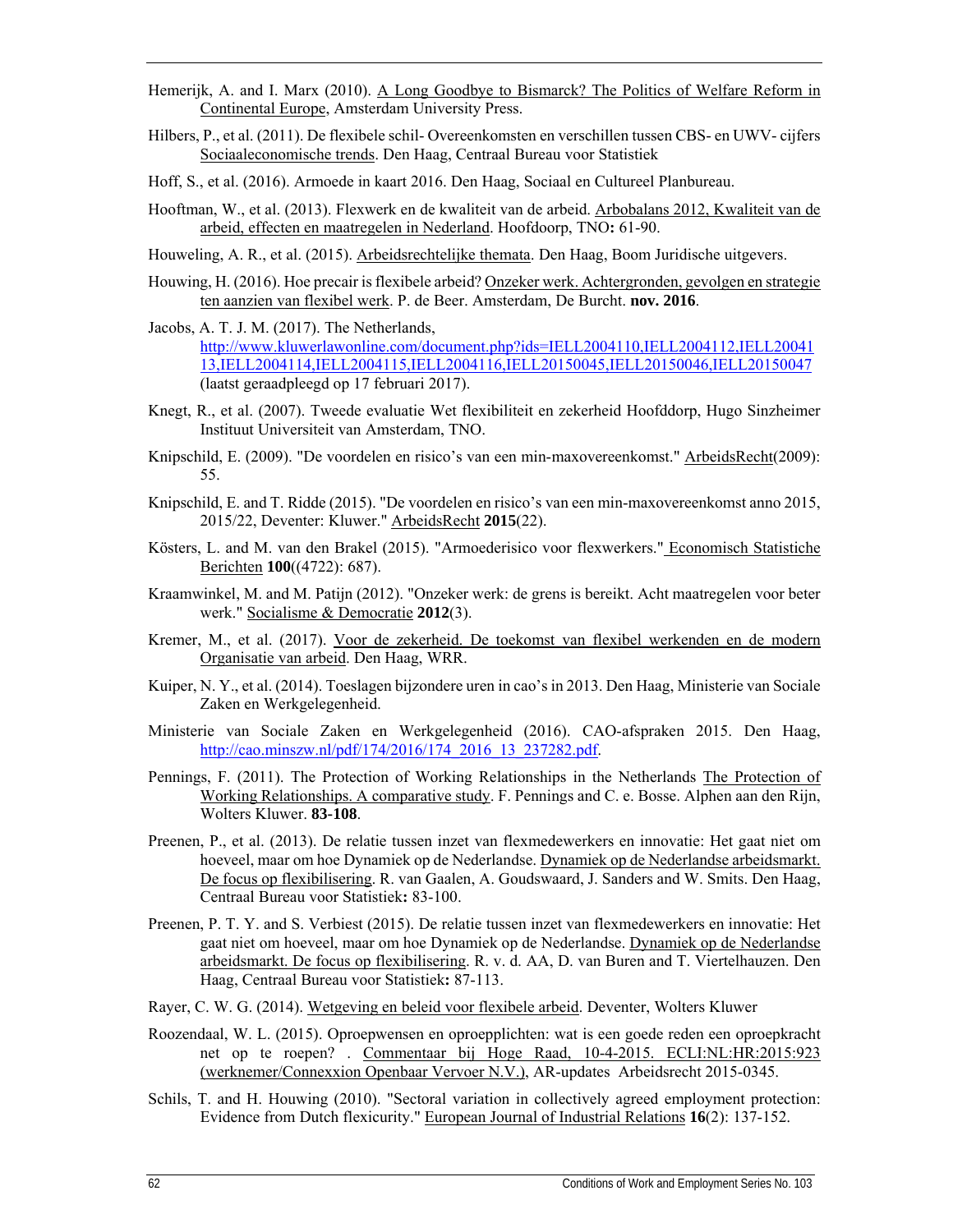- Van den Brakel, M. and L. Kösters (2016). Inkomenspositie van flexwerkers. Centraal Bureau voor Statistiek Sociaaleconomische trends. Den Haag, Centraal Bureau voor Statistiek.
- Zhou, H., et al. (2011). "Flexible labor and innovation performance: evidence from longitudinal firmlevel data." Industrial and corporate change **20**(3): 941-968.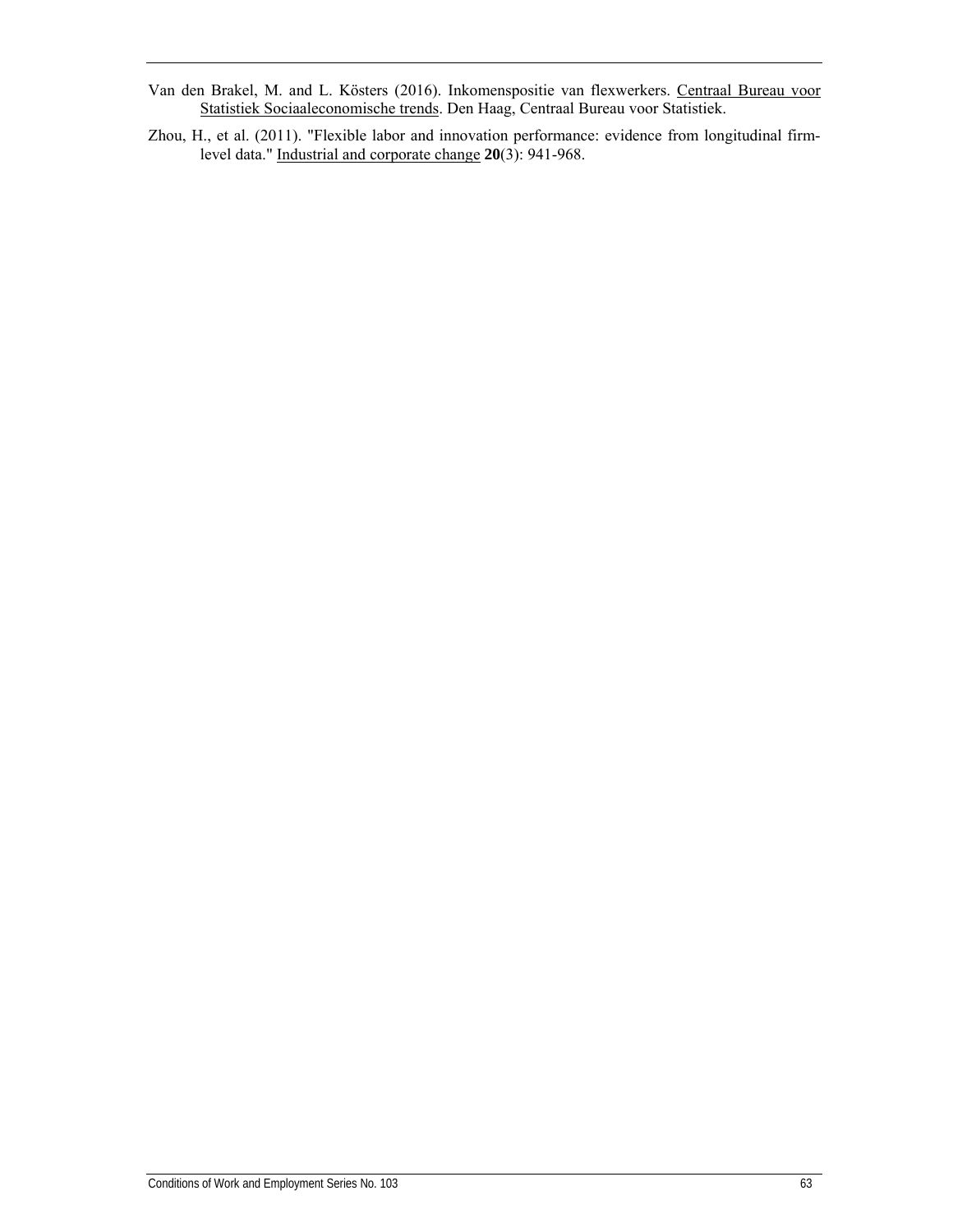# **Conditions of Work and Employment Series**

- No. 1 Quality of working life: A review on changes in work organization, conditions of employment and work-life arrangements (2003), by Howard Gospel
- No. 2 Sexual harassment at work: A review of preventive measures (2005), by Deirdre McCann
- No. 3 Statistics on working time arrangements based on time-use survey data (2003), by Andrew S. Harvey, Jonathan Gershuny, Kimberly Fisher & Ather Akbari
- No. 4 The definition, classification and measurement of working time arrangements (2003), by David Bell & Peter Elias
- No. 5 Reconciling work and family: Issues and policies in Japan (2003), by Masahiro Abe, Chizuka Hamamoto & Shigeto Tanaka
- No. 6 Reconciling work and family: Issues and policies in the Republic of Korea (2004), by Tae-Hong Kim & Hye-Kyung Kim
- No. 7 Domestic work, conditions of work and employment: A legal perspective (2003), by José Maria Ramirez-Machado
- No. 8 Reconciling work and family: Issues and policies in Brazil (2004), by Bila Sorj
- No. 9 Employment conditions in an ageing world: Meeting the working time challenge (2004), by Annie Jolivet & Sangheon Lee
- No. 10 Designing programmes to improve working and employment conditions in the informal economy: A literature review (2004), by Dr. Richard D. Rinehart
- No. 11 Working time in transition: The dual task of standardization and flexibilization in China (2005), by Xiangquan Zeng, Liang Lu & Sa'ad Umar Idris
- No. 12 Compressed working weeks (2006), by Philip Tucker
- No. 13 Étude sur les temps de travail et l'organisation du travail: Le cas du Sénégal. Analyse juridique et enquête auprès des entreprises (2006), by Alfred Inis Ndiaye
- No. 14 Reconciling work and family: Issues and policies in Thailand (2006), by Kyoko Kusakabe
- No. 15 Conditions of work and employment for older workers in industrialized countries: Understanding the issues (2006), by N.S. Ghosheh Jr., Sangheon Lee & Deirdre McCann
- No. 16 Wage fixing in the informal economy: Evidence from Brazil, India, Indonesia and South Africa (2006) by Catherine Saget
- No. 18 Reconciling work and family: Issues and policies in Trinidad and Tobago (2008), by Rhoda Reddock & Yvonne Bobb-Smith
- No. 19 Minding the gaps: Non-regular employment and labour market segmentation in the Republic of Korea (2007) by Byung-Hee Lee & Sangheon Lee
- No. 20 Age discrimination and older workers: Theory and legislation in comparative context (2008), by Naj Ghosheh
- No. 21 Labour market regulation: Motives, measures, effects (2009), by Giuseppe Bertola
- No. 22 Reconciling work and family: Issues and policies in China (2009), by Liu Bohong, Zhang Yongying & Li Yani
- No. 23 Domestic work and domestic workers in Ghana: An overview of the legal regime and practice (2009), by Dzodzi Tsikata
- No. 24 A comparison of public and private sector earnings in Jordan (2010), by Christopher Dougherty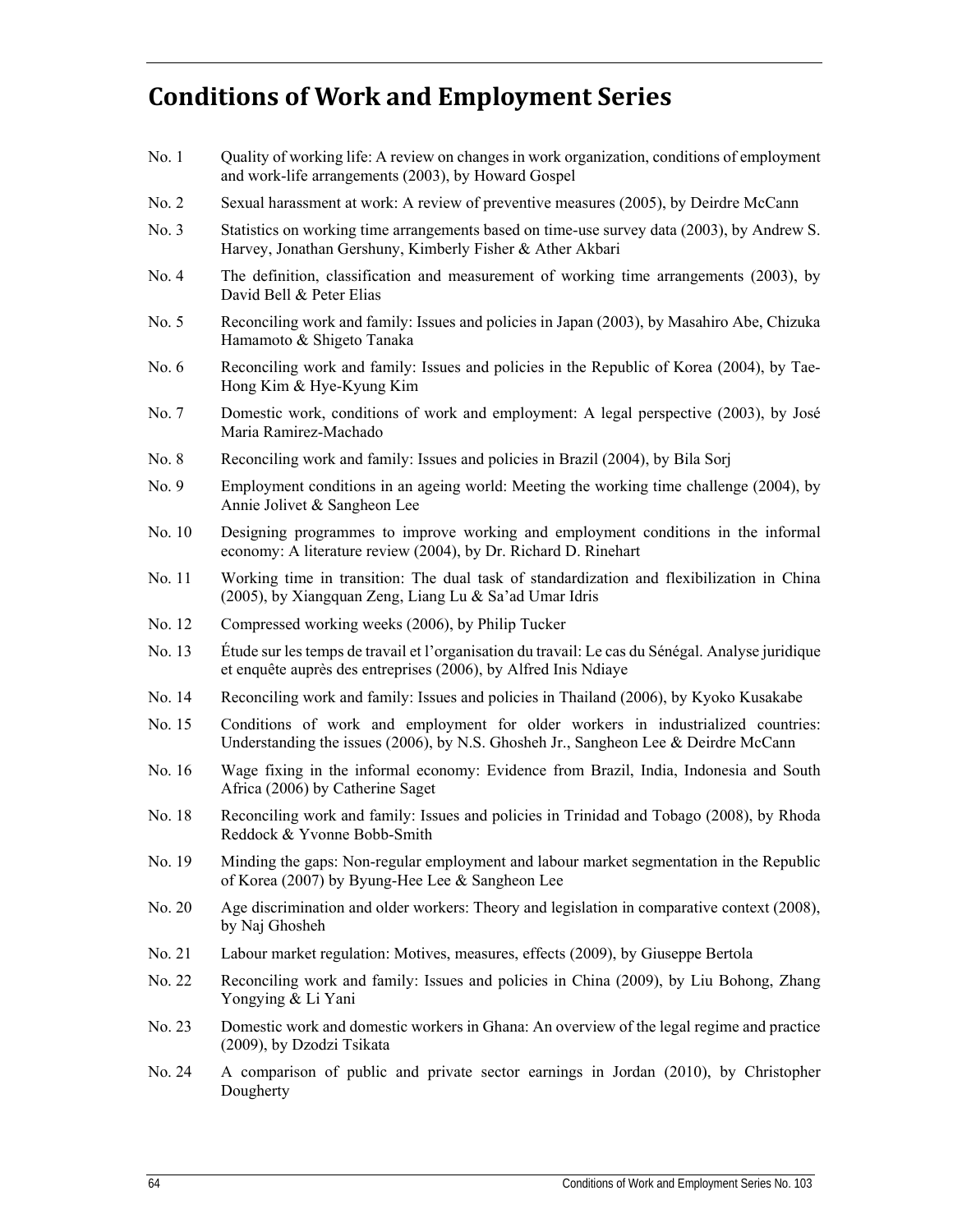- No. 25 The German work-sharing scheme: An instrument for the crisis (2010), by Andreas Crimmann, Frank Weissner & Lutz Bellmann
- No. 26 Extending the coverage of minimum wages in India: Simulations from household data (2010), by Patrick Belser & Uma Rani
- No. 27 The legal regulation of working time in domestic work (2010), by Deirdre Mc Cann & Jill Murray
- No. 28 What do we know about low-wage work and low-wage workers (2011), by Damian Grimshaw
- No. 29 Estimating a living wage: a methodological review (2011), by Richard Anker
- No. 30 Measuring the economic and social value of domestic work: conceptual and methodological framework (2011), by Debbie Budlender
- No. 31 Working Time, Health, and Safety: a Research Synthesis Paper (2012), by Philip Tucker & Simon Folkard
- No. 32 The influence of working time arrangements on work-life integration or 'balance': A review of the international evidence (2012), by Colette Fagan, Clare Lyonette, Mark Smith & Abril Saldaña-Tejeda
- No. 33 The Effects of Working Time on Productivity and Firm Performance: a research synthesis paper (2012), by Lonnie Golden
- No. 34 Estudio sobre trabajo doméstico en Uruguay (2012), by Karina Batthyány
- No. 35 Why have wage shares fallen? A panel analysis of the determinants of functional income distribution (2012), by Engelbert Stockhammer
- No. 36 Wage-led or Profit-led Supply: Wages, Productivity and Investment (2012), by Servaas Storm & C.W.M. Naastepad
- No. 37 Financialisation and the requirements and potentials for wage-led recovery a review focussing on the G20 (2012), by Eckhard Hein & Matthias Mundt
- No. 38 Wage Protection Legislation in Africa (2012), by Naj Ghosheh
- No. 39 Income inequality as a cause of the Great Recession? A survey of current debates (2012), by Simon Sturn & Till van Treeck
- No. 40 Is aggregate demand wage-led or profit-led? National and global effects (2012), by Özlem Onaran & Giorgos Galanis
- No. 41 Wage-led growth: Concept, theories and policies (2012), by Marc Lavoie & Engelbert Stockhammer
- No. 42 The visible face of Women's invisible labour: domestic workers in Turkey (2013), by Seyhan Erdoğdu & Gülay Toksöz
- No. 43 In search of good quality part-time employment (2014), by Colette Fagan, Helen Norman, Mark Smith & María C. González Menéndez
- No. 44 The use of working time-related crisis response measures during the Great Recession (2014), by Angelika Kümmerling & Steffen Lehndorff
- No. 45 Analysis of employment, real wage, and productivity trends in South Africa since 1994 (2014), by Martin Wittenberg
- No. 46 Poverty, inequality and employment in Chile (2014), by Sarah Gammage, Tomás Alburquerque & Gonzálo Durán
- No. 47 Deregulating labour markets: How robust is the analysis of recent IMF working papers? (2014), by Mariya Aleksynska
- No. 48 Growth with equity in Singapore: Challenges and prospects (2014), by Hui Weng Tat & Ruby Toh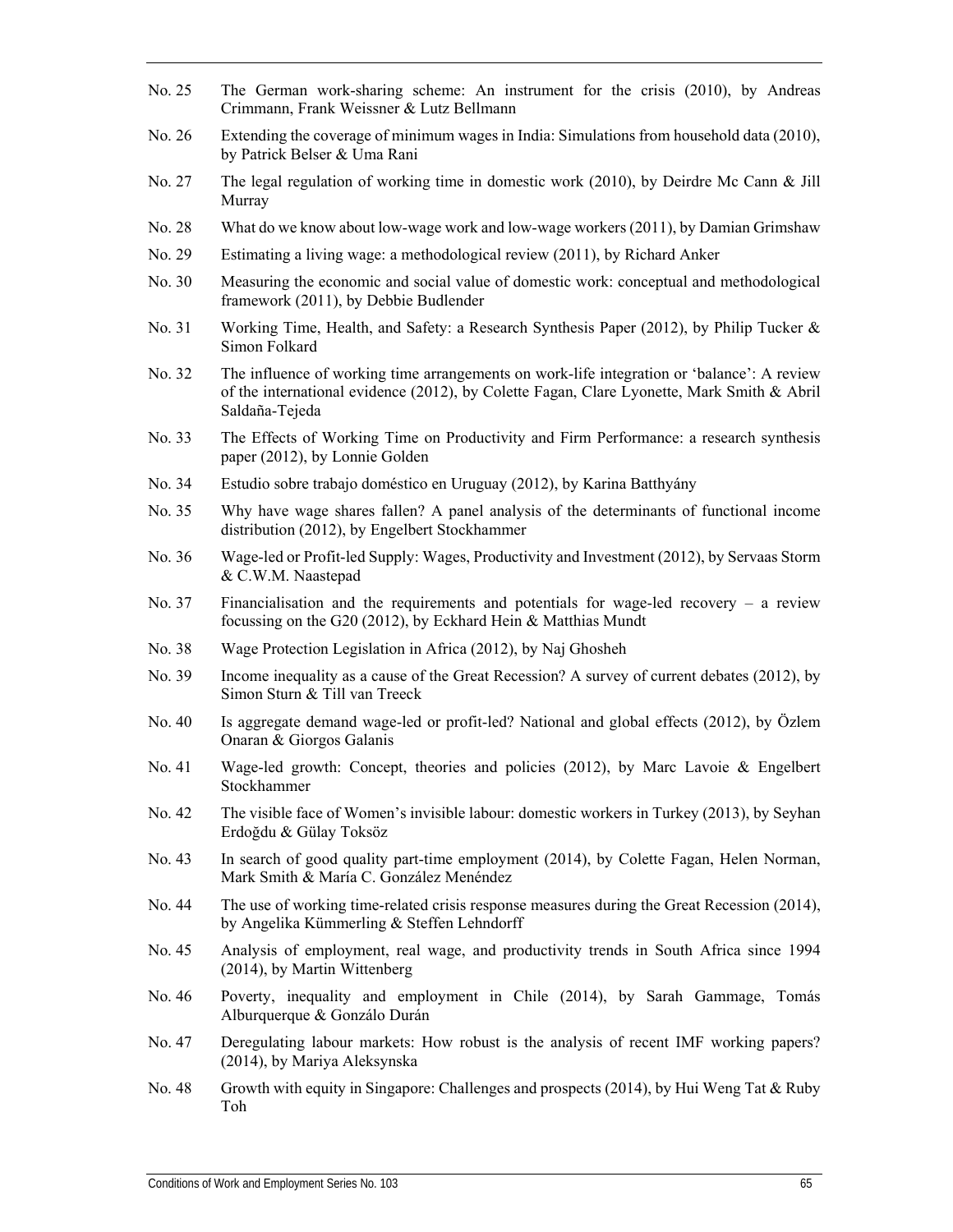- No. 49 Informality and employment quality in Argentina, Country case study on labour market segmentation (2014), by Fabio Bertranou, Luis Casanova, Maribel Jiménez & Mónica Jiménez
- No. 50 Comparing indicators of labour market regulations across databases: A post scriptum to the employing workers debate (2014), by Mariya Aleksynska & Sandrine Cazes
- No. 51 The largest drop in income inequality in the European Union during the Great Recession: Romania's puzzling case (2014), by Ciprian Domnisoru
- No. 52 Segmentation and informality in Vietnam: A survey of literature, Country case study on labour market segmentation (2014), by Jean-Pierre Cling, Mireille Razafindrakoto & François Roubaud
- No. 53 A chronology of employment protection legislation in some selected European countries (2014), by Mariya Aleksynska & Alexandra Schmidt
- No. 54 How tight is the link between wages and productivity? A survey of the literature (2014), by Johannes Van Biesebroeck
- No. 55 Job quality in segmented labour markets: The Israeli case, Country case study on labour market segmentation (2014), by Shoshana Neuman
- No. 56 The organization of working time and its effects in the health services sector: A comparative analysis of Brazil, South Africa, and the Republic of Korea (2014), by Jon Messenger  $\&$ Patricia Vidal
- No. 57 The motherhood pay gap: A review of the issues, theory and international evidence (2015), by Damian Grimshaw & Jill Rubery
- No. 58 The long journey home: The contested exclusion and inclusion of domestic workers from Federal wage and hour protections in the United States (2015), by Harmony Goldberg
- No. 59 The (missing) link between wages and productivity in the Philippines: what role for collective bargaining and the new two-tier wage system? (2016), by Melisa R. Serrano
- No. 60 Negociación colectiva, salarios y productividad: el caso uruguayo (2015), by Graziela Mazzuchi, Juan Manuel Rodríguez y Eloísa González
- No. 61 Non-standard work and workers: Organizational implications (2015), by Elizabeth George  $\&$ Prithviraj Chattopadhyay
- No. 62 What does the minimum wage do in developing countries? A review of studies and methodologies (2015), by Dale Belman & Paul Wolfson
- No. 63 The regulation of non-standard forms of employment in India, Indonesia and Viet Nam (2015), by Ingrid Landau, Petra Mahy & Richard Mitchell
- No. 64 The regulation of non-standard forms of employment in China, Japan and the Republic of Korea (2015), by Fang Lee Cooke & Ronald Brown
- No. 65 Re-regulating for inclusive labour markets (2015), by Jill Rubery
- No. 66 Minimum wage setting practices in domestic work: An inter-state analysis (2015), by Neetha N.
- No. 67 The effects of non-standard forms of employment on worker health and safety (2015), by Michael Quinlan
- No. 68 Structural change and non-standard forms of employment in India (2016), by Ravi Srivastava
- No. 69 Non-standard forms of employment in some Asian countries: A study of wages and working conditions of temporary workers (2016), by Huu-Chi Nguyen, Thanh Tam Nguyen-Huu & Thi-Thuy-Linh Le
- No. 70 Non-standard forms of employment in Uganda and Ghana (2016), by Christelle Dumas & Cédric Houdré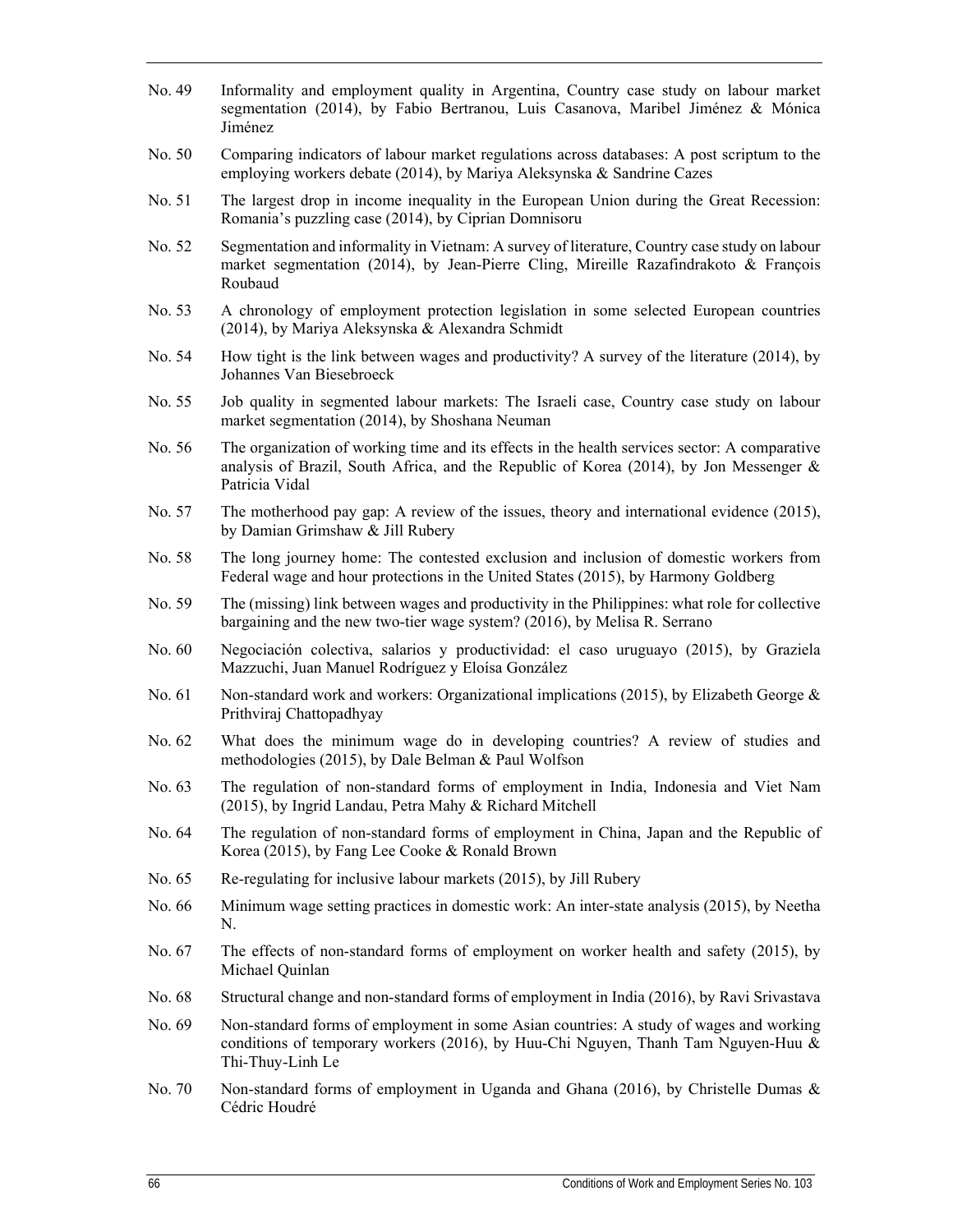- No. 71 The rise of the "just-in-time workforce": On-demand work, crowdwork and labour protection in the "gig-economy" (2016), by Valerio De Stefano
- No. 72 The introduction of a minimum wage for domestic workers in South Africa (2016), by Debbie Budlender
- No. 73 Productivity, wages and union in Japan (2016), by Takao Kato
- No. 74 Income security in the on-demand economy: Findings and policy lessons from a survey of crowdworkers (2016), by Janine Berg
- No. 75 Non-Standard forms of employment in Latin America. Prevalence, characteristics and impacts on wages (2016), by Roxana Maurizio
- No. 76 Formas atípicas de empleo en América Latina: Incidencia, características e impactos en la determinación salarial (2016), by Roxana Maurizio
- No. 77 Firms' demand for temporary labour in developing countries: Necessity or strategy? (2016), by Mariya Aleksynska & Janine Berg
- No. 78 Remembering rest periods in law (2016), by Naj Ghosheh
- No. 79 Initial effects of Constitutional Amendment 72 on domestic work in Brazil (2016), by the Institute for Applied Economic Research (IPEA)
- No. 80 Coverage of employment protection legislation (EPL) (2016), by Mariya Aleksynska & Friederike Eberlein
- No. 81 Emplois atypiques et résultats sur le marché du travail au Cameroun, en République Démocratique du Congo et au Tchad (2016), by Benjamin Fomba Kamga, Vincent de Paul Mboutchouang & Gaston Brice Nkoumou Ngoa
- No. 82 Impacto de las reformas legislativas en el sector del empleo del hogar en España (2016), by Magdalena Diaz Gorfinkel
- No. 83 Redistributing value added towards labour in apparel supply chains: tackling low wages through purchasing practices (2016) by Doug Miller & Klaus Hohenegger
- No. 84 Resultados de las reformas jurídicas relativas a las trabajadoras y los trabajadores domésticos en Uruguay (2016), by Alma Espino González
- No. 85 Evaluating the effects of the structural labour market reforms on collective bargaining in Greece (2016), by Aristea Koukiadaki & Damian Grimshaw
- No. 86 Purchasing practices and low wages in global supply chains Empirical cases from the garment industry (2016), by Mark Starmanns
- No. 87 Sectoral collective bargaining, productivity and competitiveness in South Africa's clothing value chain: manufacturers between a rock and a hard place (2017), by Shane Godfrey, Trenton Elsley & Michaelle Taal
- No. 88 Mapping Employment Dismissal Law: A Leximetric Investigation of EPL Stringency and Regulatory Style (2017), by Benoit Pierre Freyens & J.H. Verkerke
- No. 89 Social dialogue and economic performance What matters for business, a review (2017), by Damian Grimshaw, Aristea Koukiadaki and Isabel Tavora
- No. 90 The International Labour Organization and the Living Wage: A Historical Perspective (2017), by Emmanuel Reynaud
- No. 91 Managing Social Risks of Non-Standard Employment in Europe (2017), by Günther Schmid & Johannes Wagner
- No. 92 Migrants and cities: Research on recruitment, employment, and working conditions of domestic workers in China (2017), by Liu Minghui
- No. 93 Salario mínimo y empleo: evidencia empírica y relevancia para América Latina, (2017), by Mario D. Velásquez Pinto